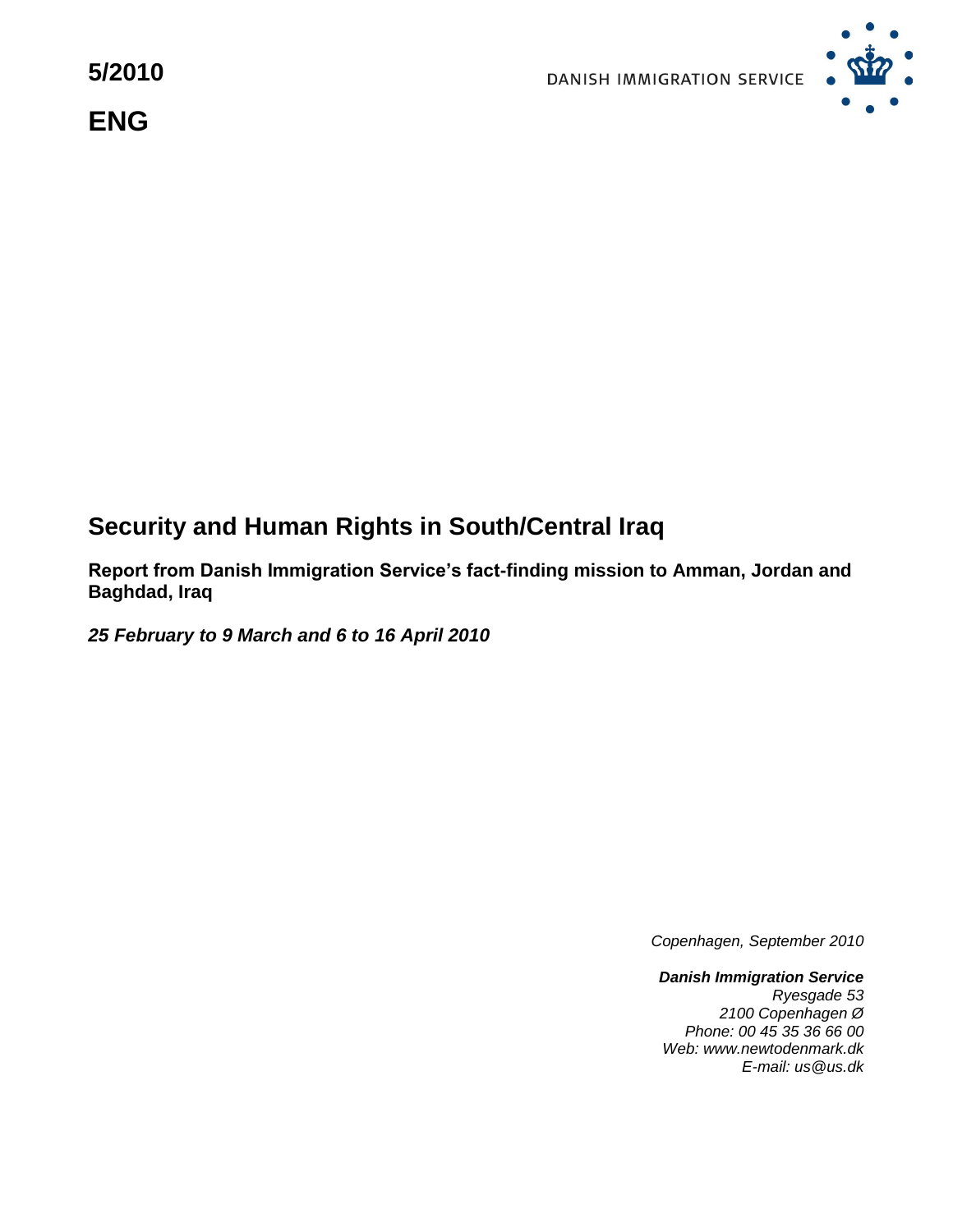## **Overview of fact finding reports published in 2008, 2009 and 2010**

Protection of victims of trafficking in **Nigeria**, Report from Danish Immigration Service's fact-finding mission to Lagos, Benin City and Abuja, Nigeria, 9 – 26 September 2007 2008: 1

Protection of victims of trafficking in **Ghana**, Report from Danish Immigration Service's fact-finding mission to Accra, Ghana. February 25 to March 6 2008  $2008 \cdot 2$ 

Recruitment of IT specialists from **India**, An investigation of the market, experiences of Danish companies, the attitude of the Indian authorities towards overseas recruitment along with the practices of other countries in this field. Report from the fact finding mission to New Delhi and Bangalore, India 4th to 14th May 2008 2008: 3

Report of Joint British-Danish Fact-Finding Mission to Lagos and Abuja, **Nigeria**. 9 - 27 September 2007 and 5 - 12 January 2008 2008: 4

Cooperation with the National Agency for the Prohibition of Traffic in Persons and other related matters (NAPTIP). Report from Danish Immigration Service's fact-finding mission to Abuja, **Nigeria.** 14 to 24 February 2009 2009: 1

Security and Human Rights Issues in Kurdistan Region of **Iraq (KRI)**, and South/Central Iraq (S/C Iraq), Report from the Danish Immigration Service´s (DIS), the Danish Refugee Council´s (DRC) and Landinfo's joint fact finding mission to Erbil and Sulaymaniyah, KRI; and Amman, Jordan, 6 to 23 March 2009 2009: 2

Honour Crimes against Men in Kurdistan Region of **Iraq (KRI)** and the Availability of Protection, Report from Danish Immigration Service's fact-finding mission to Erbil, Sulemaniyah and Dahuk, KRI, 6 to 20 January 2010 2010: 1

Entry Procedures and Residence in Kurdistan Region of **Iraq (KRI)** for Iraqi Nationals, Report from Danish Immigration Service's fact-finding mission to Erbil, Sulemaniyah, Dahuk, KRI and Amman, Jordan, 6 to 20 January and 25 February to 15 March 2010 2010: 2

Human rights issues concerning **Kurds in Syria**, Report of a joint fact finding mission by the Danish Immigration Service (DIS) and ACCORD/Austrian Red Cross to Damascus, Syria, Beirut, Lebanon, and Erbil and Dohuk, Kurdistan Region of Iraq (KRI), 21 January to 8 February 2010 2010: 3

Allegations against the National Agency for the Prohibition of Traffic in Persons (**NAPTIP**) and warnings against return to **Nigeria**, Report from Danish Immigration Service's fact-finding mission to Abuja, Nigeria, 9 to 17 June 2010 2010: 4

Security and Human Rights in **South/Central Iraq**, Report from Danish Immigration Service's factfinding mission to Amman, Jordan and Baghdad, Iraq, 25 February to 9 March and 6 to 16 April 2010 2010: 5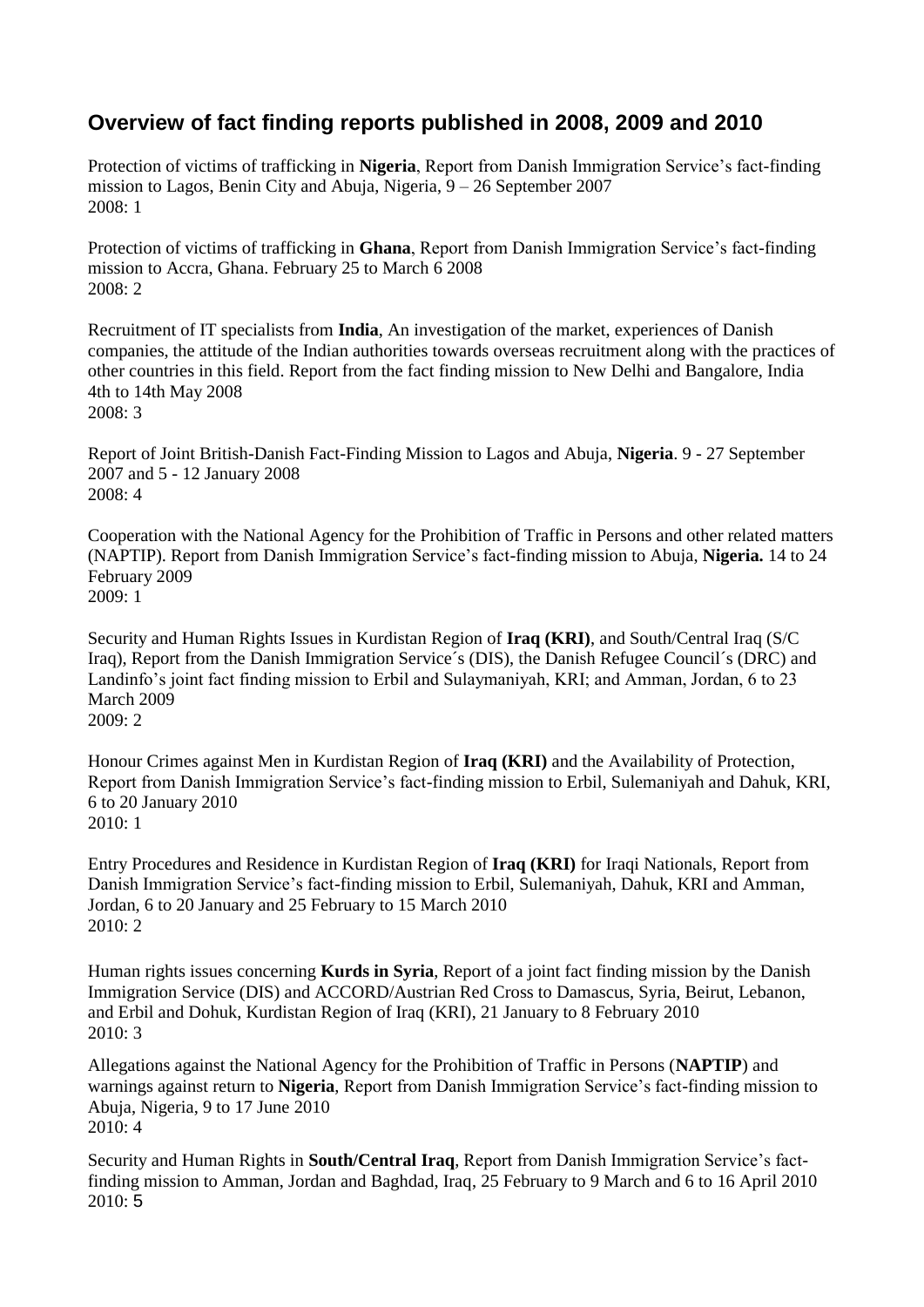# **Contents**

| 1.                                                                                          |                                                                                        |  |  |
|---------------------------------------------------------------------------------------------|----------------------------------------------------------------------------------------|--|--|
| 1.1.                                                                                        |                                                                                        |  |  |
| 1.2.                                                                                        | Disputed areas, Ninewa (Mosul), Diyala (Khanaqin) and Tameen (Kirkuk)  11              |  |  |
|                                                                                             |                                                                                        |  |  |
|                                                                                             |                                                                                        |  |  |
|                                                                                             |                                                                                        |  |  |
|                                                                                             |                                                                                        |  |  |
| 1.3.                                                                                        |                                                                                        |  |  |
| 1.4.                                                                                        |                                                                                        |  |  |
| 1.5.                                                                                        |                                                                                        |  |  |
| 2.                                                                                          |                                                                                        |  |  |
| 2.1.                                                                                        | Non-Arab ethnic communities: Kurds (incl. Feyli Kurds), Turkmen, Assyrians, Chaldeans, |  |  |
| 2.2.                                                                                        |                                                                                        |  |  |
| 2.3.                                                                                        | Religious communities: Christians, Sabean-Mandeans, Yazidis, Jews  24                  |  |  |
|                                                                                             |                                                                                        |  |  |
|                                                                                             |                                                                                        |  |  |
|                                                                                             |                                                                                        |  |  |
|                                                                                             |                                                                                        |  |  |
|                                                                                             |                                                                                        |  |  |
| 3.2. Persons cooperating with US forces, international organisations or foreign companies28 |                                                                                        |  |  |
|                                                                                             |                                                                                        |  |  |
|                                                                                             |                                                                                        |  |  |
|                                                                                             |                                                                                        |  |  |
|                                                                                             |                                                                                        |  |  |
|                                                                                             |                                                                                        |  |  |
|                                                                                             |                                                                                        |  |  |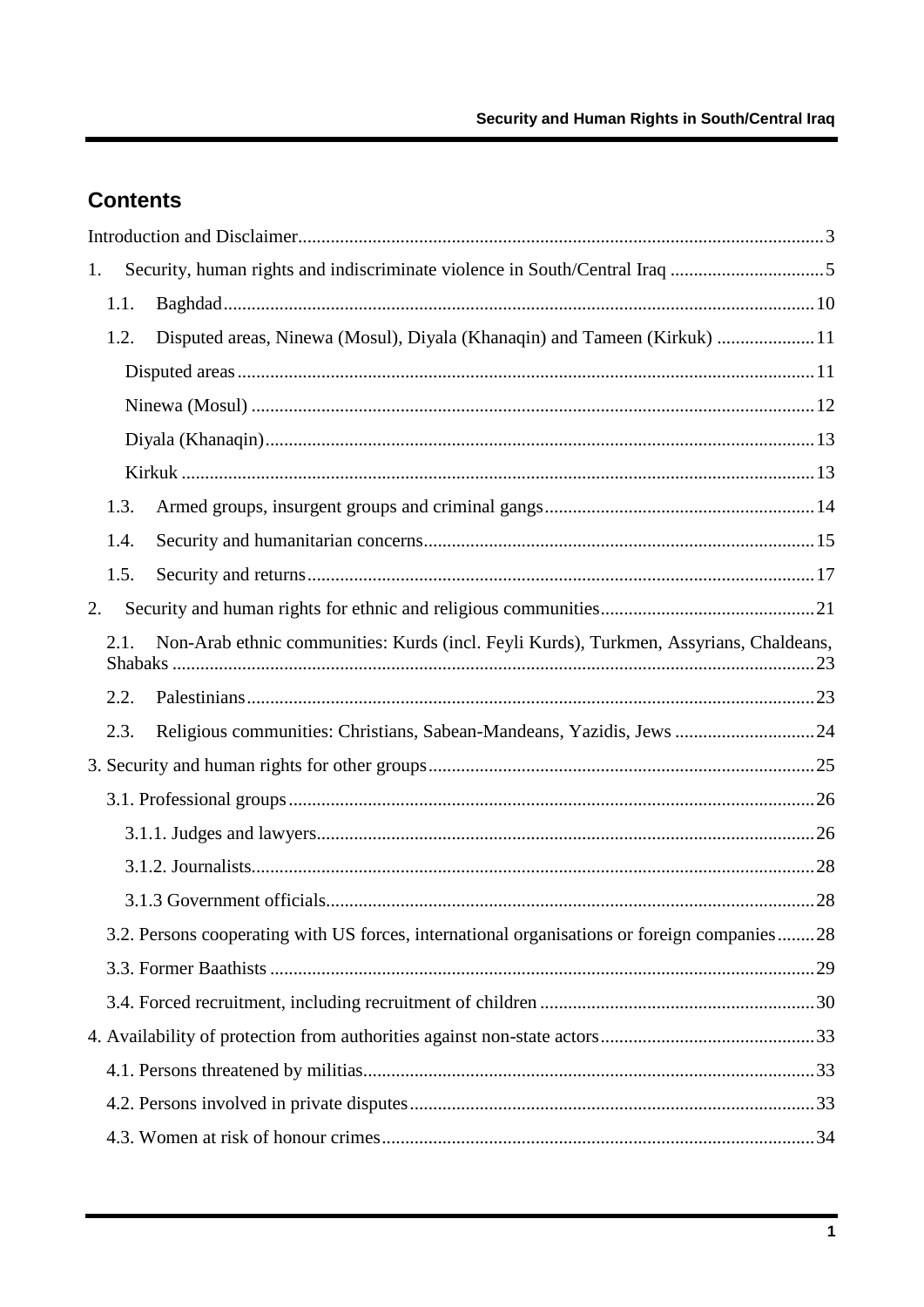### Security and Human Rights in South/Central Iraq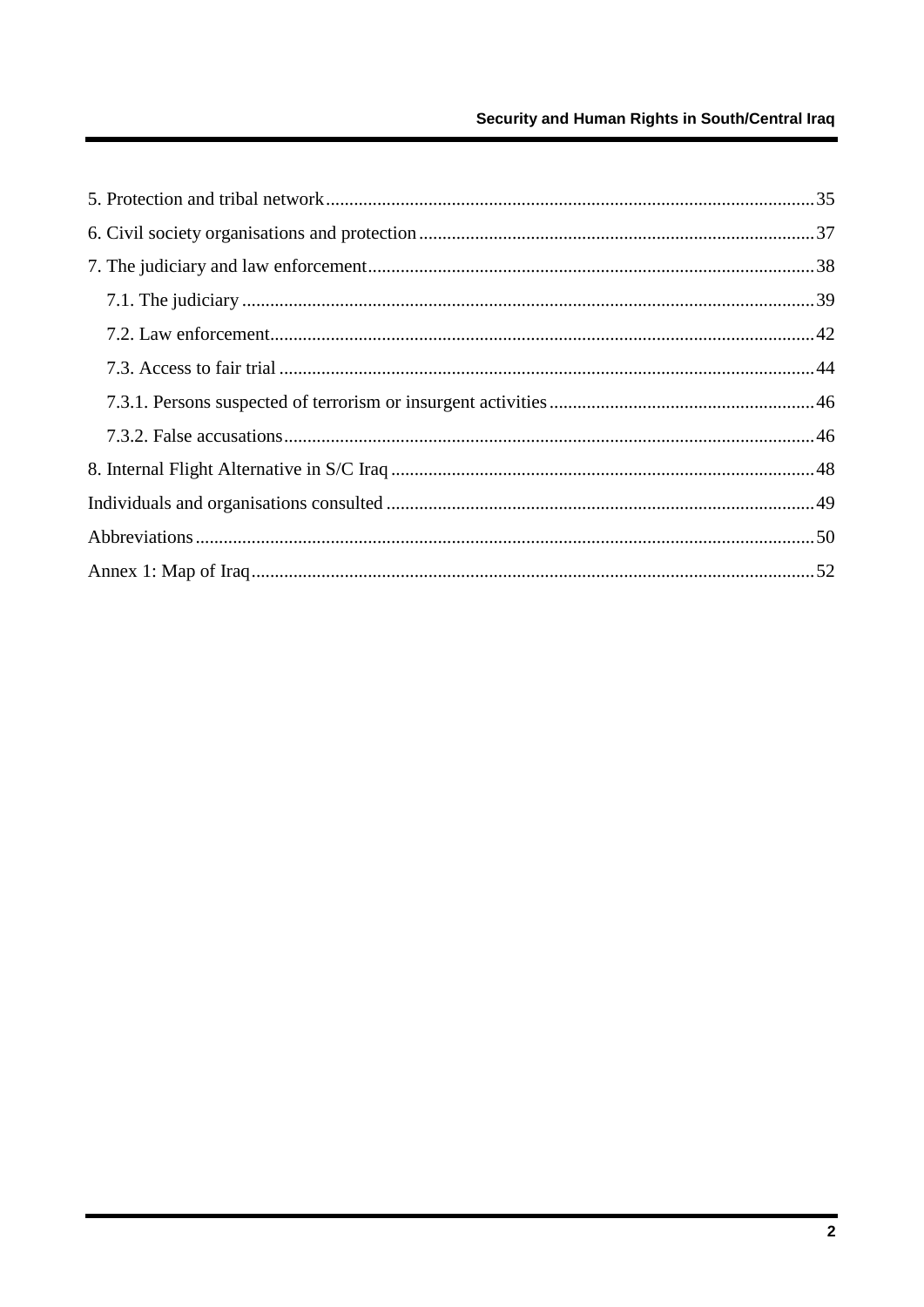## <span id="page-4-0"></span>**Introduction and Disclaimer**

1

The Danish Immigration Service (DIS), Documentation and Research Division has undertaken two fact-finding missions concerning South/Central (S/C) Iraq and Iraq's disputed areas.<sup>1</sup> The missions took place in Amman, Jordan from February 25 to March 9, 2010 and in Kurdistan Region of Iraq (KRI) and Baghdad, Iraq from April 6 to April 16, 2010. All information for the report at hand was gathered in Amman and Baghdad while a stay in KRI was chiefly for logistical and planning purposes concerning the trip to Bagdad. The first part of the mission which took place in Amman was carried out with participation of Country of Origin Information Service (COIS), United Kingdom (UK) Border Agency for the purpose of training on how to conduct fact-finding missions.

The aim of the mission was to gather updated information on the general security and the human rights situation in S/C Iraq as well as in disputed areas, including the situation concerning ethnic and religious minorities, as well as information concerning availability of protection from authorities and tribes. In addition, the delegation also gathered information on the judiciary and law enforcement as well as Internal Flight Alternative (IFA) in Iraq.

In Jordan and Iraq, the delegation consulted representatives of international organisations including United Nations (UN) agencies and International Organization for Migration (IOM), International Non-Governmental Organisations (INGOs) and Non-Governmental Organisations (NGOs). Additionally, the delegation consulted two sources that requested to be cited as "a source in Baghdad' and 'a reliable source [in] Iraq'. A list of all interlocutors is included at the end of this report. All interlocutors have been referred to as requested by them.

All interlocutors consulted were informed that the delegation"s mission-report would be a public document. All interlocutors were also informed that they would have their statements forwarded to them for corrections, comments and approval. The interlocutors accepted to have their final statements included into the report at hand.

It should be noted that in a few cases the delegation (i.e. the authors of this report) found it necessary to carefully adjust or clarify phrases in some of the approved notes by adding minor supplementary explanations. These small adjustments have been marked with a closed bracket […].

The delegation received extensive support from the Danish Embassy in Baghdad during its preparations and the visit in the city. The Danish Embassy provided the delegation with logistical and practical support and organized the delegation"s meetings in Baghdad.

The delegation to Amman and Baghdad comprised Jens Weise Olesen, Chief Adviser (Head of Delegation) and Vanessa Worsøe Ostenfeld, Regional Adviser, both Documentation and Research Division, DIS. Stewart Wheatley, COIS, UK Border Agency, UK Home Office participated in the mission to Amman as a trainee and the report at hand is the sole responsibility of the DIS.

Finally, publication of the report at hand was delayed as the delegation awaited approval of statements from an individual source – "a reliable source [in] Iraq"- with central contributions to the report.

<sup>&</sup>lt;sup>1</sup> Iraq's disputed areas comprise parts of the Governorates of Tameem, Ninewa, Salah Al-Din and Diyala.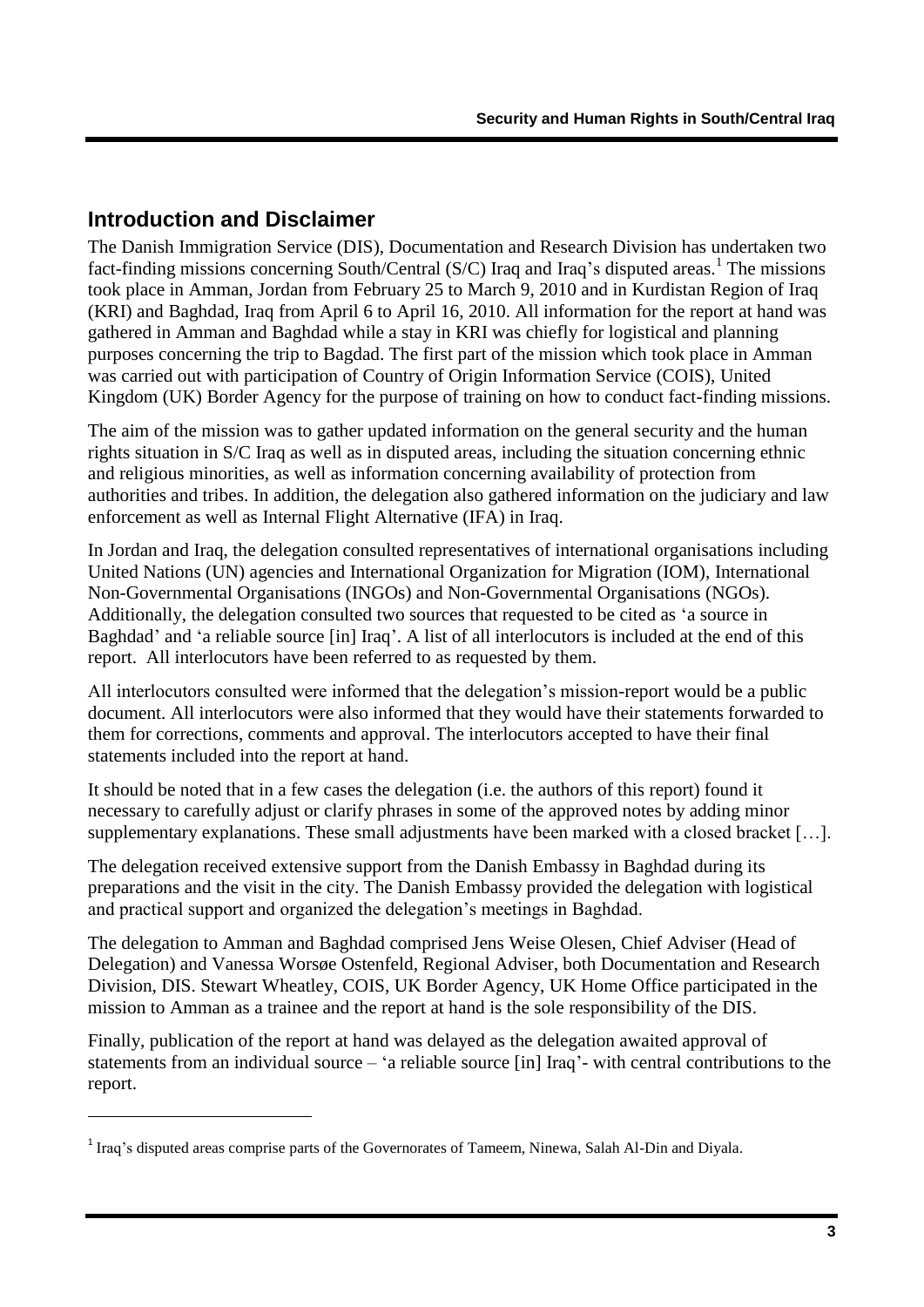Lastly, it should be noted that the report does not contain information other than that which was gathered up until mid-April 2010.

The report is available on DIS's website: [www.newtodenmark.dk](http://www.newtodenmark.dk/)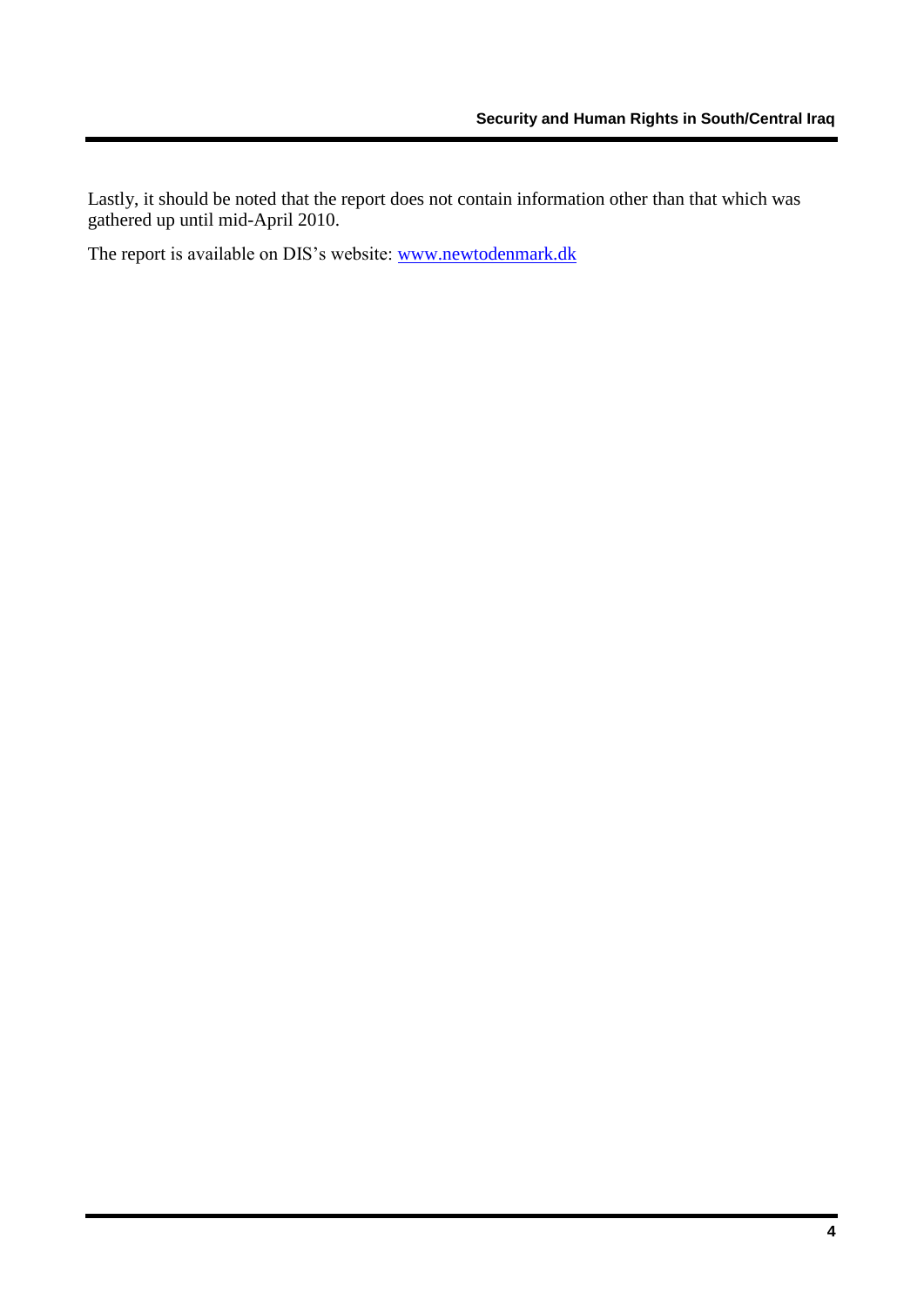## <span id="page-6-0"></span>**1. Security, human rights and indiscriminate violence in South/Central Iraq**

Francine Pickup, Head, Inter-Agency Information and Analysis Unit (IAU), Strategic Planning Advisor, Office of the Deputy Special Representative of the Secretary-General and Resident and Humanitarian Coordinator (ODSRSG RC/HC), Amman stated that despite a downward trend in the overall number of security incidents in Iraq from August 2007 to December 2009, the proportion of civilian casualties is shown to have increased steadily, with figures for December 2009 showing over 70% of all casualties classified as civilian.

A new information tool developed by IAU, providing a detailed breakdown of attacks and casualties throughout Iraq, both by Governorate and category of attack, will be available shortly via their website: www.iauiraq.org.

The UN Office for the Coordination of Humanitarian Affairs (OCHA) priorities have refocused more on the development context and capacity building in light of the improved overall security situation of the last twelve months. Concerning the latest security-related trends, potential tribal aspects of violence have not been explored as yet. Any kind of analysis of tribal or ethnic violence is difficult to assess when it comes to determining which groups are specifically at risk.

Reporting limitations make it difficult to determine if violence could be considered indiscriminate or not. It was added that compiling analyses with reference to ethnic or religious indicators is complex as government and some organisations and agencies are against it. Violence is also linked to economic circumstances rather than political which is often overlooked as the primary focus is political violence and not the violence caused by criminals and gangs.

With regard to current security trends, Fyras Mawazani, Executive Director, NGO Coordination Committee for Iraq (NCCI), Amman, stated that although there has been a decrease in the number of incidents since the beginning of 2007, the proportion of civilian casualties is on the increase with both targeted and indiscriminate attacks occurring. NCCI confirmed the statistics on causalities provided to the delegation by Francine Pickup, IAU, ODSRSG RC/HC, Amman. Fyras Mawazani, NCCI, Amman, added that earlier lots of attacks were military and involving insurgent groups, and these incidents have dropped considerably during the last couple of years.

As foreign troops are leaving Iraq, the number of attacks on these decreases and thus the number of causalities among these troops drops. However, even though insurgents target foreign and Iraqi troops and government institutions, including ministries it is very often civilians who become victims of such attacks.

A source in Baghdad stated that in the last six months the situation Iraq is finding itself in clearly one of internal conflict where protection of the civilian population does not exist.

The source agreed with Francine Pickup, IAU, ODSRSG RC/HC, Amman that the security situation in Iraq for ordinary citizens has not improved and that there is still a lack of protection.

A reliable source [in] Iraq stated that even though the political side of the source would like to see an improvement in the overall situation in Iraq an improvement in the security and human rights situation in Iraq is very limited. It was added that the current security environment is fragile and unpredictable and one in which security deteriorates rapidly. There is no real improvement in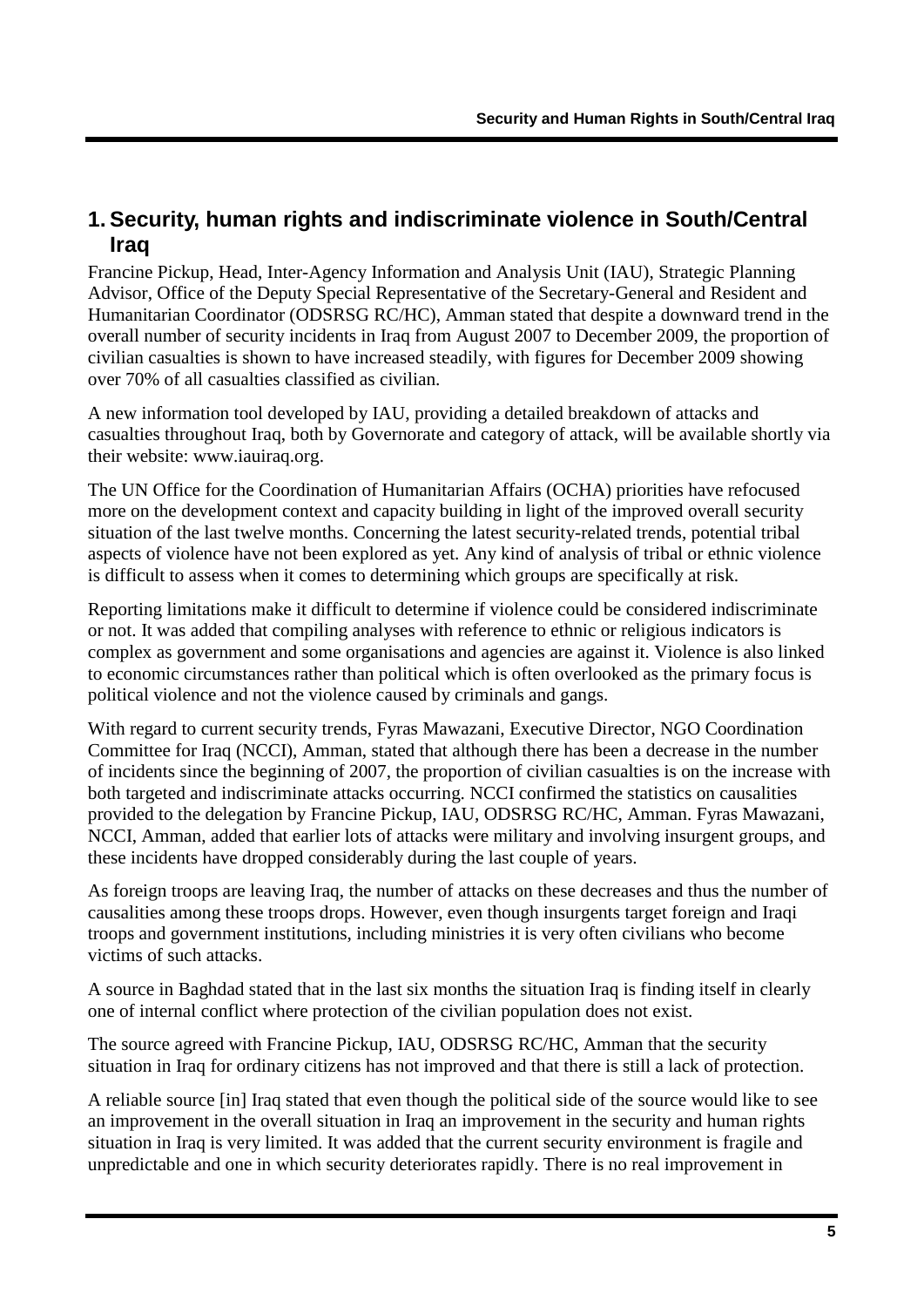security in Iraq. While the number of attacks and security incidents may have dropped, this is no indication of a safer environment.

The current security environment impacts on how the source can operate, adding that escorts which are mandatory for movement are not always available. A movement of two kilometres in the city of Baghdad could take a week to organize and access to grass roots is not easy. According to information from sources in Baghdad, Basra, Kirkuk, Mosul and Erbil, direct access to what is happening on the ground is limited and one is always faced with lengthy procedures in order to carry out activities. For example, a visit to a prison would take months to prepare. It is right to conclude that only "the tip of the iceberg" is probably known to the reliable source when it comes to obtaining information on human rights violations in Iraq.

It was stated that generally, it is difficult to come to a firm conclusion as to who is most at risk in S/C Iraq. It was further explained that generally, information is supplied by NGOs, civil society lawyers and academics and that to a certain degree, the source follows up on allegations regarding human rights violations with the Government of Iraq (GoI) Ministry of Interior. It was explained that it [the source] has no mandate to investigate allegations that are made, however that it gathers and compares information regarding human rights and draws attention to human rights violations. It was added that within the context of planning and predicting of the next 5-10 years in Iraq, human rights unfortunately tend to be of a lesser priority.

The building of a National Human Rights Commission represents an important component in the nation-building of Iraq and underlined that giving the Iraqis ownership of this process is crucial. However, political divisions along ethnic, sectarian are religious lines are making it very difficult to establish a fully independent human rights commission. The process of building a human rights commission is only just beginning and already there are major issues due to these divisions. These problems are already evident within existing Iraqi national commissions.

Concerning human rights, there are no real improvements in Iraq. Detention and prison conditions, deprivation of the rights of women, inequality and protection of civilians is as bad as ever. It was considered that recommendations and conclusions in United Nations Assistance Mission for Iraq (UNAMI) latest human rights report covering the  $1<sup>st</sup>$  half of 2009 probably will be reiterated in UNAMI's forthcoming human rights report.<sup>2</sup>

Individuals can be targeted for their professional background, due to their ethnicity or religion or other reasons. The environment of chaos and a lack of effective state authorities are behind this current situation. However, to speak of or define systematic targeting of a certain group is difficult. It would be easy to interpret incidents that occur, including targeted killings, in this light, however they must be understood in the context in which they happen and the lack of state authority. Having said this, there are incidents that definitely are tainted by the appearance of systematic targeted killings.

1

<sup>&</sup>lt;sup>2</sup> UNAMI's human rights report covering the  $2^{nd}$  half of 2009, the period 1 July - 31 December 2009, is now available at [http://www.uniraq.org/documents/UNAMI\\_Human\\_Rights\\_Report16\\_EN.pdf](http://www.uniraq.org/documents/UNAMI_Human_Rights_Report16_EN.pdf) . The report was released on 8 July 2010.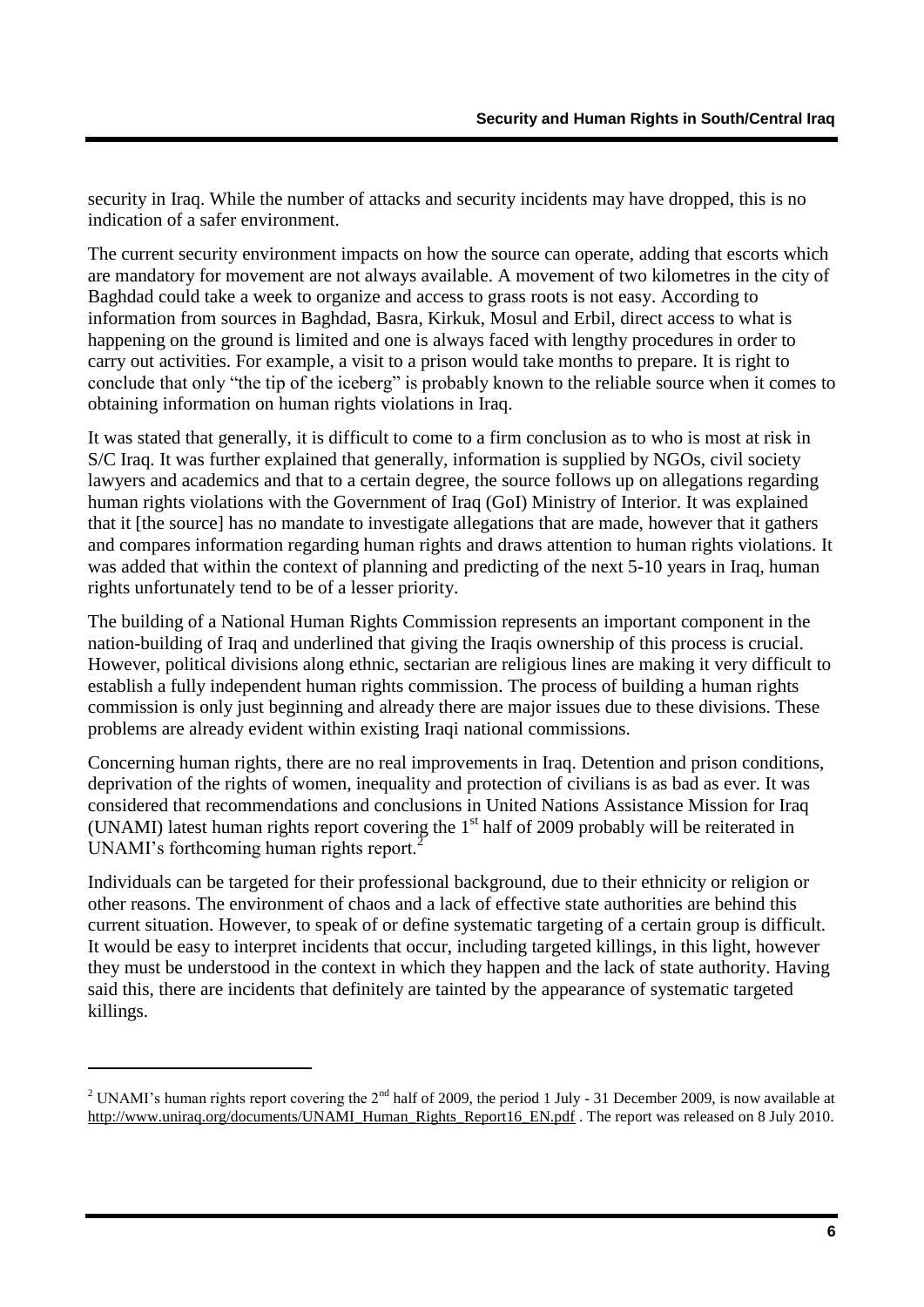Mass violence causes people to move. Reference was made to the Christians from Mosul that have moved in masses from Mosul and where many return as the situation calms. This sort of movement is still occurring. Additionally, people are still deciding to leave Iraq and few would return because of the security situation. Those Iraqis who do return to Iraq are those who are desperate and have no other solutions after having tried to make it outside Iraq.

Concerning the security situation, a reliable source [in] Iraq stated that since 7 March till mid April 2010, the number of incidents has been rising steadily as well as the number of victims affected. Prior to this, there were a couple of months of relative calm. The development illustrates that going through a period of calm cannot be an indicator of a bettering of the security situation in Iraq.

Reference was made to a national staff to the UN who received a threat on her car window two weeks ago stating allegations of her being a traitor, causing her redeployment to Erbil. Even UN staff are still terrorized and the psychological terror against individuals is one many live with daily. Due to the fact that UN in order to carry out its activities is dependent on the support of United States (US) forces, UN staff are considered part of the coalition and thereby occupiers of Iraq. Being employed by the UN involves a security risk to the employee that is to be taken seriously.

Relatively speaking, the security situation is much better than it was in 2005 and 2006. One could speak of an Iraq moving from a very bad situation to a bad situation security-wise.

An UN source [in Baghdad] informed that Iraq has made significant progress in dealing with the insurgency and improving its security since the peak of violence in 2006 and 2007. The violence witnessed in Iraq has been in essence political and further improvement of security will depend largely on internal and to some extent, external political factors.

Assuming that major ethnic/religious groups and political parties would constructively approach the next stages after the March 2010 parliamentary elections, Iraq is expected to continue to experience gradual stabilization. It will be important to closely monitor Iraq"s overall political progress in conjunction with actions by Armed Opposition Groups (AOGs). While some of the groups will continue their efforts to influence political developments through violence it is possible that many AOGs will incrementally move towards a less ideological, more opportunistic and/or criminal enterprise approach.

The UN in general will remain a high-value target for some of the AOGs. However, with the drawdown and withdrawal of the US forces and increased reliance by the UN on Iraqi Security Forces and diversification of UN activities and presences, it is possible that security and safety for UN staff would generally improve. This in turn could increase the UN"s ability to deliver its mandates. Geographical differences will continue to be observed as most of the Sunni AOGs are concentrated in Northern, North Central, Western, Baghdad and the upper South Central areas.

The security situation in the Iraq Kurdistan Region (KRI) will likely remain permissive for UN operations but may be periodically influenced by political dynamics in the region and tensions over the Disputed Internal Boundaries (DIBs).

A reliable source [in] Iraq stated that generally, law enforcement and military forces in Iraq are unable to control the situation and protect the people from security incidents that may occur. There are areas that even law enforcement authorities and military forces are unable to go, for example areas of Mosul city as well as along disputed areas. Baghdad also has areas that authorities will not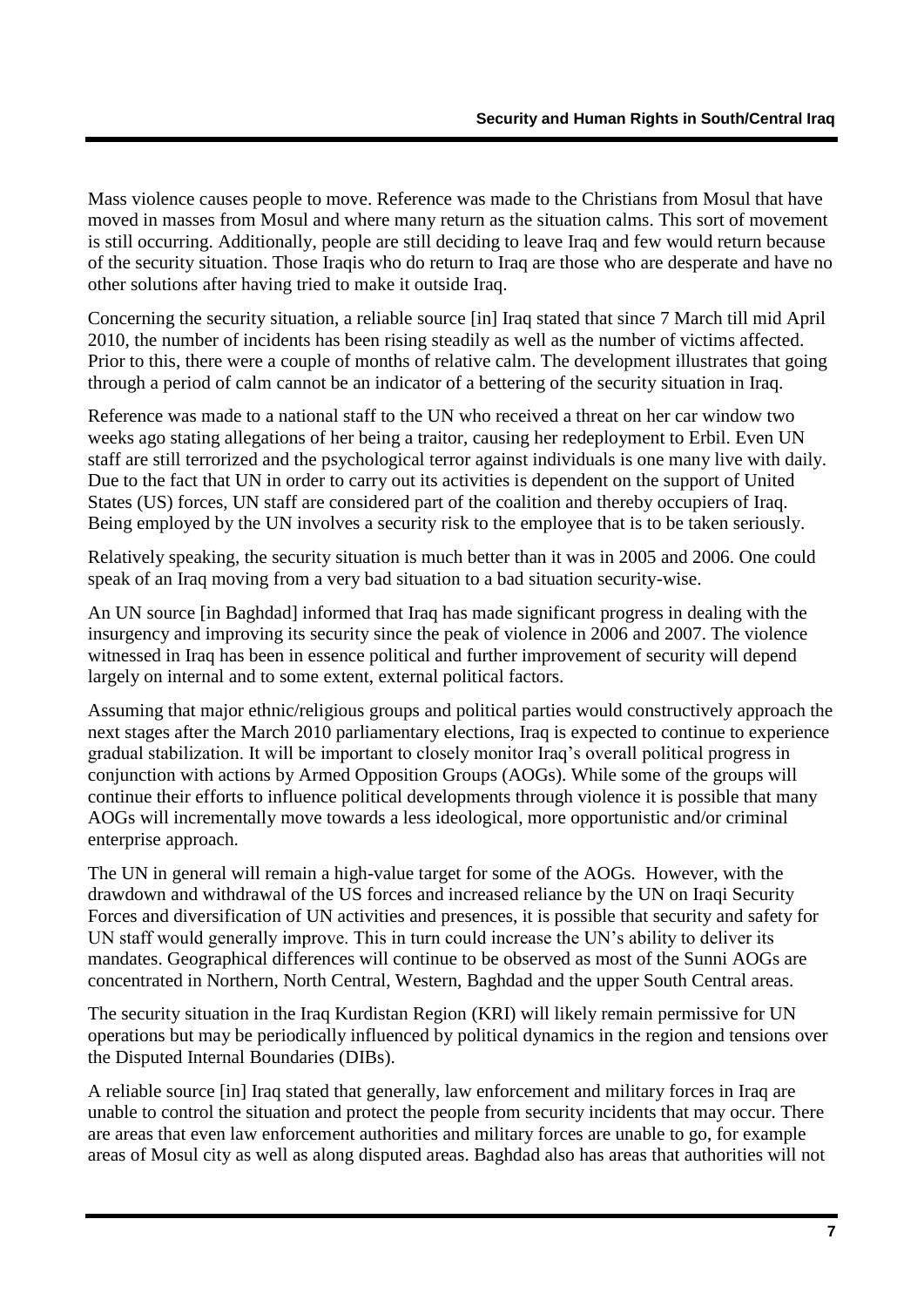go into. In such areas there may be a presence of Al Qaeda Iraq (AQI) or insurgent groups that in fact have control and are harassing and targeting the local population. The authorities remain completely incapable of addressing such issues. It was added that UNAMI Security Section Iraq (SSI) would be able to provide more information on this.

An international NGO in Amman stated that the organisation has a reading of the security challenges, as well as the challenges facing minorities in S/C Iraq. It was added that it is present in 12 governorates in Iraq, including the governorates of KRI, but due to limited access, does not have a full picture.

Concerning security related issues, an international NGO in Amman explained that it relies on different sources with regard to the situation in S/C Iraq. Information is provided through monitoring media as well as through UNDSS (United Nations Department for Safety and Security) and UNAMI SSI monitoring reports, information from deployed staff, local NGOs, local staff, INGOs and authorities, including local government agencies.

It is difficult to provide a detailed analysis of the security situation but provided an overview of the trends of the past year or so. As mentioned, the international NGO relies on a variety of sources, adding that different sources do have different indicators and frameworks in compiling their information and thus have varying information on security.

The number of security incidents has decreased since the surge in 2007. An international NGO in Amman described this surge as a turning point, and for the international NGO, freedom of movement for internationals/foreigners has improved in certain locations, although many actors consider it still necessary to move with armed protection. However, insurgents and/or armed groups are still present in S/C Iraq, despite the fact that the number of incidents involving these groups has decreased.

In 2008, there were high hopes for improvement in security and opinions have been split among international NGOs about the security situation in S/C Iraq. South Iraq was considered more secure than the rest of Iraq, largely due to the increased homogeneity of the area. However, in the second half of 2009, this part of Iraq has experienced deterioration with regard to security. A sharp increase in crimes during second half of 2009 contributes to this trend and there has also been a sharp increase in robberies and kidnappings for pure financial gain. This development is largely linked to high unemployment, lack of income and the general very poor level of services available to Iraqis.

Tribal issues also contribute to violence in parts of Iraq. However, while "tribal issues" is a somewhat unchanging aspect in Iraqi society, the number of crimes due to economic hardship has increased. This increase is not prompted by tribal conflicts, but rather due to economic hardship. Crimes committed for financial gain are more widespread now, an example being kidnappings of children of wealthy persons. It also occurs that criminals pose as security forces or police in uniform. This leads to further mistrust towards the authorities as basically people are not able to distinguish between real police and criminals.

It was considered that while UN claims to be back in Iraq, this is no indicator of an improved security situation in general. UN presence is heavily guarded and movement by UN is done always with the escort of multinational forces and anyway subject to restrictions, leaving few areas where UN actually can move around.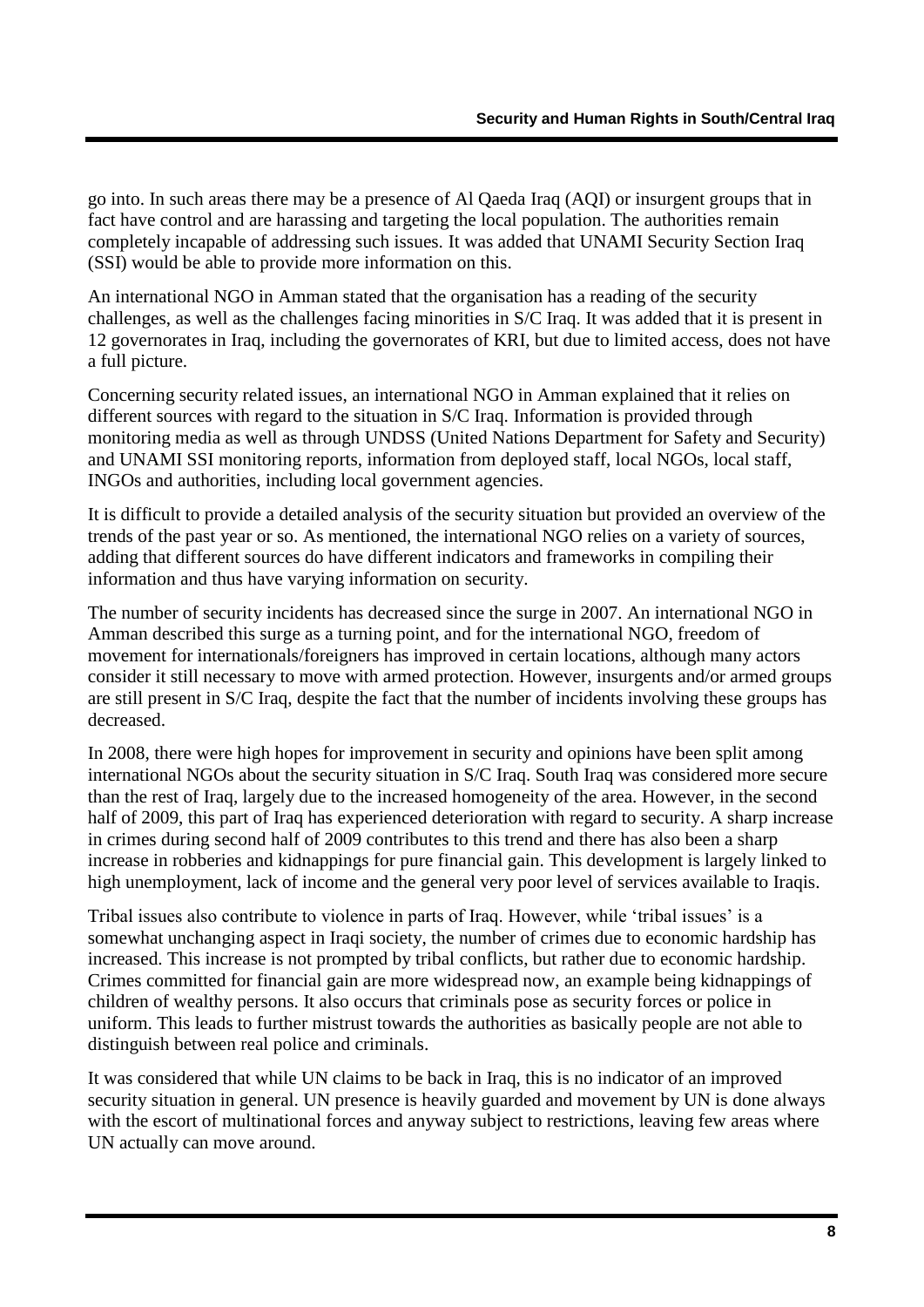During the latest months, South Iraq has witnessed an increase in attacks against US forces and Iraqi security forces, occurring in connection with operations aimed at targeting insurgent elements. Operations consequently led to retaliation attacks from insurgent groups which have been much stronger than before.

However, information concerning these incidents is hard to obtain as the primary source would be the armed forces. The international NGO in Amman is obtaining information via secondary sources provided by local sources, while only the major incidents are reported in UN security reports.

In order to have a stable and positive development in Iraq, there has to be a stable and capacitated government. However, the South is still fragile and in need of strong capacitated authorities. This is the case for most of Iraq. There are strong differences concerning whether or not Iraq should be centralized or decentralized, and the discrepancies that exist affect the local political dynamics making these unstable. Therefore it will take some time before one will witness a stable political environment. The local elections of January 2009 were hailed as being very positive, however in fact it took until April 2009 to get local governing bodies in place. The 2009 elections illustrated that it is difficult to establish a clear political consensus.

Many are quite quick to claim that Iraq is a rich country with lots of resources (mainly oil) at hand. However, few point to the fact that Iraq does not have the necessary capacity to spend its riches. In its way of spending, Iraq is very far from delivering basic services to the population, and this is mainly due to lack of capacity and due to rampant corruption.

Another issue is that areas in S/C Iraq which suffered massive displacement are currently lacking human capital. Mostly throughout central Iraq, especially Baghdad skilled persons fled, while in the South this was less the case as there was much less fighting in the South. Reference was made to the medical profession which is in crisis, as there is a serious lack of qualified staff. In general, state institutions are still suffering in Baghdad due to lack of human resources as many professionals have fled the country.

Central Iraq experienced the first massive brain drain after the fall of the regime in 2003, while the second big wave of skilled persons fleeing came about in 2006. Due to the lack of skilled persons, many students for instance have become teachers even before they graduated.

Security in Iraq in general, is also dependent on the regional dynamics. For example a situation where Iran is clashing with Gulf countries has an impact of Iraq. Alternately, if Iran is negotiating with countries in the region, the situation in Iraq might improve.

Kent Paulusson, Senior Mine Action Advisor, United Nations Development Programme - Iraq (UNDP - Iraq), Amman explained that it is the UNDSS that determines the UN security level in Iraq. This level is presently at Phase 4 all over Iraq, including KRI. Currently the central parts of Iraq are more unstable than southern Iraq, however it was added that areas north of Basra could also be quite stable, e.g. in Nassiriya.

There appears to be an increasing separation between religion and politics in Iraq, and this means a diminishing of sectarian violence. However, it is impossible to say which way the situation evolves for Iraq. Some improvement in the security situation appeared in 2008. In the spring of 2009, there was a steady increase in the number of incidents however the situation is nowhere near the volatile security situation of 2006-2007.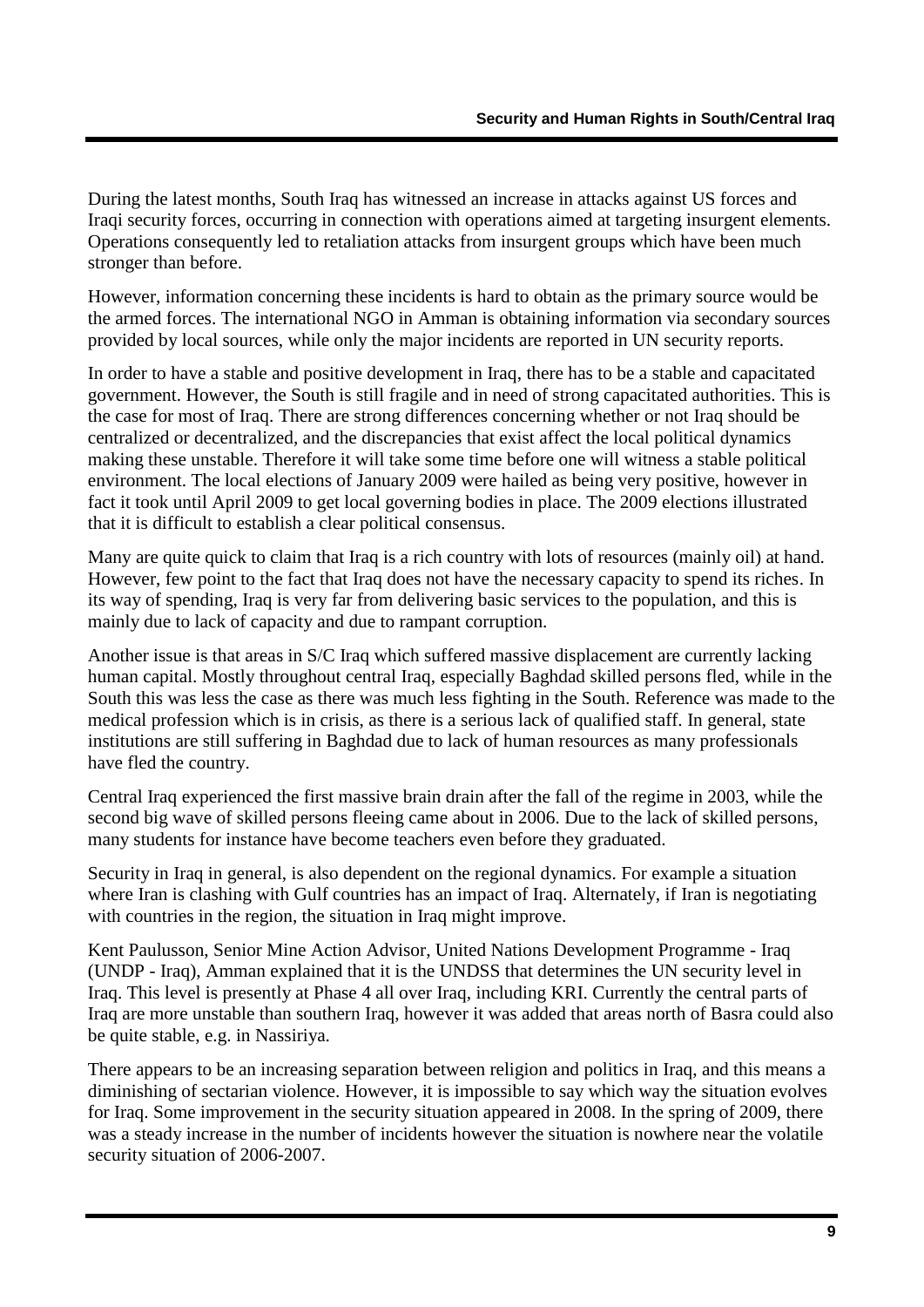Nicola Graviano, Programme Manager and Liana Paris, IDP<sup>3</sup> Monitoring Project Officer, IOM -Iraq, Amman informed that internal displacement due to conflicts in Iraq does not occur to the same extent as before, although it is still taking place in some cases.

Hakan Salo, Regional Security Advisor, IOM - Iraq, Amman commented that the current situation was "a little bit better" than it had been in the last two or three years. It was added that the statistical downward trend in attacks and casualties "does not prove anything" and that it is the civilian population that is suffering most. A significant factor is the volatile nature of attacks, which mean that the security situation could intensify very quickly from a period of relative calm. However, it was added, security incidents often come in waves.

Nicola Graviano and Liana Paris, IOM - Iraq, Amman stated that IOM is unable to provide any analytical assessment on the links between the security situation and displacements levels within Iraq, although commented that most internal displacement occurred during the period 2006 and 2007, and that displacement has since subsided.

The fact that some areas are more receptive for return does not necessarily mean that they are completely secure for everybody: individual circumstances are different for every migrant or internally displaced person (IDP) even in the same area.

Hakan Salo, IOM - Iraq, Amman stated that to some degree people have stopped receiving "bullets on their doorsteps" or threats from sectarian violence. The number of security incidents has come down from a height of around 200 incidents per month, to less than 100 currently. The UN agency IAU would be able to provide further statistical information on this subject.

However, it was added that the types of risks have perhaps taken on a different shape and the security incidents that occur currently include indirect fire, vehicle bombs and suicide attacks.

The situation is still volatile, and indiscriminate violence does still occur and that the main aim of these attacks is to kill as many people as possible. Attacks can take place a mosques and market places, targeting as many as possible. Tensions are still high and fear widespread.

Nicola Graviano and Liana Paris, IOM – Iraq, Amman informed that IOM does not have any information on who had orchestrated these attacks.

### <span id="page-11-0"></span>**1.1. Baghdad**

Kent Paulusson, UNDP - Iraq, Amman explained that in Baghdad, the Iraqi military and security forces are currently taking over some responsibilities from US forces and the professionalism of these forces is of concern. For example, there have been recent incidents of bombings where it is likely that forces at checkpoints have been bribed by terrorists wishing to pass. It appears as if insurgents are able to influence forces.

Concerning the security situation in Baghdad, an international NGO in Amman stated that it has just a small representation in Baghdad.

1

<sup>&</sup>lt;sup>3</sup> Internally Displaced Person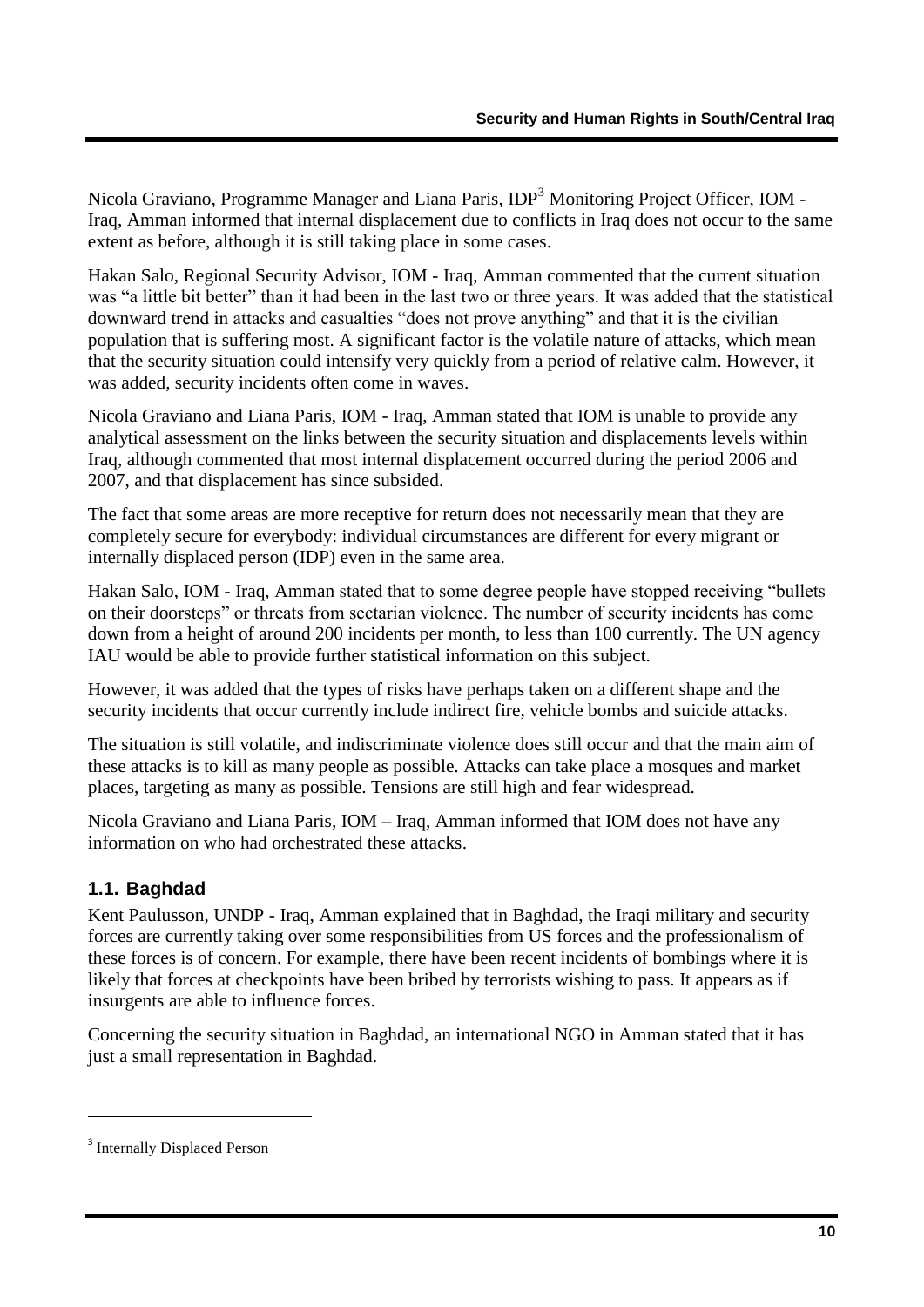The second half of 2008 saw some improvement in Baghdad which however, has been short-term and the situation has since deteriorated. As of today, impunity is prevalent in Baghdad and other parts of Iraq. Returns to Baghdad were encouraged during the short period of improvement and returns do still take place. Returns that are taking place are however happening along sectarian lines. Persons returning are doing so to mostly homogenous areas and therefore not actually returning to their place of origin.

Crime is also a big issue in Baghdad as well as the rest of Iraq, and the feeling of impunity that exists in Iraq is adding to the problem. Law enforcement is "close to zero", and there is a general atmosphere of impunity, according to an international NGO in Amman, and this is confirmed by its beneficiaries.

Hakan Salo, IOM - Iraq, Amman informed that the hotspots for indiscriminate violence in Iraq included Baghdad, Diyala, Kirkuk and Mosul. Additionally, finding valid information on the situation is problematic due to travel restrictions for security reasons imposed on independent observers. Diyala is one of the most difficult areas to get around, even if there are no incidents, there are lots of tensions and fear of insecurity.

### <span id="page-12-0"></span>**1.2. Disputed areas, Ninewa (Mosul), Diyala (Khanaqin) and Tameen (Kirkuk)**

#### <span id="page-12-1"></span>**Disputed areas**

Concerning the situation of minorities, Nicola Graviano and Liana Paris, IOM - Iraq, Amman explained that Christians were fleeing to the North "as we speak". The Kurd-Arab fault line along the disputed boundaries leads to a tense environment and minorities find themselves caught up in the situation. Among those fleeing are Christians but also Turkmen as well as Yazidi families. In many areas minority groups are being utilised at the time of elections in attempts to change the power and voting dynamics of an area. In Kirkuk people finding themselves in a minority position are fleeing to more homogenous areas.

Along disputed boundary areas where there are minority groups, there continue to be small flows of persons being displaced and who feel they are unable to return to their area of origin. The majority of displacement however, has happened from Baghdad and Diyala. Returns are occurring, but they are localized and it is very hard to make generalizations regarding any trends concerning the movement of return. However, "we can say that the bulk of IOM-assessed return has occurred to Baghdad, Diyala, Anbar, and Kirkuk governorates."

A reliable source [in] Iraq informed that in disputed areas, Kurdistan Regional Government (KRG) forces are de-facto the controlling authorities and not the GoI forces. Officially, this should not be the case, however on the ground this is the reality largely due to KRG forces superiority with regard to organisation and effectiveness.

Concerning disputed areas, an international NGO in Amman stated that most of the areas, including those in Ninewa, are being controlled by the KRG forces, while Kirkuk is an exceptional case. While Iraqi security forces are in place in disputed areas, the control is de-facto in the hands of the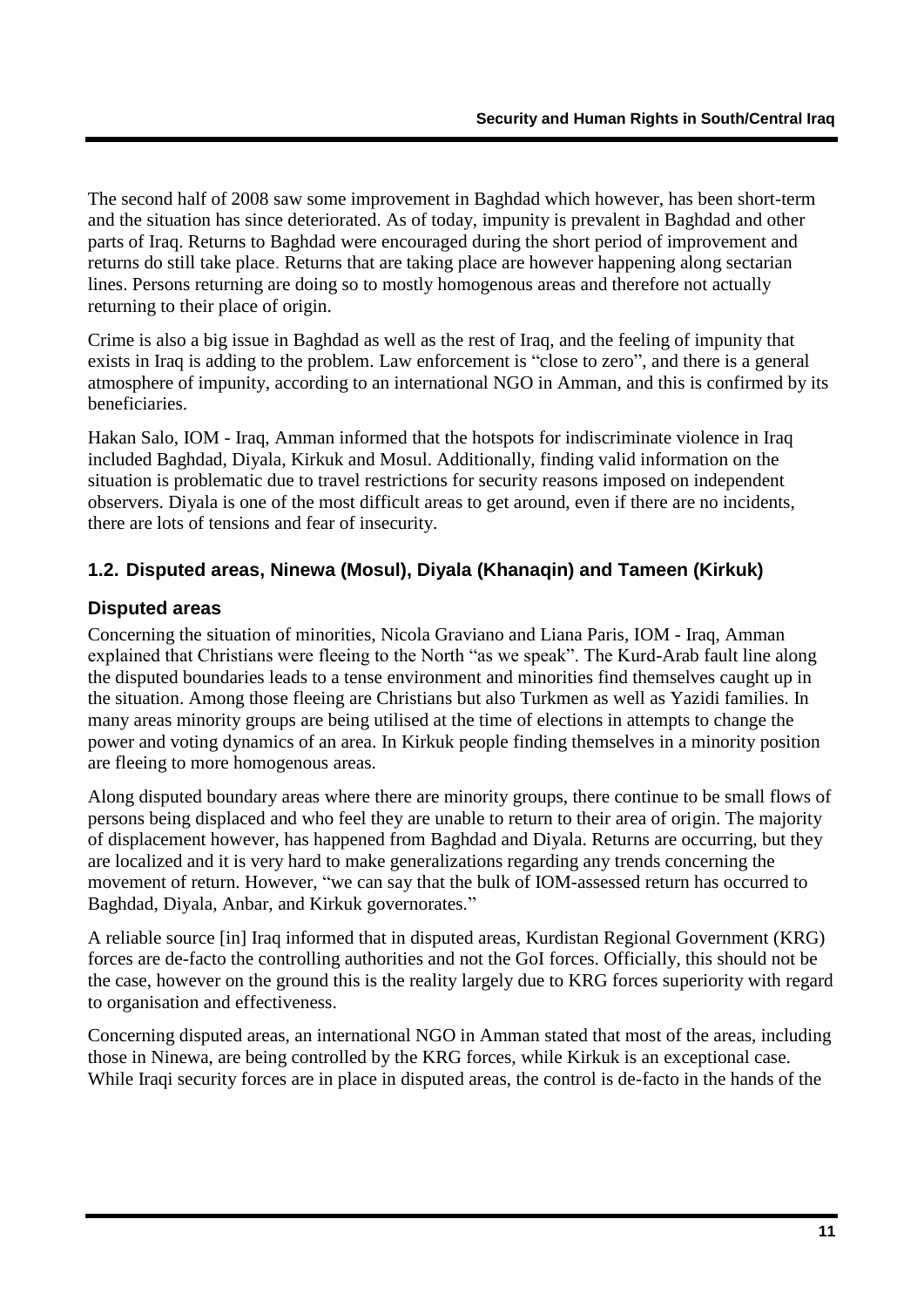KRG forces. Recently joint checkpoints of both ISF and KRG forces have been established in some areas, overseen by the Multi-National Forces Iraq forces (MNF-I). 4

In fact security in the disputed areas in actuality is better compared to other areas of Iraq. The unresolved status of the disputed areas is a great source of tension, however until a solution is found, a fragile security will probably remain.

A reliable source [in] Iraq stated that slowly areas are being more homogenous. Many minorities from S/C Iraq go to Bashekhan, Ninewa in the North.

#### <span id="page-13-0"></span>**Ninewa (Mosul)**

1

A reliable source [in] Iraq stated that the current situation in Iraq is volatile and persons are still being displaced. There are reports of incidents involving kidnappings, murders and harassment against groups and persons. There is movement e.g. from Mosul city to enclaves within the disputed areas where KRG are able to provide security. Many persons are under such circumstances compelled to take on a Kurdish identity or express loyalty to the local authorities in order to firstly, obtain protection, and secondly, obtain access to services that may be available in the area.

In Ninewa, there are efforts towards stabilizing the area in which the US is playing a supportive role. KRG involvement in the areas that are disputed result in those areas being more secure. It should be considered however, that the KRG involvement is based on its determination to get those areas under official KRG control and therefore leads to tension in the areas.

Mosul is probably the worst place when considering security conditions, but also minorities within disputed areas may be in a tough situation. However, disputed areas themselves are relatively safe compared to many other areas in the vicinity of the disputed areas.

In Mosul, GoI forces officially control security and that KRG Peshmerga does not interfere in the city. Generally, KRG Peshmerga are far better organized and reliable and as a result more effective than GoI forces in addressing security.

As for Mosul city, the Head of Police is replaced quite frequently, and each time a new head takes office, all files are removed thereby allowing an atmosphere of complete impunity. The situation is particularly acute in Mosul with regards to security. The disputed areas are in actuality much safer for minorities due to KRG control. Comparing to the situation in Mosul in 2008 where several attacks on Christians took place, there has in effect been no change since. There may be periods of calm for a short while during which security restrictions have been set in place. However, once such restrictions are lifted, the situation turns volatile once again. There is no foreseeable change to this situation in the near future.

An example of the violence that still occurs, involving civilian victims, Fyras Mawazani, NCCI, Amman referred to the recent violence against Christians in Mosul. OCHA reported on 28 February 2010 that "between 20 and 27 February 2010, some 683 Christian families (4,098 people) became displaced from Mosul city to Ninewa governorate; most of the displacement occurred between 24

<sup>4</sup> U.S. Forces-Iraq (USF-I) formally replaced Multi-National Force-Iraq (MNF-I) on January 1, 2010.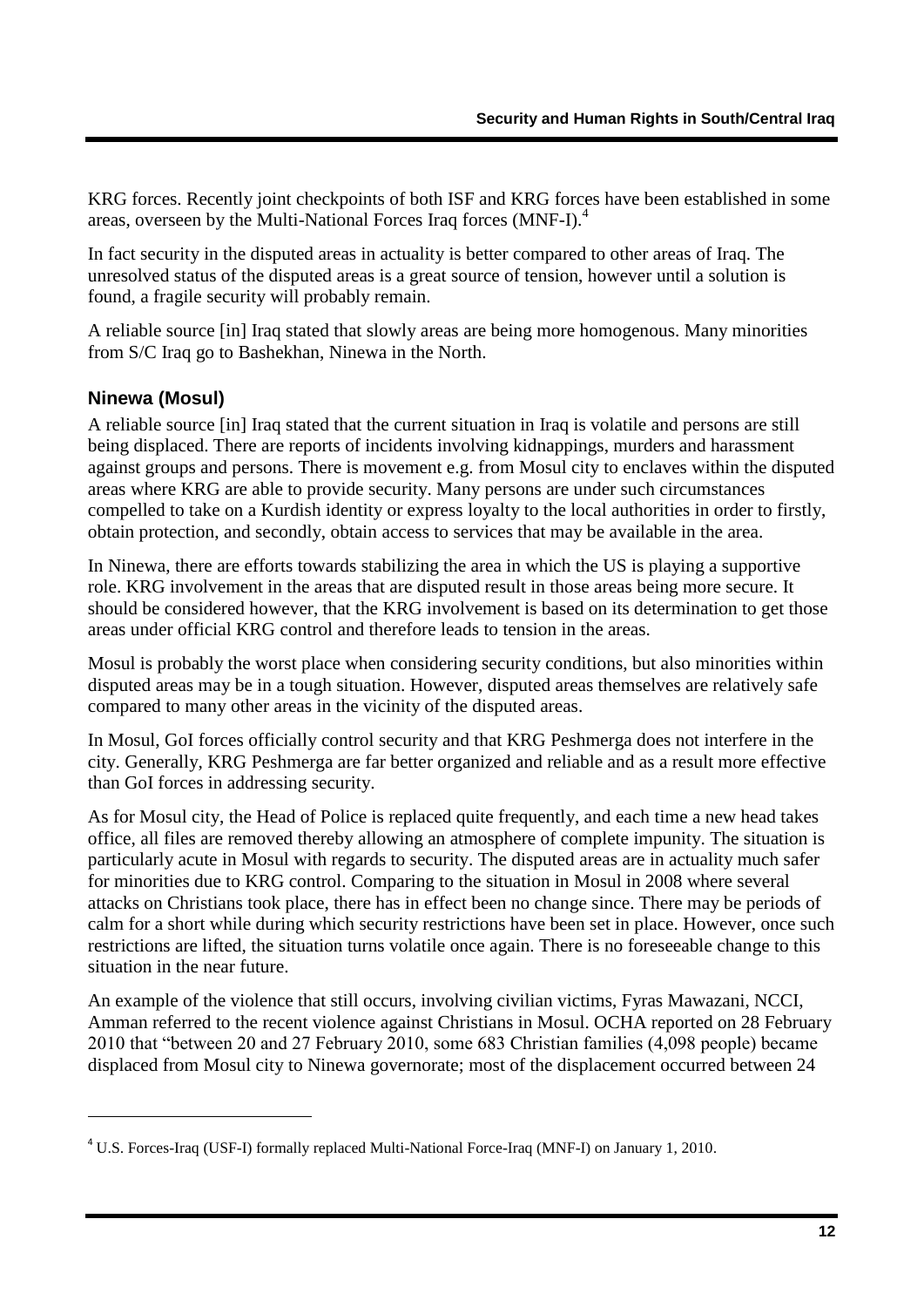and 27 February. This follows increased attacks by unidentified armed groups, which have left at least 12 individuals dead."<sup>5</sup>

Nicola Graviano and Liana Paris, IOM - Iraq, Amman stated that IOM is not aware of who could be behind the recent targeting of Christians in Mosul. Essentially, nobody has taken responsibility and nobody knows who was behind it. Displacement incidents from Mosul continue, and political issues play a role in this being the situation.

#### <span id="page-14-0"></span>**Diyala (Khanaqin)**

Regarding security in Diyala, an international NGO in Amman stated that the governorate is comparable to Baghdad as it also is a somewhat mixed governorate of Shia and Sunni Arabs and Kurds. Additionally in Diyala, there are some of the same militias and armed groups operating as in Baghdad. The second half of 2008 also witnessed an improvement in security and thereby resulting in some return to the governorate. However, this development was not sustained and the recent political process has not improved security in Diyala. The economic factors contribute to heightening insecurity, including decreasing oil prices that led to a drop in economic support from GoI.

Regarding the recent deterioration of the security situation in Diyala, the international NGO in Amman informed that this is also due to an increase in the presence of armed groups in the governorate. Furthermore, the level of sectarian discourse has increased in Diyala. An example of this trend is that Sunnis increasingly are feeling marginalized and fear being subject to arbitrary arrest, all the while Shia are claiming that they simply are applying the law. Security challenges present in Diyala are comparable to those in Baghdad.

#### <span id="page-14-1"></span>**Kirkuk**

1

A reliable source [in] Iraq stated that Kirkuk, with its unique status, is a completely different matter. The situation is fragile and Iraqi Security Forces (ISF) and US forces have a strong presence in the area. AQIs and insurgent groups" presence contribute to making the situation particularly volatile, and there are reports that AQI is using children as suicide bombers or combatants in Kirkuk.

Concerning disputed areas, an international NGO in Amman stated there is no decision on when the status of Kirkuk will be determined.

Due to the fact that Kirkuk is so contested, it is very difficult for persons originating from there to transfer their Public Distribution System (PDS) card<sup>6</sup> as it entails changing official demographics of the areas. This is not contained to Kirkuk, but is in actuality happening all along the disputed boundary areas.

<sup>5</sup> OCHA, *Iraq, Displacement in Mosul, Situation Report No. 1*, 28 February 2010.

<sup>&</sup>lt;sup>6</sup> Iraq's state food rationing system is known as the Public Distribution System (PDS). Monthly PDS parcels are supposed to contain rice (3kg per person); sugar (2kg per person); cooking oil (1.25kg or one litre per person); flour (9kg per person); milk for adults (250g per person); tea (200g per person); beans (250g per person); children's milk (1.8kg per child); soap (250g per person); detergents (500g per person); and tomato paste (500g per person). (IRIN, *IRAQ: Iraqis welcome WFP role in state food aid system*, January 6, 2010.)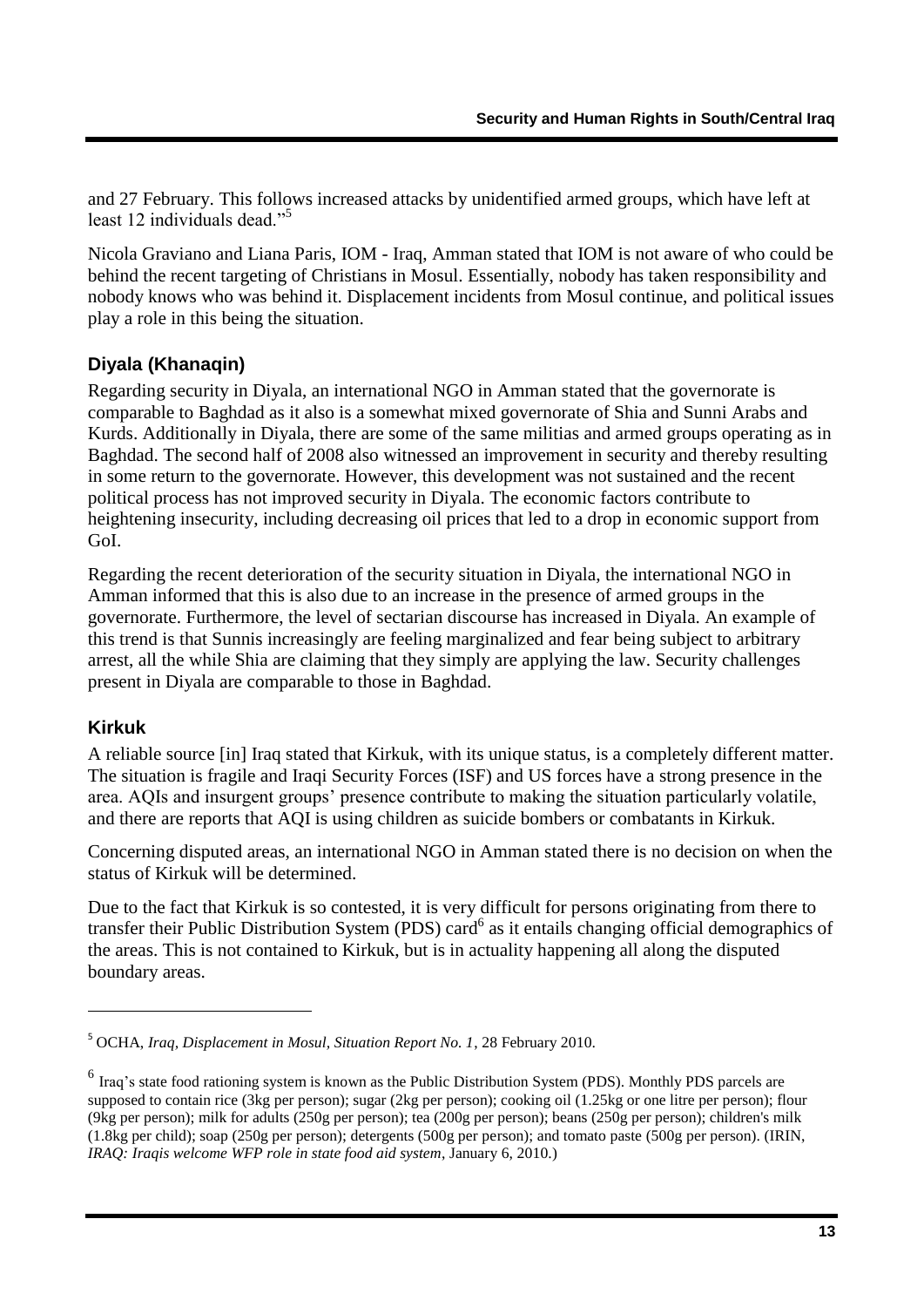#### <span id="page-15-0"></span>**1.3. Armed groups, insurgent groups and criminal gangs**

Concerning different armed groups that operate in Iraq, United Nations High Commissioner for Refugees - Iraq (UNHCR - Iraq), Baghdad stated that the situation is fluid, and while there are some "official" militias that are known, and each political party has its own militia, underneath this there are a number of "invisible" militias that one does not know about. Many would say that one worries about the militias one does not know about.

There are reports of armed groups dressing in government military uniforms. This has led to restrictions on the making and selling of uniforms.

A reliable source [in] Iraq explained that it is not possible to generalize with regards to the intent of attacks and motives that lay behind armed groups" activities. The result of attacks and incidents is indiscriminate loss of life however it is difficult to state that overall attacks are terrorists aiming at killing as many as possible. The use of the term terrorism has been used and misused to a great extent in Iraq and continuation of this often leads to overlooking the complexity of the situation, including the intent of perpetrators. Additionally, the law is deficient in its use and handling of terrorism in e.g. criminal proceedings.

The anti-terrorist law in the hands of the government is subject to abuse, and when the government wishes to target an individual it serves as a convenient tool. For example, political persons may be arrested under the auspices of the anti-terrorist law and as it is carried out by the Ministry of Interior, i.e. without a warrant, access to basic rights and fair trial is not likely.

There are Sunni and Shia groups as well as Baathist groups, all claiming to be resistance groups carrying out their insurgent activities. These groups also target professionals who according to them are disruptive from an ideological point of view. These professionals could be judges, lawyers and in some cases journalists or even persons that do not go in line with these groups" policies. It was added that journalists are mostly targeted by the authorities with the aim of shutting them up.

David Helmey, Operations Officer and Rania Guindy, International Caseworker, Overseas Processing Entity, IOM - Baghdad, Baghdad stated that the biggest threat to security in Iraq is currently emanating from AQI, and there are different opinions as to how many there are.

AQI is working with the Islamic State of Iraq (ISI), except when it comes to Diyala governorate where the two groups are rivals as ISI have sided with the Sahwas.

Additionally, armed opposition groups (AOGs) remain very active and there are a range of different groups, including offshoots of the Mehdi Army. The Mehdi Army itself is an undisciplined, loosely organized group that is also involved in demonstrations. The group was described as not as ideologically-based as AQI. The Mehdi Army is known for carrying out shootings and for abductions for financial gain. The Mehdi Army controls Sadr City and it has official offices in this district of Baghdad. There are over 1 million inhabitants in Sadr City.

There is a fine line between criminal gangs and the newly-established ideologically-based groups.

There is an area in North-western Baghdad characterized by slum-like conditions which could likely be an AQI base. AQI also has a presence in Mosul and Abu Ghraib – one of the most dangerous areas in Iraq, and the group is likely to be present in Kirkuk and Ramadi as well. It was added that there are signs that AQI is back in Diyala as well.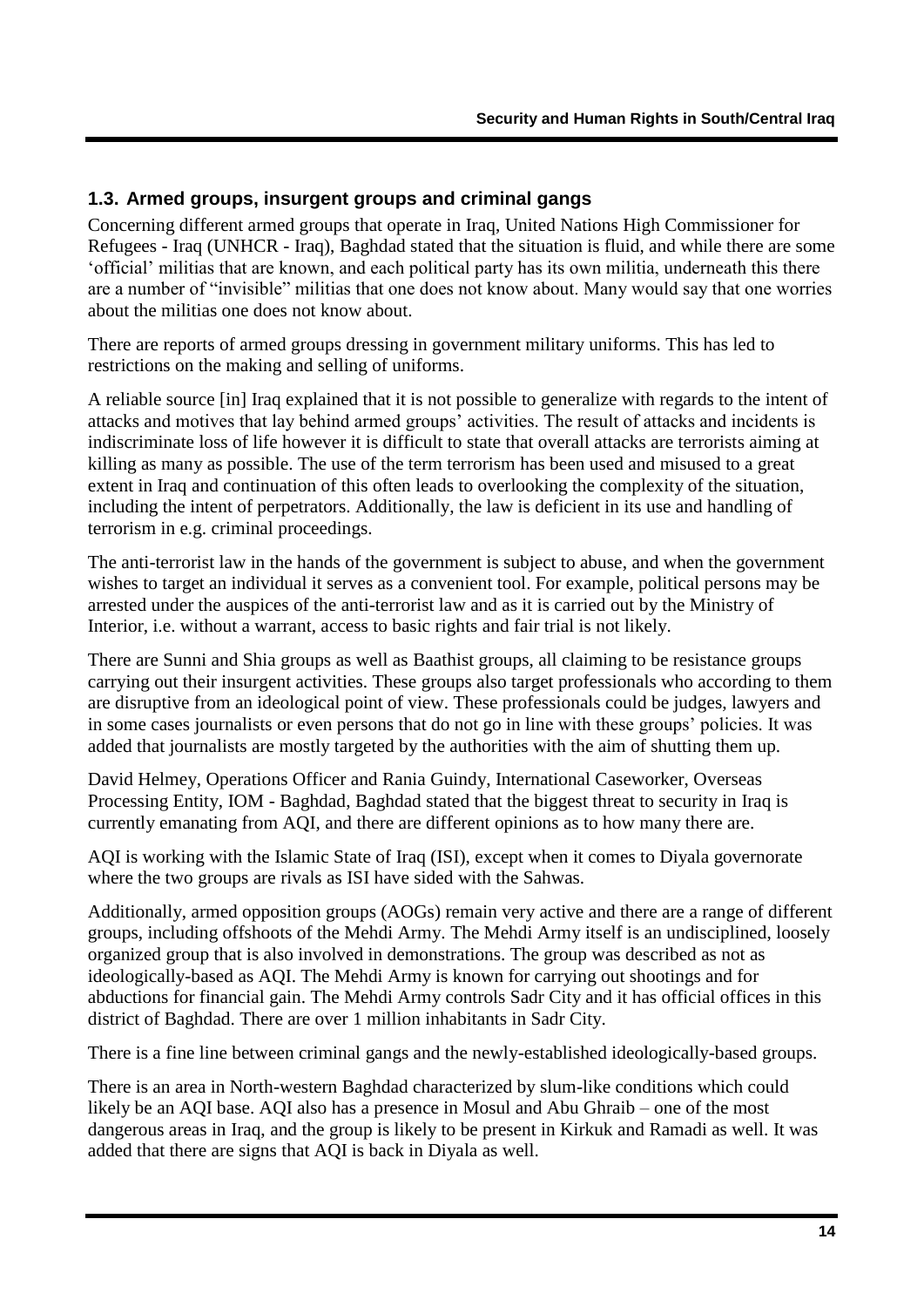The latest security incidents that have taken place in early April [2010] have been a bit surprising taking into consideration the recent patterns and therefore have been hard to read. However, generally Iraq is still in a state of chaos and this is reflected in the security situation. Everyone in Iraq is a target of the AOGs who want to weaken the government. Indiscriminate violence is still very high. Tensions are high and the AOGs are trying to show their strength. It was added that there are AOGs that are aligned with different politicians.

According to an international NGO in Amman, it is hard to speculate on who make up the insurgent groups in S/C Iraq, although it is commonly known that some are believed to have links to neighbouring countries.

Small and medium-sized groups are organizing themselves in criminal gangs. Concerning the incidents that are reported of children, judges, scholars, doctors, journalists and others being targeted for kidnappings, the perpetrators of such acts may well be linked to these sorts of criminal gangs rather than political groups. Some of these criminal gangs or persons within the gangs enjoy some sort of protection that may be tribally linked (see section on Protection by tribal network).

Concerning Sahwas, i.e. Sons of Iraq or Awakening Councils, Sylvia A. Fletcher, Governance Team Leader and Mohamed El Ghannam, Senior Programme Advisor, Rule of Law & Judicial Reform, UNDP - Iraq, Amman stated that they are not widespread and only exist in Sunni areas in the two governorates of Anbar and Diyala. The Sahwas are protecting people from terrorist groups and Sahwas have also been targeted by insurgent and armed groups. It was added that the Sahwas do not provide protection against ordinary criminal activities.

A UN source [in Baghdad] stated that although there have been several mass casualty attacks in the lead-up to the parliamentary elections [March 2010], AQI and other Sunni AOGs have lost much of their capacity to carry out frequent and high-impact operations. The threat posed by the Shia AOGs has been sharply reduced, mainly due to a unilateral ceasefire and early participation in the political process. However, they still retain significant capabilities and, in some cases, outside support. Shia AOGs mainly operate in Baghdad, South Central and Southern Iraq.

#### <span id="page-16-0"></span>**1.4. Security and humanitarian concerns**

Francine Pickup, IAU, ODSRSG RC/HC, Amman explained that from a humanitarian perspective, there are still needs and OCHAs Humanitarian Action Plan identifies the main humanitarian concerns to OCHA. Food insecurity is low, largely due to the Iraqi PDS system. There are, however, major gaps in social services, and these are almost completely broken down in many places. IDPs and refugees remain vulnerable, however many in this category are quite affluent in comparison to local populations.

Francine Pickup, IAU, ODSRSG RC/HC, Amman, noted that analysis of IDPs and refugees against local host populations does not draw out any strong indicators that they are necessarily more in need of humanitarian assistance, however this varies from place to place and IDPs living in camps are the most vulnerable. It is necessary to target assistance according to need and not status.

It was further added that there is no correlation between the security situation and returns which she considered as strange. The rate of returns is not expected to rise significantly while the security situation remains unstable, particularly due to the socioeconomic situation which is characterized by lack of services and job opportunities.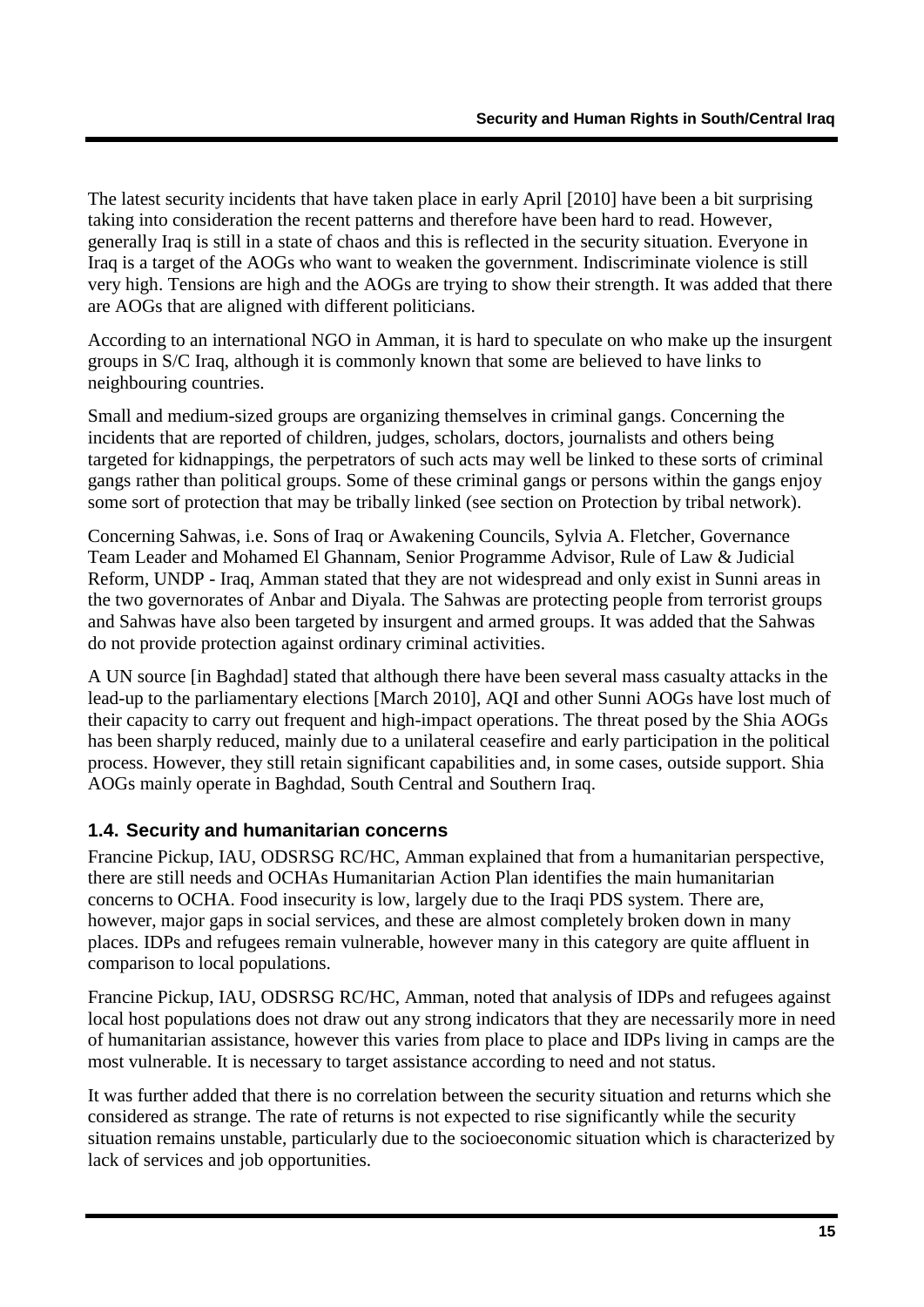Other humanitarian factors facing Iraq are a lack of investment and capacity within the state infrastructure to improve service provision. People often think of Iraq as a rich country, however in actuality this is not the case. A significant majority of Iraq"s budget goes to operational expenditures, such as payment of government salaries and the PDS. Very little is channelled into investment of services. A primary expenditure is the PDS system, costing between five and six billion USD yearly. Reforming the PDS system is a UN as well as a GoI priority. As an oildependent economy Iraq is vulnerable to falling oil prices. Additionally, the oil industry in Iraq is not creating many jobs and the private sector in general is very weak. It is expected that government social services will deteriorate in the coming years unless oil prices increase.

On the issue of unemployment, Francine Pickup, IAU, ODSRSG RC/HC, Amman, stated that the unemployment rate for Iraq is approximately 15% which is not particularly high. IAU added that IOM would have its own data regarding unemployment rates among IDPs. However it is important to consider that many are not adequately employed and much employment is informal and part-time and underemployment is an issue. The government is the largest employer and employees have job security for life.

However, finding employment in the public sector is difficult for young people as older persons occupy a large proportion of jobs in the public sector. Private sector employment is limited and that employment in the private sector is often more insecure and lower paid. Job seekers often lack the skills required. It was added that often the only public job opportunities for women would be teachers, medical doctors.

Economic activity among women up to secondary school education is restricted due to the lack of sectors which are considered socially acceptable to women, and low education status. Anecdotal evidence suggests that women"s freedom of movement, education and participation in public life is more difficult than it once was, but there is a lack data for comparison on this issue.

Concerning return of asylum seekers Fyras Mawazani, NCCI, Amman, stated that the NGO is against the return of rejected asylum seekers to Iraq because security and livelihood is fragile throughout the country. The unemployment rate in Iraq is 18 % according to UN figures however, NCCI, Amman considered the unemployment figures provided by the UN to be too low and only reflecting the official unemployment rates. NCCI, Amman added that employment in Iraq is not secure unless you are employed by the Government authorities.

Regarding access to schooling, education facilities are in a desperate state as there is a lack of teachers. Many teachers have been targeted by insurgents and most have fled the country. Almost all of the new teachers have only recently graduated and they are not well qualified. At the same time it has been very difficult to establish a new curriculum for Iraq.

Concerning housing Fyras Mawazani, NCCI, Amman, explained that many returnees find it difficult to return home as their houses have been left in bad conditions. The government has established a Housing Commission in order to return houses to returnees. However, the commission is marred by corruption. It was added that many refugees sold their houses before leaving Iraq and they may not have a house to return to.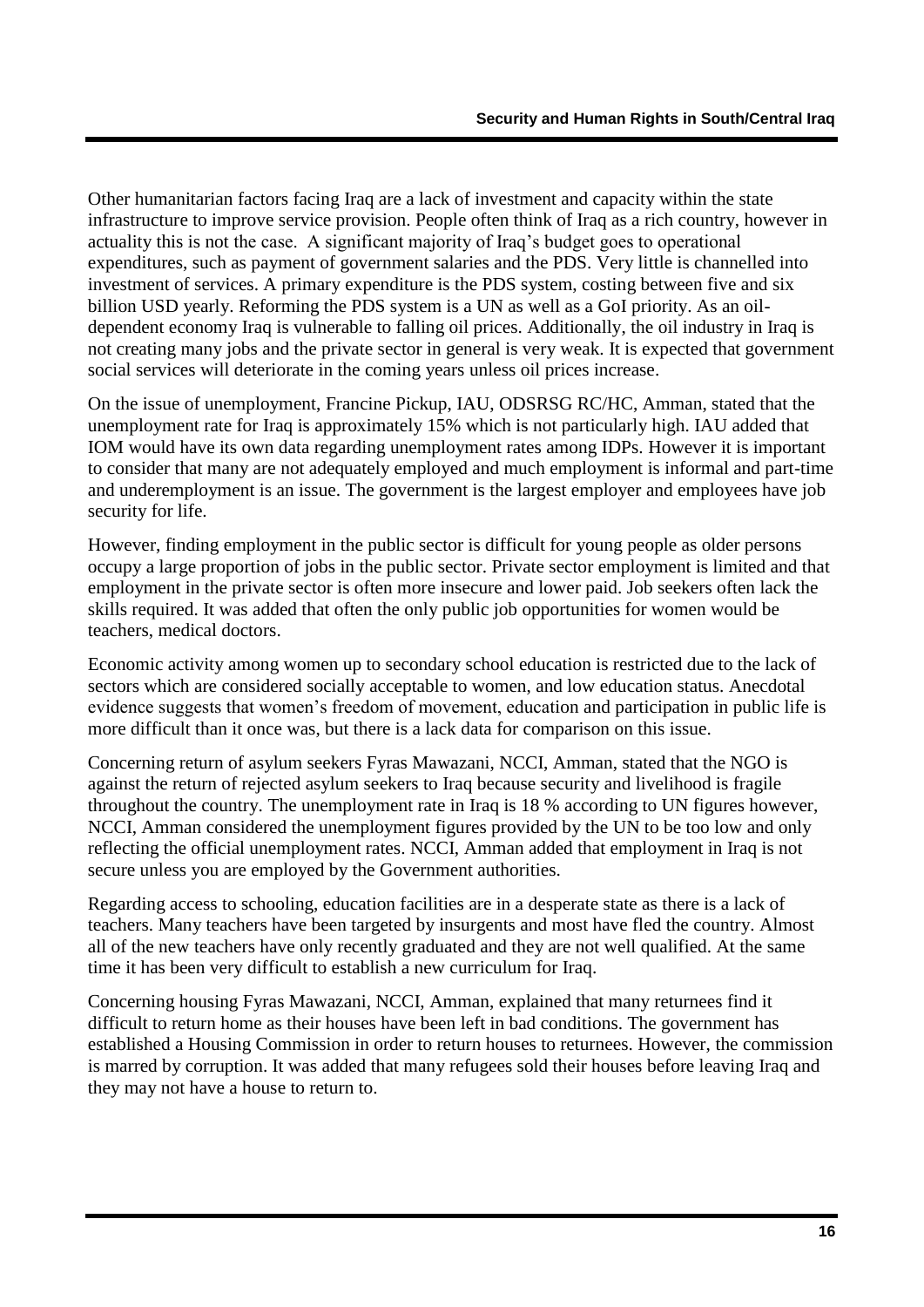#### <span id="page-18-0"></span>**1.5. Security and returns**

Looking at the level of violence, a source in Baghdad considered it to be problematic that persons were forced to return to Iraq. Relatively speaking, the number of civilian casualties has increased steadily and one cannot speak any longer of an improvement in security for Iraqis.

Nicola Graviano and Liana Paris, IOM - Iraq, Amman explained that IOM has field monitoring teams in Iraq which provide information on displacement and returns; this includes ethnic and religious data. Data collected by IOM is separate and independent from that gathered by UNHCR.

Iraqis returning from European countries through the IOM Assisted Voluntary Return and Reintegration (AVRR) programme are asked why they left and why they return, and responses differ from area to area. Patterns indicate that security situation is a factor [and] lack of economic opportunities is another major reason to leave Iraq. IOM does not promote returns from abroad to Iraq but gives the possibility to return to those migrants who wish to do so voluntarily. IOM does not influence the decision to return, which is eventually taken by migrants themselves, taking into account personal situation and family priorities.

Nicola Graviano and Liana Paris, IOM - Iraq, Amman, informed that their main focus is the needs of returnees and IDPs and not on human rights and security. Many Iraqis that are displaced, feel they are unable to return, and are finding themselves living under difficult circumstances as all IDPs do everywhere in the world.

The majority of returning IDPs return to their place of origin, so Kurds go to KRI, however in some cases, they may choose to return to other areas to take care of family matters. It was added that there are major disparities in return patterns and some return to areas perceived to be safe while others may not be able to do so due to lack of economic means.

In considering IDP movements from KRI to the rest of the country, this is occurring on an ongoing basis with assistance provided through the [Bureau of Displacement and Migration] (BDM) and the [Ministry of Displacement and Migration] (MoDM). "Pull factors" for return to Central and Southern Iraq include improved security and the MoDM returnee grant. 'Push factors' include the relatively high living costs in the KRI which had adversely affected IDPs. Some IDPs are completely dependent on the food rations they receive through the PDS system.

According to IOM monitoring, 76% of persons displaced to Basra and assessed by IOM say that they want to stay in the area and integrate. This is often because they feel safe there and may have historical, family, or economic ties to the area.

Roughly 80% of the returns from Europe are to KRI. Approximately 15-17% of migrants are returning to Baghdad while 3-5% are returning to Basra. It was added that most cases of refugees' resettlement come from Baghdad area.

It is IOM"s experience that Iraqis returning from Europe do so to their place of origin. Return of IDPs in KRG to the rest of Iraq is also an ongoing process, and the BDM and UNCHR as well as IOM is involved in assisting Iraqis wishing to return to areas of origin. When asked why IDPs are leaving KRG, Nicola Graviano and Liana Paris, IOM - Iraq, Amman explained that a high cost of living and high unemployment could also be push factors. It was added that there are no reports of IDPs being pushed out of KRI by the KRG authorities.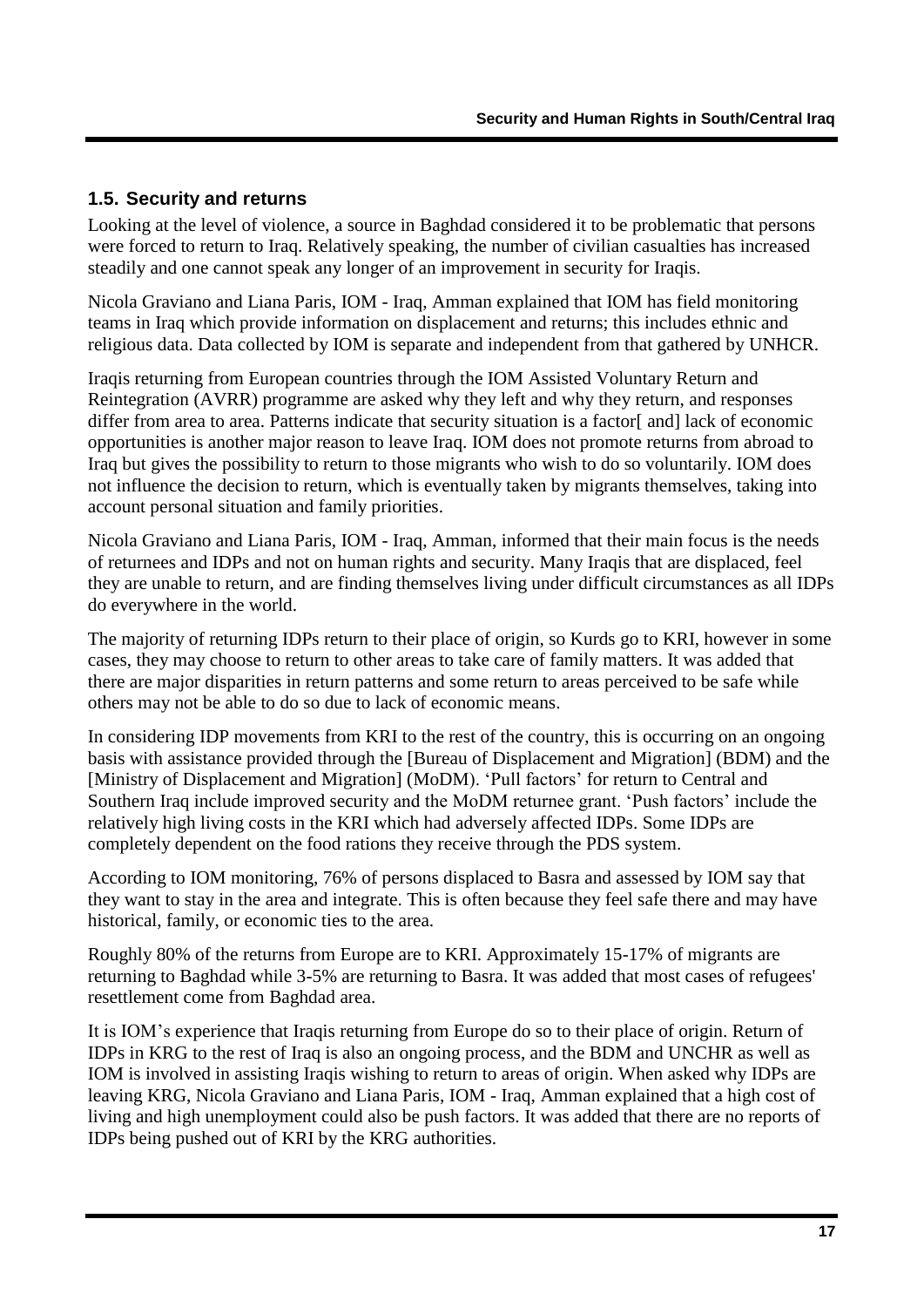Returnees who took part in AVRR, have returned mainly to their place of origin, however Nicola Graviano and Liana Paris, IOM – Iraq, Amman stated that IOM is not always able to provide any further analysis on whether such returnee groups have been become displaced again. Although IOM aims to contact returnees after between three to six months of their return to assess their situation, sometimes returnees do not want to be monitored by IOM or returnees have changed their contact details.

With regard to return of IDPs, according to Nicola Graviano and Liana Paris, IOM - Iraq, Amman when they return to their place of origin, they will stay in one place, but need the support of the local community to reintegrate.

IOM had received "limited and anecdotal reports" of returnees being targeted, often this would be individuals or families. IOM did not have any information on why such targeting had occurred or who the perpetrators were.

Nicola Graviano and Liana Paris, IOM - Iraq, Amman said that they have no specific accounts of IDP returnees experiencing problems when travelling back to their home area and that movement for IDPs was no different than for ordinary civilians. However, it was added that security in Iraq remains unpredictable and fragile and varies from place to place.

When asked if returnees are particularly targeted, an international NGO in Amman stated that returnees are affected by the general situation in S/C Iraq. It is hard to verify if these persons are at risk of being especially targeted, however the international NGO has heard of returnees from Europe and Canada being considered well-off and therefore perhaps prone to attacks from criminal gangs. However, there are no confirmed reports of this being the case. It is hard to obtain qualified reports concerning this matter. Furthermore, every governorate, even district, has its own local dynamics that affect how persons fare upon returning to S/C Iraq.

Additionally, in the case of S/C Iraq, many returnees are coming back from Syria and Iran and they are often without many funds. Another factor of a more psychological nature is that these returnees initially fled during Saddam Hussein's regime for political reasons, and upon return, they are perceived as martyrs in some sense, and criminals may be more apprehensive with regard to targeting these persons. Finally, the number of returnees in the South is not that high, so it is hard to say whether not these persons are targeted by criminals or not. It is difficult to conclude [whether] returnees are targeted or not on the basis of such a small number.

Some refugees are returning to Iraq because they don"t have the resources to stay abroad, e.g. from Jordan or Syria. Some think that they can return to the places that are now largely homogenous, while others return to obtain compensation that has been provided by GoI to returnees. In some cases, returnees leaving their families abroad merely register and collect their compensation upon which they leave Iraq for their families once more.

There are no clear trends with regard to returns. A major impediment that discourages return is the lack of employment available to Iraqis returning to the country.

An international NGO in Amman stated that a figure of 15-18% unemployment in Iraq given by other sources is underestimated to portray the situation in Iraq. These figures are derived through International Labour Organisation (ILO) methodology which cannot be applied in the Iraqi context.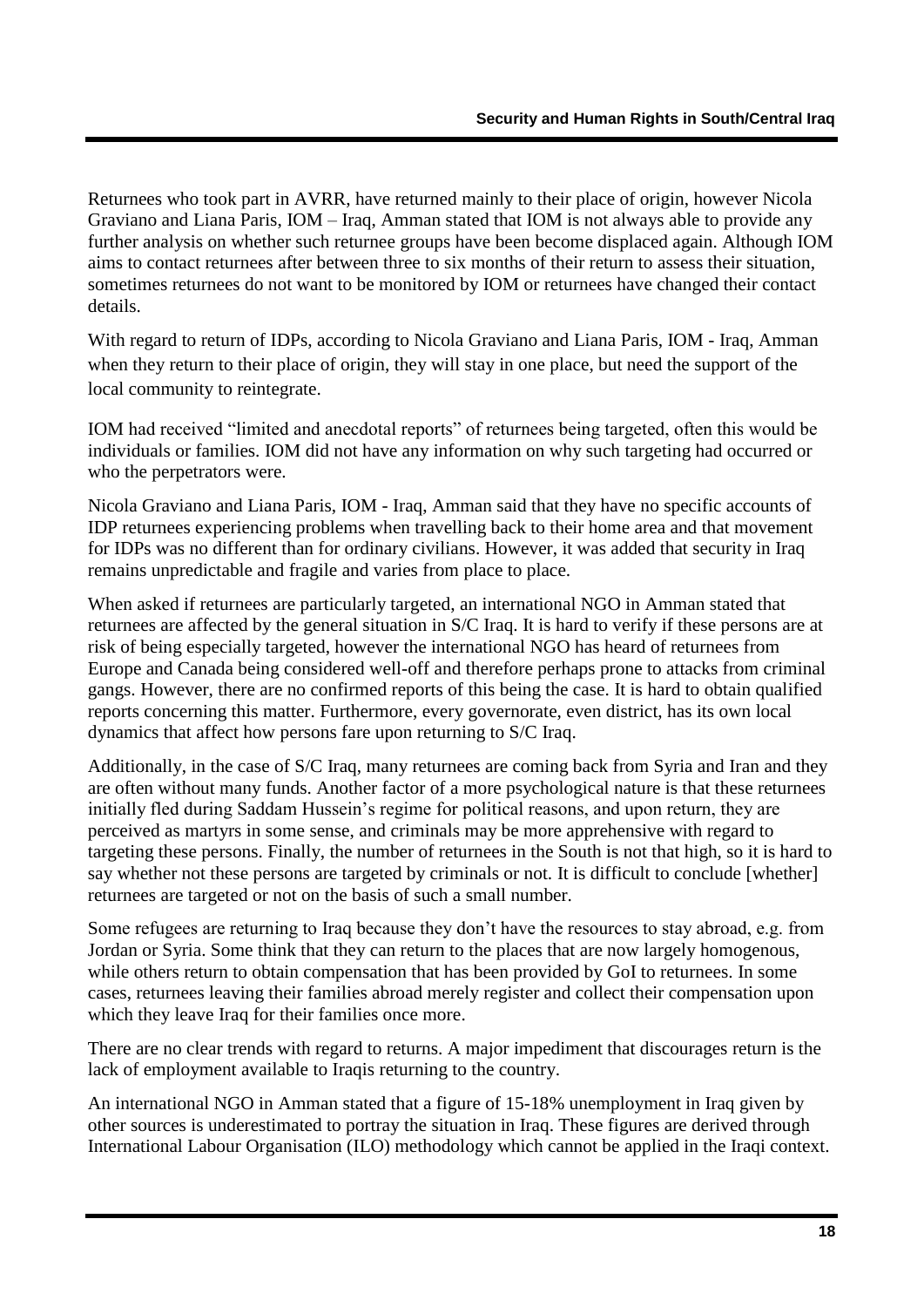There is a lot of underemployment in Iraq and many merely are employed with causal labour. A modest estimate is that unemployment is at least 40%. Of the Iraqi population, 60 % is under 25 years of age, and thereby each year about a million persons are entering the labour market. It was added that ordinary people who are not employed within the government sector would state that they are unemployed.

The perception of employment is also very different in Iraq and the means of sampling needs to be modified to the Iraqi context. At least 40% of Iraqis do not have an income. The government of Iraq is by far the largest employer, as is the case in many Middle Eastern countries. Working in the private sector is regarded for "losers" while persons working in the state sector have some sort of security in their job and livelihood as well as access to services. Additionally as a civil servant, one has an acquired right to transfer one"s government employment should he or she relocate within Iraq.

According to Fyras Mawazani, NCCI, Amman, the very poor segments of Iraqi society were unable to flee Iraq while members of the lower middle class fled to Syria whilst the upper middle class members fled to Jordan. Returnees have come back to Iraq predominantly for economic reasons, although unemployment and housing needs continues to be a problem for such groups once they returned.

Refugees returning to Iraq also continue to face problems in light of the security situation. Despite the fact that the security situation in Iraq has improved during the last years with regard to the number of civilian deaths since  $2007^7$ , Fyras Mawazani, NCCI, Amman, felt it was too early to conclude that the security situation has stabilised, particularly in Baghdad and Mosul. Figures may indicate that security is better however, it would be misleading to conclude that security is guaranteed. There are daily explosions and attacks in Baghdad. In Southern Iraq, Fyras Mawazani, NCCI, Amman, considered it to be safer today than it used to be, but there are still problems over poverty and drought as well as lack of educational services. On the other hand, daily violence continues to be a problem particularly in central governorates, including Baghdad as well as Anbar.

Many Sunni refugees do not necessarily want to return home, as they may feel particularly threatened in their place of origin. Returnees from neighbouring countries and KRI mostly originate from predominantly Shia-dominated areas and are returning to the South. Some, both Shia and Sunni, will also not wish to return to their place of origin if they are perpetrators of human rights violations or other crimes and thus fear revenge.

Conditions today are not met so that Iraqis can be returned against their will, and NCCI has participated in international forums to lobby on the issue of return. In meeting its objective in capacity building and empowerment of civil society in Iraq, NCCI is currently working with 24

1

<sup>&</sup>lt;sup>7</sup> Iraqi Body Count, The annual civilian death toll from violence in 2009 was the lowest since the 2003 invasion, at 4,644 by Dec 31 (2008: 9,217), and had the lowest recorded monthly toll (205 in November). However, for the first time since 2006 there has been no significant within-year decline, and the second half of 2009 saw about as many civilian deaths as the first. This may indicate that the situation is no longer improving. <http://www.iraqbodycount.org/analysis/numbers/2009/>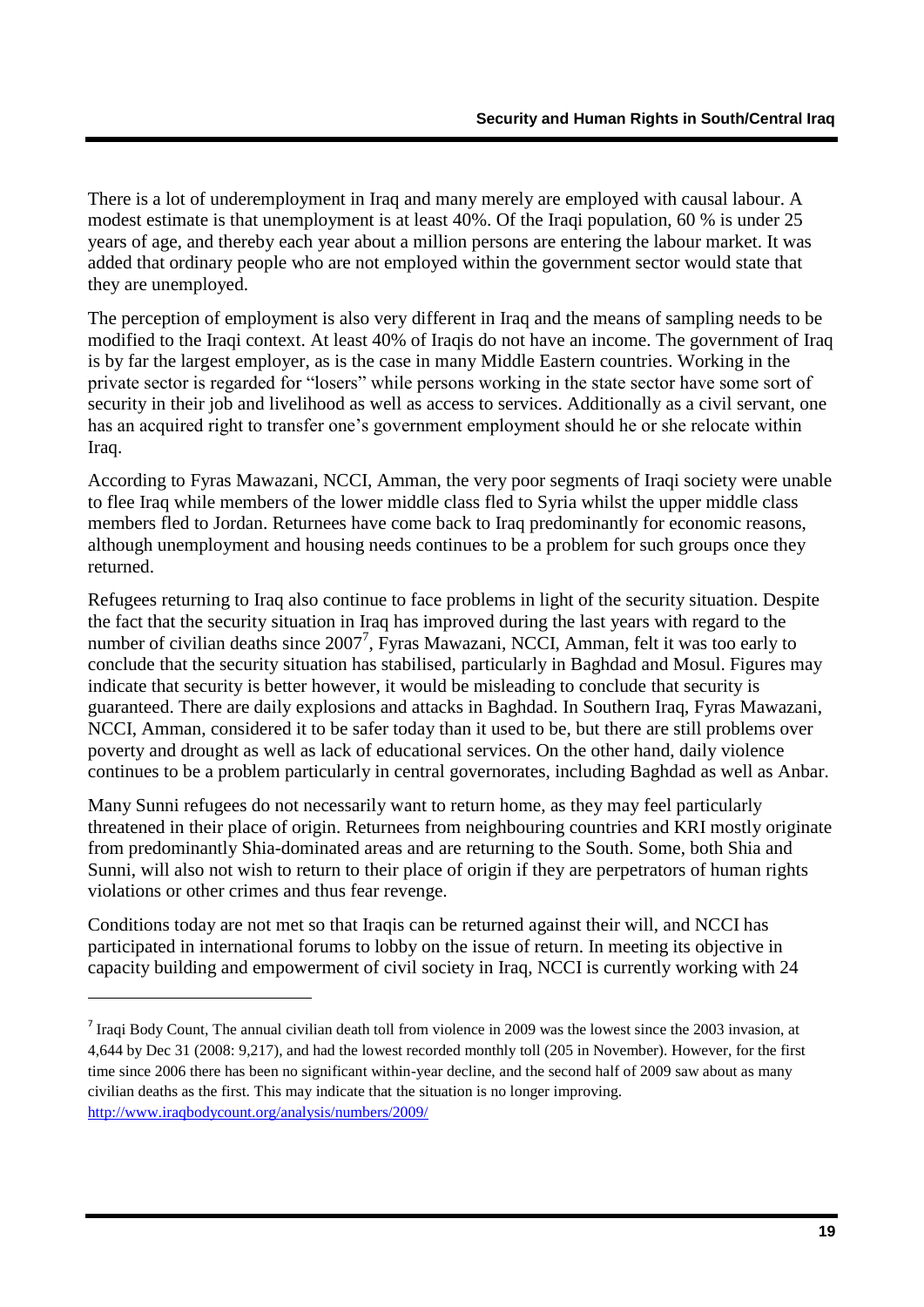local partners points inside Iraq. NCCI has a memorandum of understanding with the 24 NGO partners who are all members of the NCCI platform to provide information on humanitarian issues, security, human rights and political issues. The 24 NGOs provide NCCI with bi-weekly reports on security and human rights violations in all of the 18 Iraqi governorates for the members of the NCCI platform. On specific requests, NCCI Amman is able to share some of its information.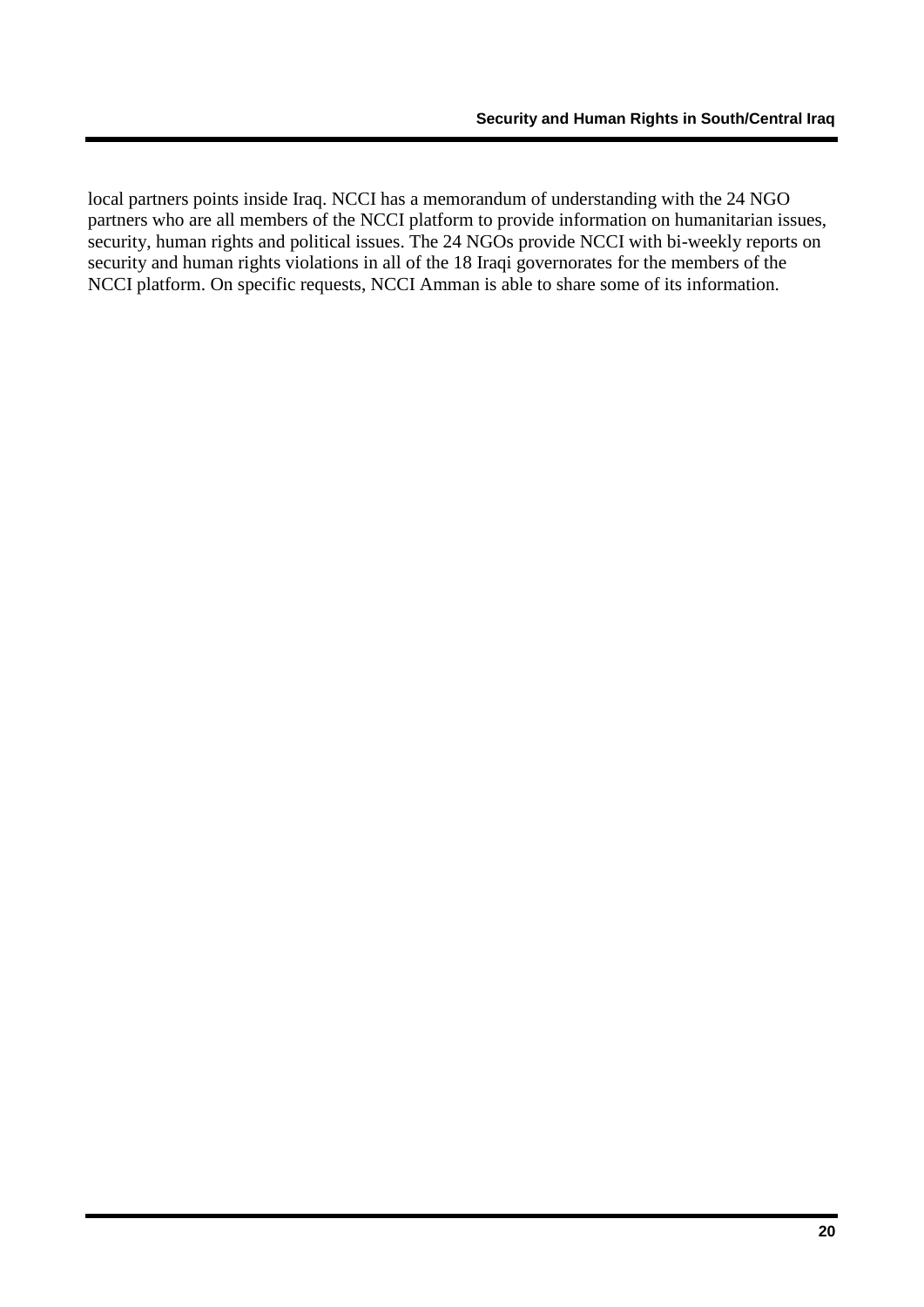## <span id="page-22-0"></span>**2. Security and human rights for ethnic and religious communities**

Concerning minorities UNHCR - Iraq, Baghdad stated that it appears that the government is ready to look into the issue of minorities. However, the economy is not stable in Iraq and the minorities (lacking armed protection) may be at greater risk of being targeted.

A reliable source [in] Iraq stated that generally, targets against persons for whatever reason may not be as rampant as in 2006-2007. Looking at calmer areas, it may be less likely that persons are targeted and the changing demographics also play a determining role. Persons finding themselves as a minority in a certain areas may be more vulnerable to attacks and threats.

Reporting what happens on the ground with regards to human rights violations is difficult. It was stated that reporting on human rights violations on the ground in Iraq only shows "the tip of the iceberg". Capacity for independent monitoring is limited and underreporting is to be expected. Official reporting may be rushed and inaccurate, referring to the Ministry of Health"s hesitation to release genuine numbers regarding casualties in very critical periods.

Concerning the establishment of a National Human Rights Commission in Iraq, the source was hesitant in labelling its future establishment as "a milestone of historical dimension".

Irrespective of where minorities find themselves in S/C Iraq, they may suddenly be at risk due to the cycles of violence that characterize S/C Iraq. There is no effective control and groups or individuals may find themselves at the wrong place at the wrong time. There may be periods of calm when suddenly violence breaks out. In such a situation, minorities will be particularly vulnerable.

Generally in KRI, there seems to be a higher tolerance for minorities, and KRG is more able to provide safety. In S/C Iraq (GoI area) as a minority, "your destiny is uncertain." There is no law enforcement protecting minorities in S/C Iraq and no "minority-friendly" body anywhere to provide assistance. In 2007, when Christians were being expelled from Baghdad, there were efforts to try and address issues related to selling of property to ensure that persons were not forcefully selling their houses.

Concerning the security and human rights situation, it is still unpredictable with regard to minorities. Today there may not be much to report, while next week there is plenty. There may be circumstances in which one"s background is relevant in relation to one"s security, be it ethnic or religious, or even one"s gender and age. However in other instances, it may be irrelevant. Essentially, place and time, as well as a range of other factors, may be determining.

Ethnic and religious minorities are in a violent environment often targeted as well as pressured into leaving certain locations. It was added that pressure to relocate can stem from a wish to influence demographics of certain areas. A person could be forced to sell his or her land and/or house and move away, or be deprived of services in a certain area. It was stated that pressure on minorities can derive from both authorities and local communities, however added that the situation is highly complex. There are centres of power locally, and the divides in society are also reflected in government.

Further it was explained that it is important to be cautious in using the term "ethnic cleansing" and targeting on the basis of ethnicity in the Iraqi context. Reference was made to an incident in Mosul where a tax collector was assassinated. The tax collector was a Christian and it was the general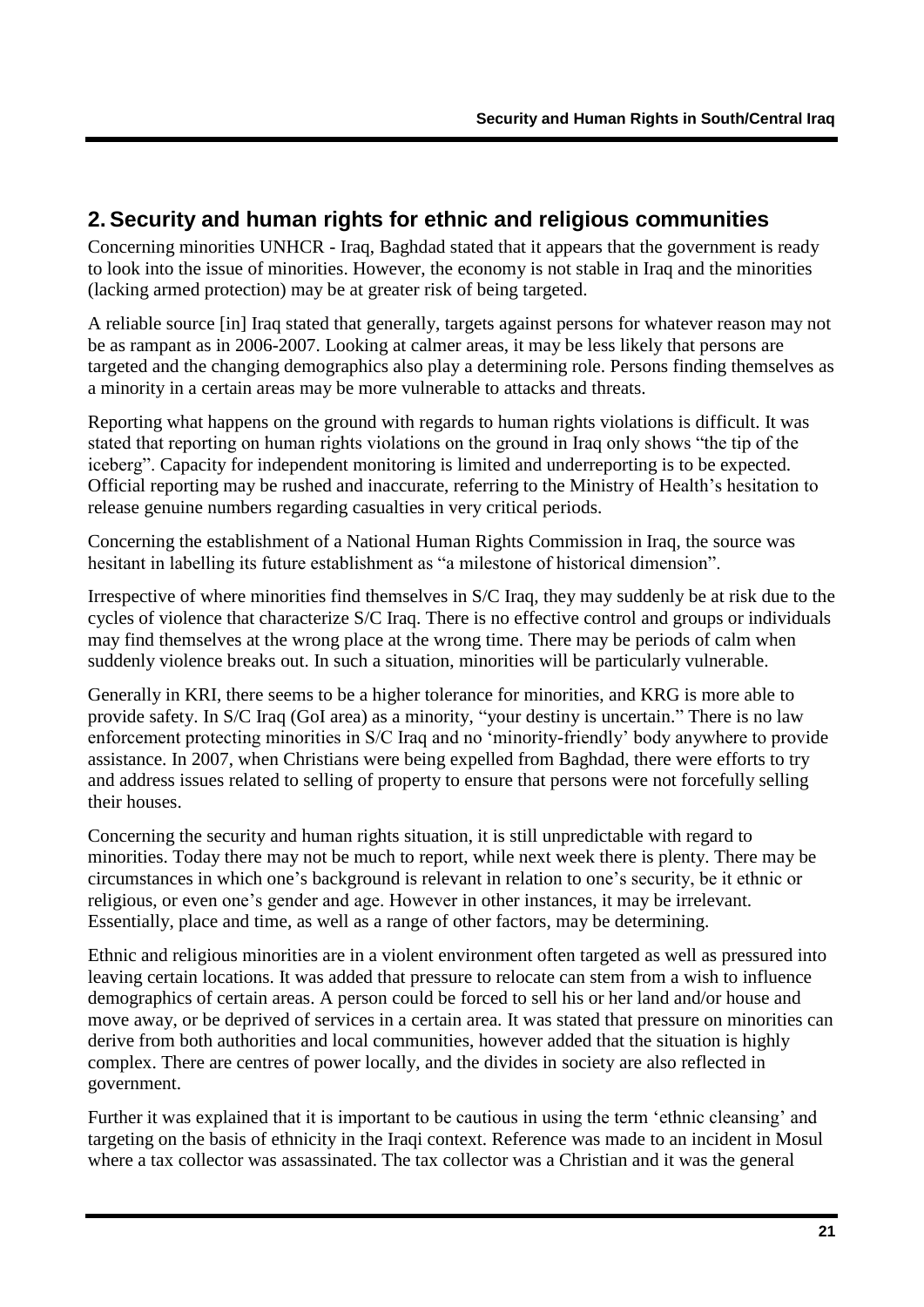perception that the tax collector was killed due to his religion, however it became evident that he was targeted due to his profession and not because of his religious or ethnic background. Additionally, a Yazidi leader in Ninewa was arrested last November without a warrant. In the press the incident was blown up as a big issue and interpreted along religious/ethnic lines. However in actuality, his arrest was due to suspicion in connection with a bombing in Baghdad.

Essentially the situation of Iraq is chaotic and this is as much at the root of the issues facing Iraq and the violations that go on in Iraq. Indeed, there are also incidents where persons are targeted as much for their religious background or as a minority. However, it is not only religious or ethnic affiliation that determines whether or not a person would be targeted as this person"s profession, his or her family"s status and personal relations could also be crucial.

Regarding the flight of IDPs to Northern Iraq, an international NGO in Amman stated that some of the Christians from Mosul recently displaced in connection with the attacks in Mosul would probably go to the KRI or stay within the disputed areas. Generally, it is the impression that people are considering other options, i.e. going abroad, as they do not foresee any increase in security and stability in the near future. However, the number of IDPs will most likely not be significant as most have already moved. Most who do return to areas of origin, do so to homogenous areas.

None of the groups of minorities in areas of Iraq are able to protect themselves and demographics can be a determining factor, i.e. the local ethnic composition. Providing minorities with weapons is no solution as is evident in the case of Christians in Mosul.

A reliable source [in] Iraq explained that irrespective of what kind of minority one may belong to, one may be subject to risk in S/C Iraq and in disputed territories. Generally, it doesn"t really matter what background you have. It really all comes down to the specific circumstances as well as place, time, etc. It is impossible to distinguish between minorities as to which group may be at greater risk as all potentially can risk attacks and persecution. For example, one does not generally hear of Feyli Kurds being attacked, however a Feyli Kurd or group of Feyli Kurds may find themselves in a place where intolerance or other factors put him or them at risk.

Some minorities had been arming themselves in order to feel safer, as was the case with Christians in Mosul city. Minority-based militias that did come about have largely all been incorporated into the law enforcement. Reference was made to KRG authorities having incorporating minorities in Mosul into their police forces and that there were plans to getting Christians into the police forces of Mosul city. However, Mosul remains a real mess.

Minorities are likely to be safer in the disputed areas compared to Baghdad, in terms of basic safety and risk of indiscriminate attacks. However with regards to access to livelihood, this may not be the case. Officially the disputed areas remain under the control of the GoI authorities and thereby GoI is responsible for providing security and services. However in actuality, minorities can be compelled to rely on the KRG forces in the disputed areas to obtain access to protection and services.

It is hard to say if persons displaced to disputed areas are likely to enter KRI to seek jobs etc., according to a reliable source [in] Iraq. It was added that currently in Erbil, there is more begging, indicating an increase in poverty among some IDPs. Christians it seems are able to make a livelihood in KRI because of strong networks in the area. KRG is perhaps not as supportive towards Turkmens due to the fact that the Turkmen stand on Kirkuk is that it should not come under KRG control. However, there are no reports of harassment of Turkmen in KRI.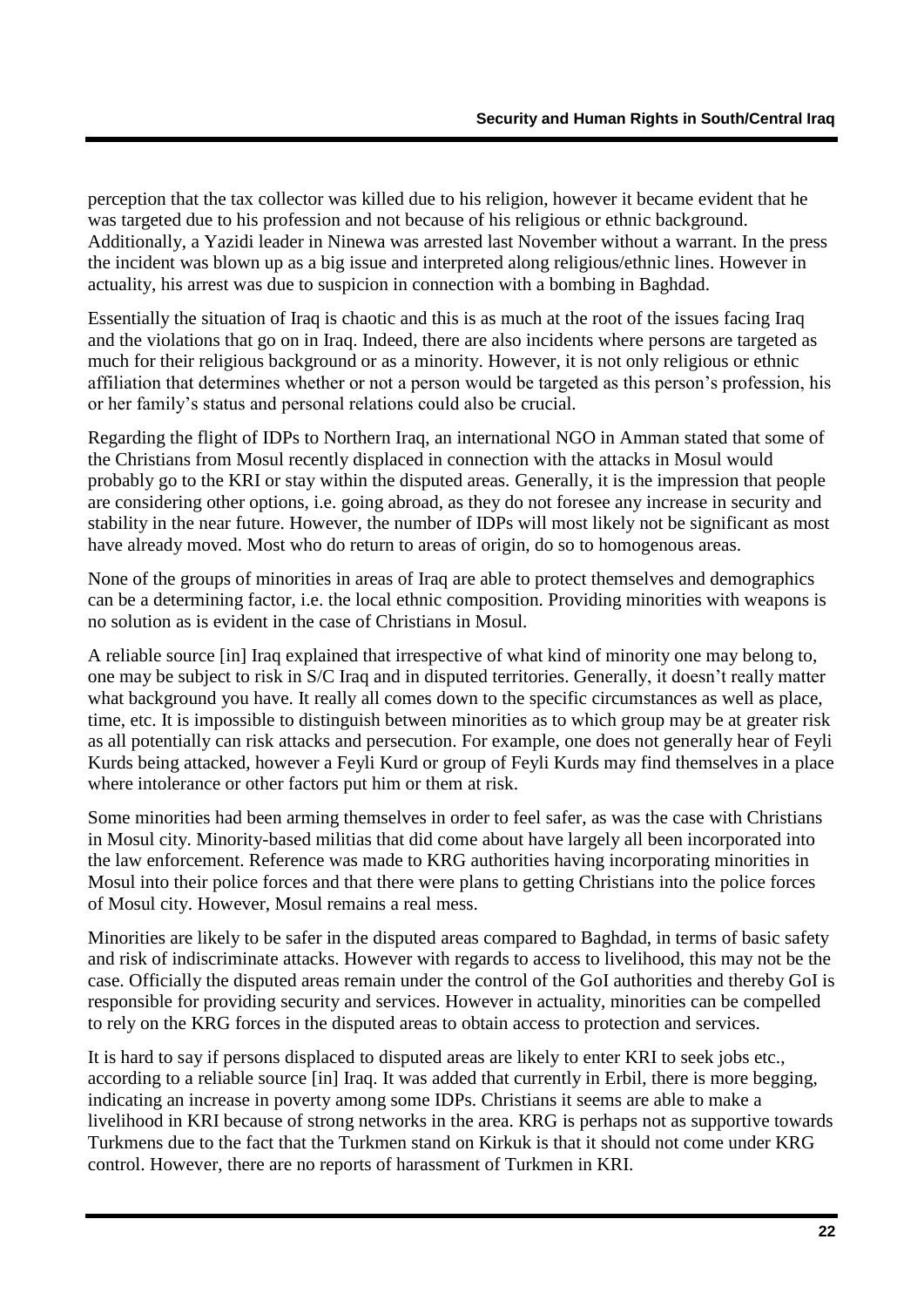### <span id="page-24-0"></span>**2.1. Non-Arab ethnic communities: Kurds (incl. Feyli Kurds), Turkmen, Assyrians, Chaldeans, Shabaks**

According to UNHCR - Iraq, Baghdad, Feyli Kurds are among some of the 130,000 stateless persons in Iraq. Others include Bidouns<sup>8</sup> and individuals who have become stateless due to mixed marriages, e.g. children of mixed marriages or individuals acquiring another citizenship after marrying a person of another nationality. The number of Feyli Kurds who are stateless is however decreasing as they now in accordance with the Nationality Law of 2006 are now able to get their citizenship restored. <sup>9</sup> UNHCR - Iraq, Baghdad stated that the situation of Feyli Kurds is one that is changing as they are eligible for restoration of nationality. Therefore the number of stateless Feyli Kurds is decreasing as is their vulnerability. However, there are a number of bureaucratic delays that affect this process. Additionally, UNHCR heard of a case where a Feyli Kurd from Khanaqin with no papers was told by the authorities to go to Baghdad in order to process papers.

Minorities such as Assyrians and Chaldeans as well as Shabaks, do not have armed protection and may be targeted by groups because of their religion.

According to a reliable source [in] Iraq, minorities in the disputed areas find themselves caught between the GoI and the KRG forces in the current political turmoil that characterizes the areas. An example is the case of Shabaks in Mosul. They are asserting that they are Kurds even though Shabaks are speaking Arabic and wearing Arabic customary attire. For minorities such as the Shabaks, it may be a better option to take the side of KRG, particularly as KRG forces are better organized and have greater abilities to provide a secure environment protecting persons at risk.

### <span id="page-24-1"></span>**2.2. Palestinians**

1

Concerning Palestinians, , UNHCR - Iraq, Baghdad explained many of the Palestinian population, estimated at some 30,000, fled from Iraq in the years following 2003, because they were targeted. However, UNHCR continues to monitor the situation of Palestinians in Iraq, and added that while many are effectively locally integrated, particularly in Mosul, Baghdad and other locations, some individuals continue to be targeted, or face serious protection concerns. UNHCR carries out systematic counselling of this group and their situation is closely monitored. Individual cases facing serious protection concerns may be considered for resettlement. UNHCR - Iraq, Baghdad informed that about 13,000 Palestinians remain in Iraq. The height of the reprisal attacks against Palestinians was in 2006-2007. Currently, there are still incidents of discrimination at checkpoints. Palestinians in some cases can face arbitrary detention.

Concerning Palestinians, a reliable source [in] Iraq stated that there still are Palestinians in Baghdad and that they live in two compounds in Al-Baladiyya. The source did not have any information on the number of Palestinians living in Baghdad, but explained that "there are some". Previously, in 2007, it monitored the group closely, and there were reports that police and others stormed their compounds. Palestinians were a targeted group after the fall of the former regime, however the

<sup>&</sup>lt;sup>8</sup> Bidoun, the Arabic word for "without" refers to persons without documentation to prove their nationality

<sup>&</sup>lt;sup>9</sup> Feyli Kurds were under Saddam Hussein's regime stripped of their Iraqi citizenship.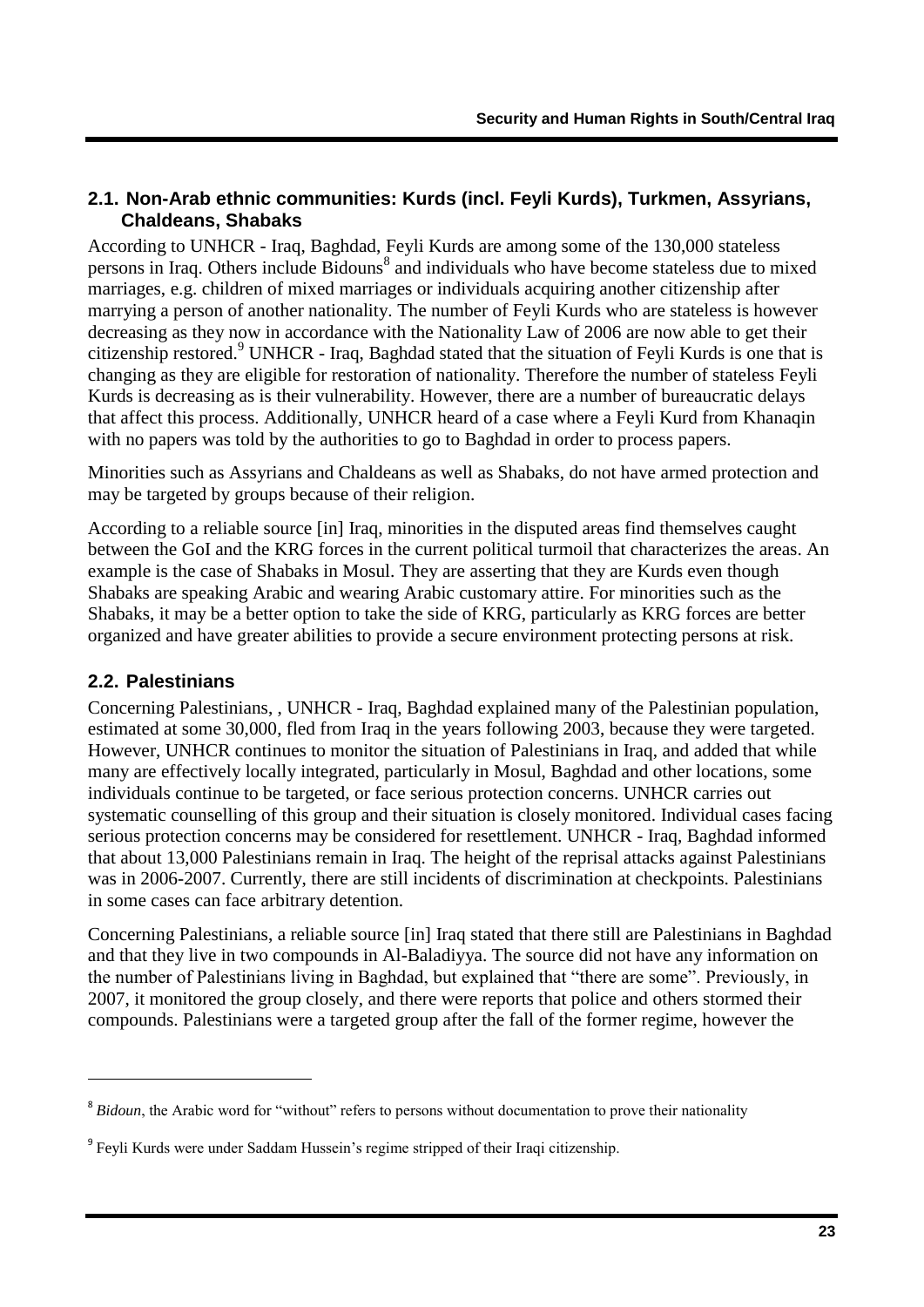storming of their compounds has since stopped, and the source stated that it is not following the situation of the Palestinians anymore.

#### <span id="page-25-0"></span>**2.3. Religious communities: Christians, Sabean-Mandeans, Yazidis, Jews**

A reliable source [in] Iraq informed that there are still some incidents directed at Christians in S/C Iraq, however the source had not heard of any widespread targeting of particularly Christians. It was added that in Iraq, no matter what you are, you may be targeted. By complete fluke according to where you may be, you are never really safe in the highly volatile environment that still characterizes S/C Iraq. It may be the case that Christians today are getting by and have found a way of managing, however perhaps tomorrow this may not be the situation.

It was added that to the best of the source's knowledge, there are no Jews in Iraq anymore. Most Jews would have left for Israel some time back, while the very few that still lived in Iraq until recently are most likely to have left by now. However, the source could not exclude that one or two Jews were still living in Baghdad.

With regard to the Sabean-Mandeans, generally the situation in Iraq has gone backward and a far more conservative trend is winning ground. As a result, Muslims may be far more religious and less tolerant to other religious groups. Non-Muslims are easily perceived as infidels. Yazidis in particular are labelled as infidels due to their religious beliefs. However also so-called "people of the book", i.e. Christians, may not be tolerated and can risk being harassed and targeted. Harassment and threats may easily be directed at Christians who e.g. have alcohol shops.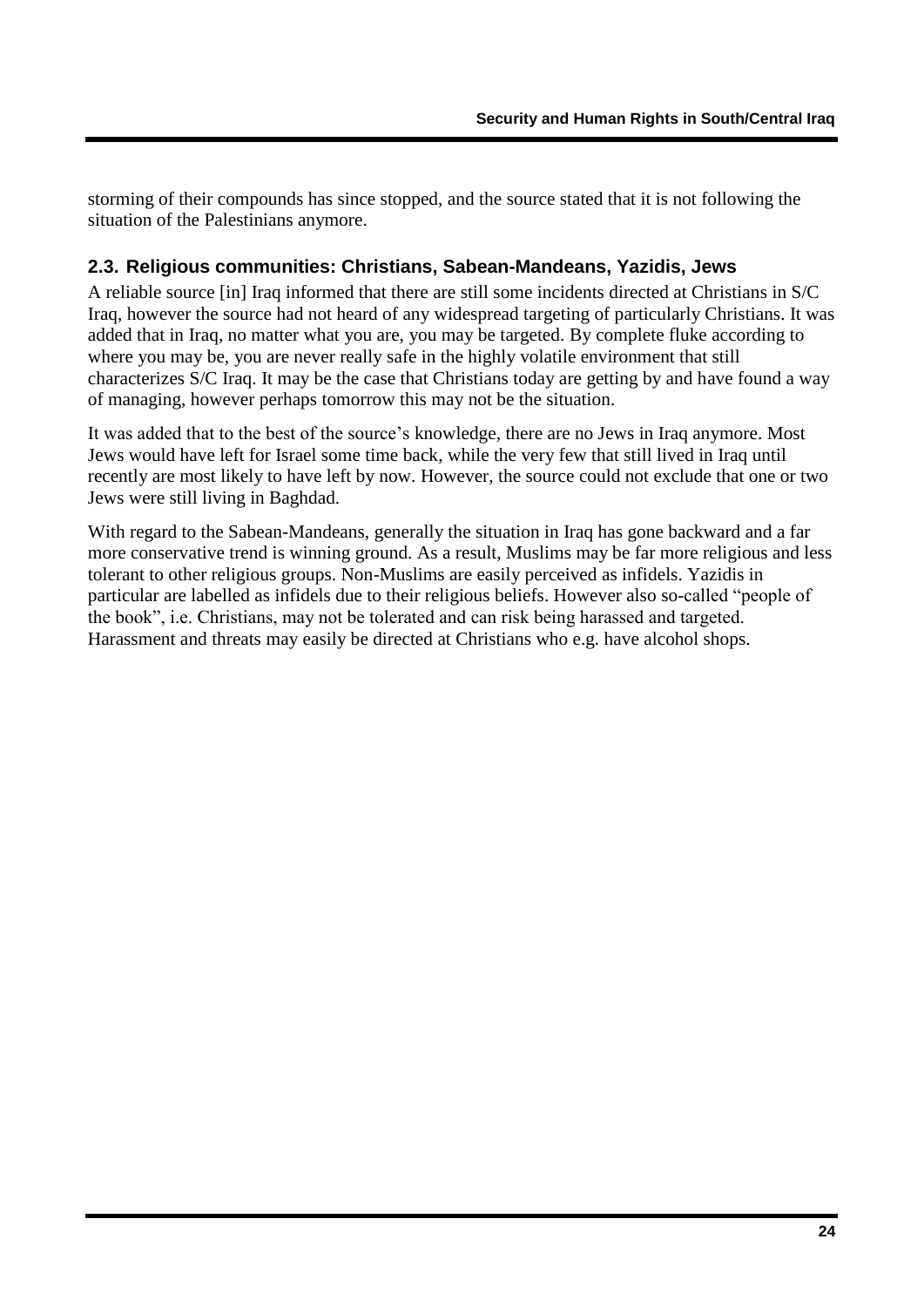## <span id="page-26-0"></span>**3. Security and human rights for other groups**

A reliable source [in] Iraq stated that in the current volatile situation in Iraq, professionals such as scholars, professors, judges, lawyers, medical doctors, government officials and journalists can be threatened by a number of groups. Journalists can even be threatened by the government.

It is very easy to threaten another person in Iraq without repercussions. An international NGO in Amman referred to a recent incident where it had invited different contractors for a tendering bid. Some contractors were being blocked at the checkpoint from coming into the office. Behind this was another contractor who had bribed the checkpoint not to allow certain contractors entry. An international NGO in Amman stated that one [of the international NGO"s] senior national manager had received threats due to the fact that he had agreed to terminate a few positions. It is very common that in Iraq, you can be threatened for just about anything and the current tribal decentralisation is making this atmosphere of impunity more difficult to eradicate. In this environment lots of "freelance groups" are offering their "services".

In addition, the authorization from the government that a family can acquire a weapon is not helping this development. Another example is the decision made that now medical doctors are allowed to carry arms.

An international NGO in Amman explained that in contrast to previous evidence a person"s profession in itself is not a reason for being targeted today. There has to be additional factors involved.

A source in Baghdad stated that certain professionals including judges, scholars, government officials, lawyers, medical doctors and journalists could be at risk of being targeted in S/C Iraq. Individuals may also be at risk of targeted attacks for having cooperated with the Iraqi armed forces, the MNF-I and/or US forces. In addition, persons working for foreign companies, former Baath party members and relatives to all the above-mentioned categories of persons could also be at risk of being targeted. However it was added that this particular issue was not a main area of focus of the source.

According to an international NGO in Amman, relatives to persons belonging to certain professions, such as judges or persons who have cooperated with international or government forces, are not systematically targeted by insurgents and armed groups.

Another important issue is that professionals are themselves lacking in Iraq due to the brain drain that Iraq has experienced. This is particularly the case of medical doctors. In terms of human resources, Iraq is in short supply.

According to a source in Baghdad, of individuals arrested and detained since 2003 by the MNF-I some are still detained by US forces held on grounds of being a threat to security. Less than 4,000 individuals are still held by US forces and a minority have not gone through any judicial process. The majority of these individuals are deprived of their liberties upon the request of the GoI.

An important place of detention used by the US forces was passed over to the GoI in mid-March 2010. Currently, the US only has one place of detention located near Baghdad airport. It is anticipated that this last detention place will be handed over to GoI, more specifically the Ministry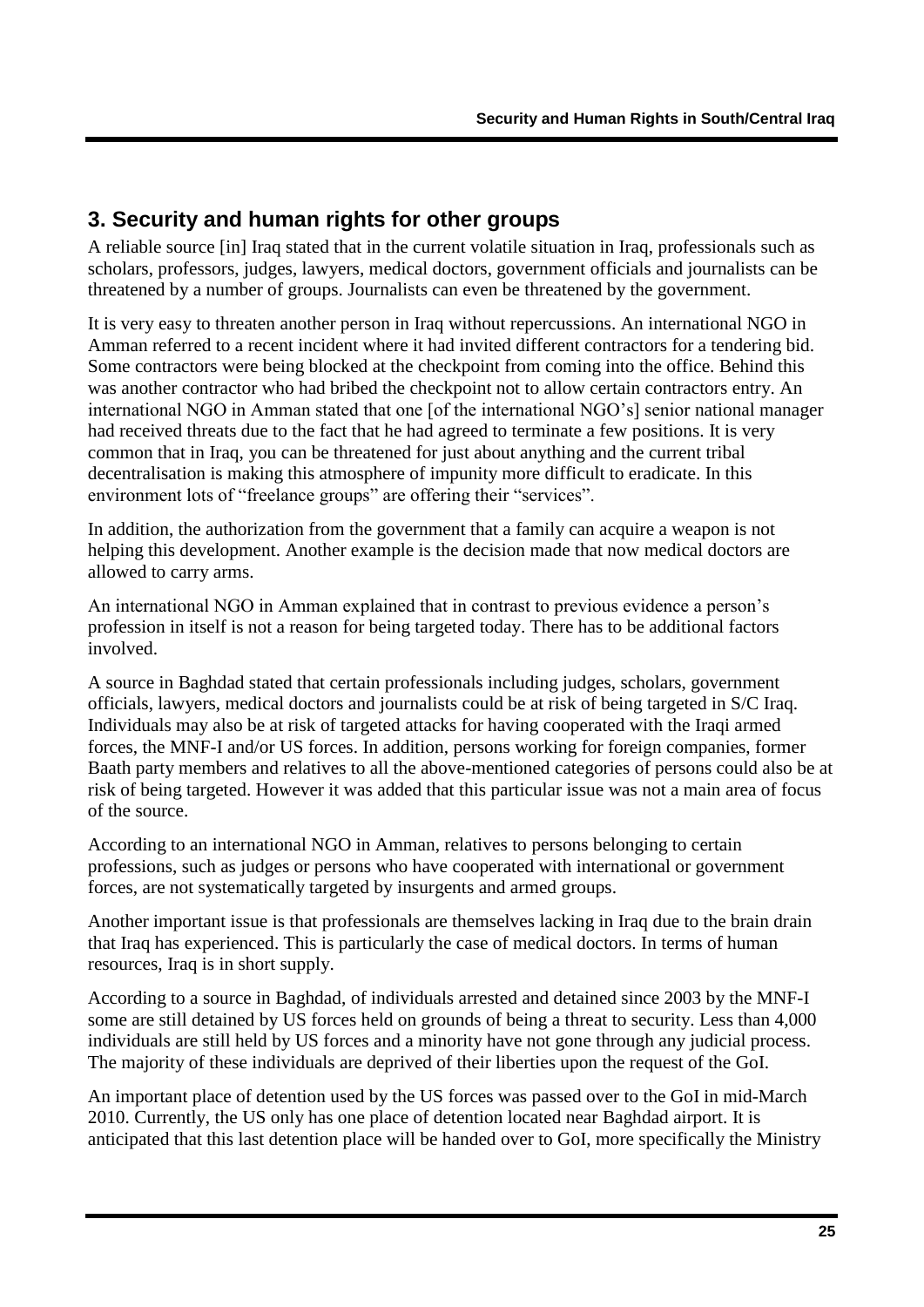of Justice, in mid-July 2010. According to the security agreement with GoI, the US is able to do this up to 2011.

### <span id="page-27-0"></span>**3.1. Professional groups**

UNHCR - Iraq, Baghdad considered that professional groups such as scholars, professors, lawyers, judges, medical doctors, and senior military can be subject to threats and targeted due to their positions. Also government officials are targeted on the basis of their employments in government, particularly those who are higher-ranking. Journalists are at particular risk of being targeted by the authorities. Depending on function and level, former Baathists may still be targeted. A former Baathist affiliation could be an element that is cumulative in putting a person at risk of being targeted. However, some individuals have been targeted solely on the basis of former Baathist affiliation. Security has overall improved and the lowered number of casualties illustrates this being the situation. There are reported instances of that unsupported allegations have been made against Sunnis, accused of affiliation with AQI: such allegations may have lead to incidents of violence which has been seen in some incidents from Diyala.

According to a reliable source [in] Iraq, certain professions in S/C Iraq continue to be at risk of being targeting. Scholars/professors, journalists and medical doctors have been victim to threats and recently in Baghdad, university professors were targeted. Reports regarding these types of incidents occurring are received through NGOs, media and other channels. It is an issue however that the source is reliant on different networks within Iraq and that many NGOs may not have access to the green zone when it comes to human rights reporting. Human rights violations can take place without international observers being aware of it, and there are indications that underreporting is an issue, particularly when it comes to women and children. To the best of its ability, the source is attempting to strengthen civil society in this respect. Additionally, human rights defenders and NGOs find themselves at risk.

Medical doctors have been targeted earlier as well. There could be a range of reasons as to why medical doctors could be targeted. Perhaps they had treated women or were perceived as wealthy.

### <span id="page-27-1"></span>**3.1.1. Judges and lawyers**

According to a reliable source [in] Iraq, judges may also risk threats and attacks on their life. However, of all the professional groups that may find themselves at risk, judges are perhaps the best protected. Some judges live in safe-houses or compounds, for example Usafa in Baghdad, while many also have personal guards on a permanent basis.

A source in Baghdad confirmed that judges are at high risk of being targeted by private persons as well as by the authorities. The latter can occur when the court case is related to corruption on government level. Thus judges protect themselves with security personnel.

Christine Fowler, Project Manager, and Mohamed El Ghannam, Senior Programme Advisor, Rule of Law & Judicial Reform, UNDP - Iraq, Amman stated that there have been assassinations against the judiciary due to verdicts and that security for judges is a major issue. Iraqis have lost around 43 judges since 2003 and judges continue to be targeted. Threats against judges are experienced in different places throughout S/C Iraq, and consequently the Higher Judicial Council (HJC) has, in order to overcome this issue, established mobile teams of judges to enter into certain areas to take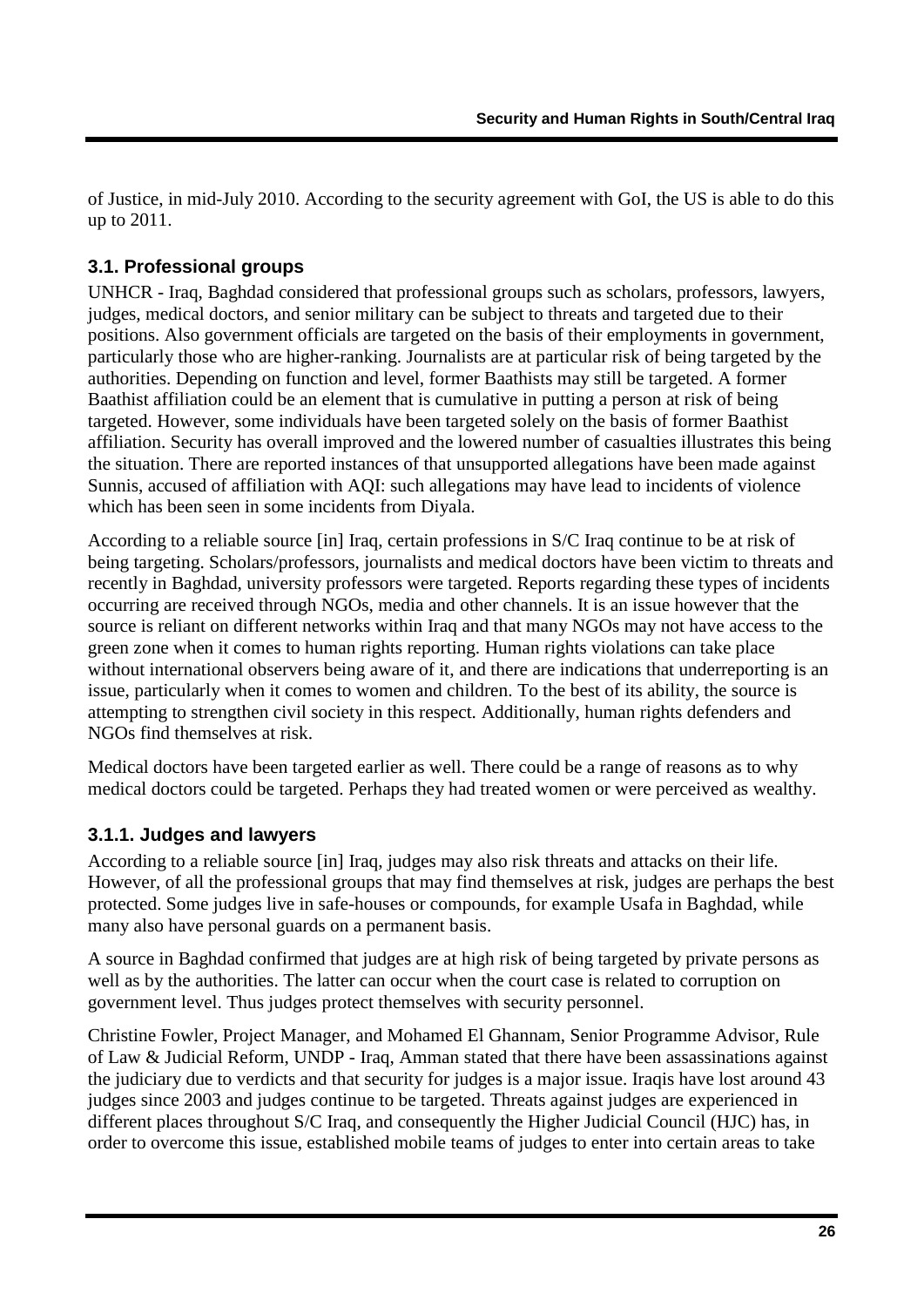on cases. It was added that this is a common phenomenon in post-conflict settings. With this approach, the judges are also less likely to be tribally-connected. However, a drawback of this approach is on the other hand that the judge is completely isolated and he or she could be less protected by local political and tribal affiliations.

There are protection mechanisms in place for judges which would comprise a minimum number of two personal guards and more for a higher grade. Personal guards are available to judges both day and night. However, the loyalty of guards is not always guaranteed. The matter of security mechanisms for judges is an issue of sensitivity between the Ministry of Justice and the HJC, and presently the Ministry of Interior is undertaking the task of providing protection to judges. It was added that it is fairly common across the Middle East that judges may be in need protection measures.

However, the loyalty of guards is always an issue to be considered. Christine Fowler and Mohamed El Ghannam, UNDP - Iraq, Amman referred to examples of parliamentarians who had been attacked by their own security staff. Consequently, persons in need of protection were more likely to hire persons from their own tribes, preferably even from their own family. This is seen more and more with members of Parliament who have a budget available to hire their own staff of guards.

Sylvia A. Fletcher and Mohamed El Ghannam, UNDP - Iraq, Amman informed that judges have been explicitly targeted since 2003 and that the profession is dangerous and stressful. It is difficult to say for what reasons judges are targeted, but in general it could be both simply because they are judges, or due to judgements that have been made. Other professions such as journalists, political persons have also been targeted, however the targeting of judges, has always been continuous. In the most sensitive cases such as terrorist-related cases and cases involving corruption, judges face such a high level of threat that they live and work in protected compounds. Assassination of judges continues today.

It was considered that the amount of targeting that judges experience could be fairly proportional to the security situation in general, i.e. the targeting of members of any other group, however underlined that it does not have any strong evidence to support this. As opposed to 2007 and 2008 when violence was rampant, it is not as bad as it has been. However, one does not see people flocking to the profession, but high ranking officials of the GoI would probably state that the situation has improved as compared to 2007 and 2008. The need for more judges could originate from the above-mentioned security issues; however there is no evidence to suggest that the quality of judges has decreased for this reason. The result is rather that there is a huge caseload constraint but this is not unique to Iraq, this is a serious problem in the whole Middle East as well as in North Africa.

Sylvia A. Fletcher and Mohamed El Ghannam, UNDP – Iraq, Amman added that they had never heard the Chief Justice of Iraq state that he would relax the recruitment procedures of judges in order to recruit more judges. However, it is a general problem for Iraq that many intellectuals and professionals left the country when the violence escalated in 2006 and 2007 as the violence also targeted these people.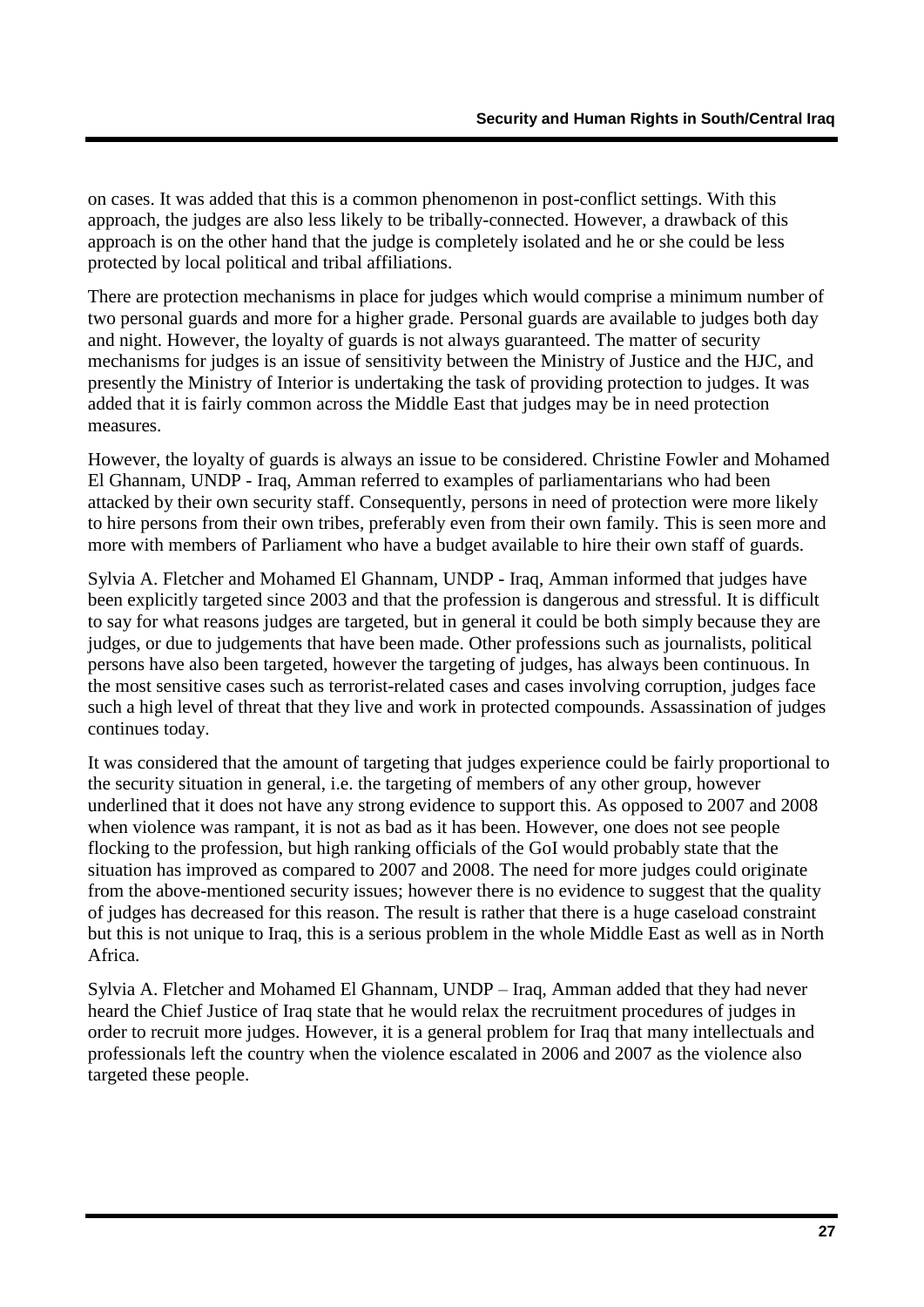### <span id="page-29-0"></span>**3.1.2. Journalists**

David Helmey and Rania Guindy, IOM - Baghdad considered that journalists could be at risk [of being targeted], however that journalists are both victims and victimizers. It was added that there is no real culture for independent journalism in Iraq and journalists are also carrying out their reporting along ethnic, religious and political lines. Many journalists are themselves part of the power struggle in Iraq.

A reliable source [in] Iraq informed that journalists have been targeting for conducting investigations, e.g. into corruption issues, and as a result find themselves threatened. Also journalists looking into private disputes may experience threats.

### <span id="page-29-1"></span>**3.1.3 Government officials**

A reliable source [in] Iraq stated that government officials, like everyone else, can find themselves at risk. Government buildings are targeted fairly frequently however casualties are not only government officials and many civilians are victims of these attacks. Therefore, it seems that no matter one's background, suddenly one can find him or herself at risk.

Concerning government officials David Helmey and Rania Guindy, IOM - Baghdad stated that persons of a Director-General level and up within the various ministries may be under threat or fear assassination for different reasons. Government officials of a lesser rank are less likely to be under threat.

A source in Baghdad stated that it would be misleading to state that government employees or persons cooperating with government can be at risk of being targeted solely for this reason. The number of persons employed by the government is "gigantic". In Iraq there is still a very high level of corruption and tribal and ethnic affiliations and relations have a great influence.

#### <span id="page-29-2"></span>**3.2. Persons cooperating with US forces, international organisations or foreign companies**

UNHCR - Iraq, Baghdad considered that some Iraqis working for UN agencies are not open about this due to fear of targeting. Because of the reliance of the UN on the support of the US Forces - Iraq (USF-I), this can be seen in some cases as affecting the neutrality of the UN. However, perceptions are also changing and UNHCR is well-known for its efforts to assist IDPs both in camps and in offering support in accessing official documents.

UNHCR – Iraq, Baghdad could not confirm that individuals working for foreign companies in Iraq were at particular risk of being targeted. One must consider that a lot of companies are looking at investment in Iraq and that obtaining employment in a foreign company is not likely to be a risk factor. However, one cannot rule out that persons working for a security company could be at risk.

Concerning threats to persons cooperating with foreign companies or international or Iraqi forces or with Iraqi authorities, an international NGO in Amman informed that to its knowledge, the targeting of the mentioned persons is not systematic. Generally, belonging to certain professional sector or cooperating with international or Iraqi forces or Iraqi authorities, is not alone a determining factor. On the other hand, one would not highlight one"s affiliation with these international forces. It is not likely that a person would be targeted solely due to his profession. However in 2007, there was a wave of killings targeting medical doctors.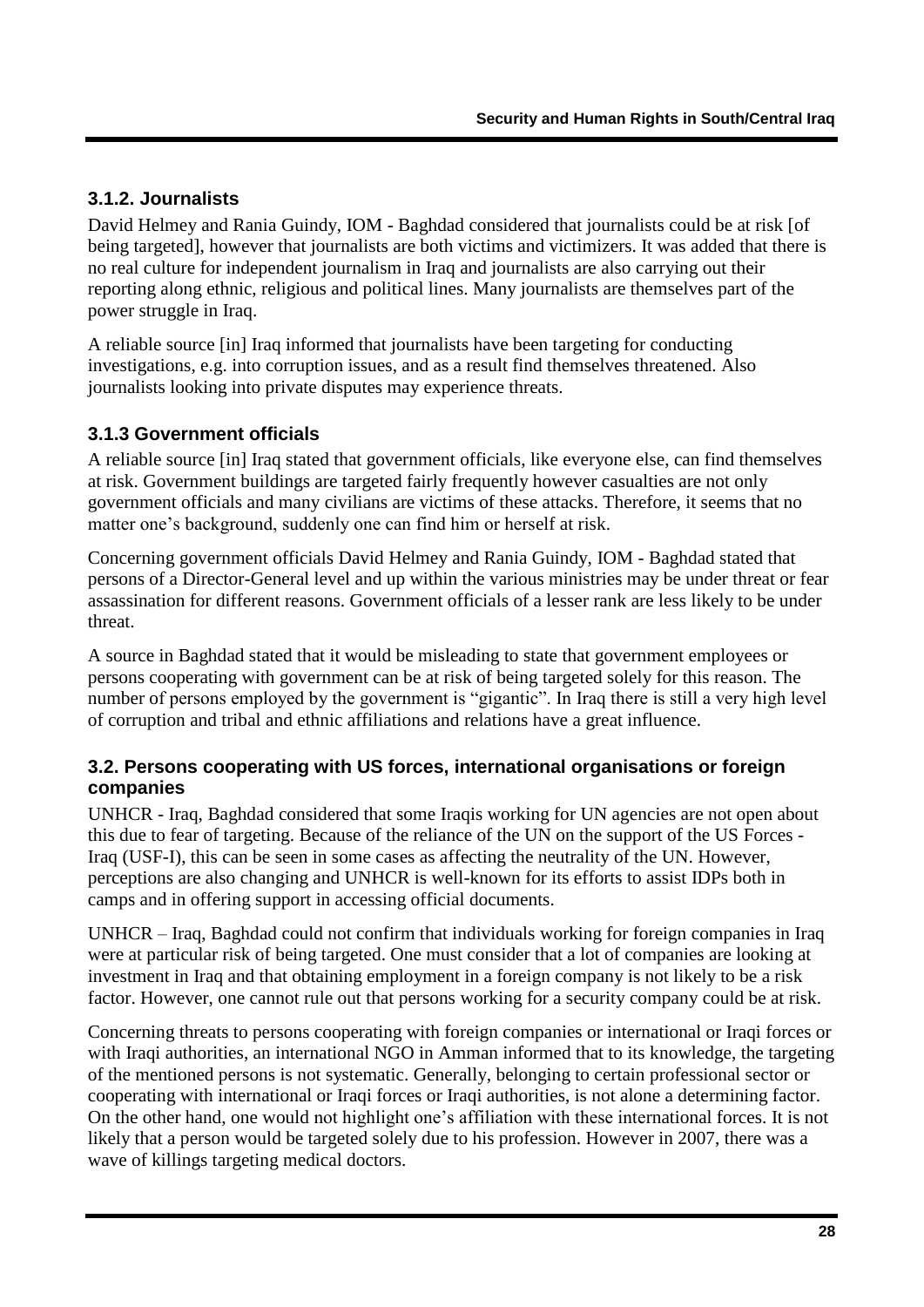According to a reliable source [in] Iraq, former or present employees of foreign companies or former associates of the US forces or other coalition forces can still risk being kidnapped or attacked. Insurgents or AQI could perceive such a person as an enemy and therefore target him or her, but it comes down to where and when, as well as the local dynamics surrounding such an incident. The population in general is not negative towards persons who have cooperated with the US or worked for foreign companies. Such persons however, may be at risk of attacks or kidnappings from armed groups or criminal gangs.

David Helmey and Rania Guindy, IOM - Baghdad stated that IOM has seen cases of individuals who work in the International Zone (IZ) of Baghdad that would not tell their families that they are employed in there as they fear being kidnapped or otherwise being targeted. Last year there was some targeting of professionals, however this year it seems to have lessened in Baghdad. However, there are lots of kidnappings made for financial gain and professionals are considered well-off or perceived as progressive by more ideologically-based perpetrators.

According to Hakan Salo, IOM - Iraq, Amman affiliation with MNF-I, or the Iraqi armed forces could make a person a target. Local nationals working for international forces or even international organisations and foreign companies are still targets. It was added that IOM"s security analysis comes from UN mainly, together with local IOM contacts based in Iraq.

A source in Baghdad stated that individuals working as interpreters for US forces in detention facilities or elsewhere would possibly be at risk when their assignment will be over. It was added that the US have granted asylum to some of such persons.

The concept of occupation is still strong in Iraq and that the latest bombings near certain embassies in April 2010 of which the insurgent group ISI claimed responsibility may illustrate this clearly. The word 'occupation' is still in use and the distinction between foreigner and collaborator is not always clear depending on the political mood. Therefore to work for an international organisation or an embassy can bear a number of risks. One cannot exclude that relatives of individuals who work for foreign organisations [may] also be at risk by association. Targeting of individuals working for international organisations was an issue in the past. However, it very much depends on the situation and the line of work. A driver taking international staff around may be very visible to potential perpetrators while a cleaner employed by an international organisation is less so. There is not one way to depict the situation in Iraq and it really depends on the specific situation. This is not a "one size fits all" situation. It was added that in a city like Baghdad an individual employed by an international organisation may be one in thousands, while in smaller communities, this is probably much more visible.

### <span id="page-30-0"></span>**3.3. Former Baathists**

Former Baathists who have been involved in human rights violations and where this is known could be at risk [of being targeted]. UNHCR - Iraq, Baghdad considered that relatives of pre-2003 prominent figures who have been involved in human rights violations would not consider it safe to return to Iraq.

Regarding former Baathists party members and affiliates, a reliable source [in] Iraq stated this issue is like opening a Pandora"s Box and it is very complex when it comes to assessing whether a person is at risk of being targeted for this reason.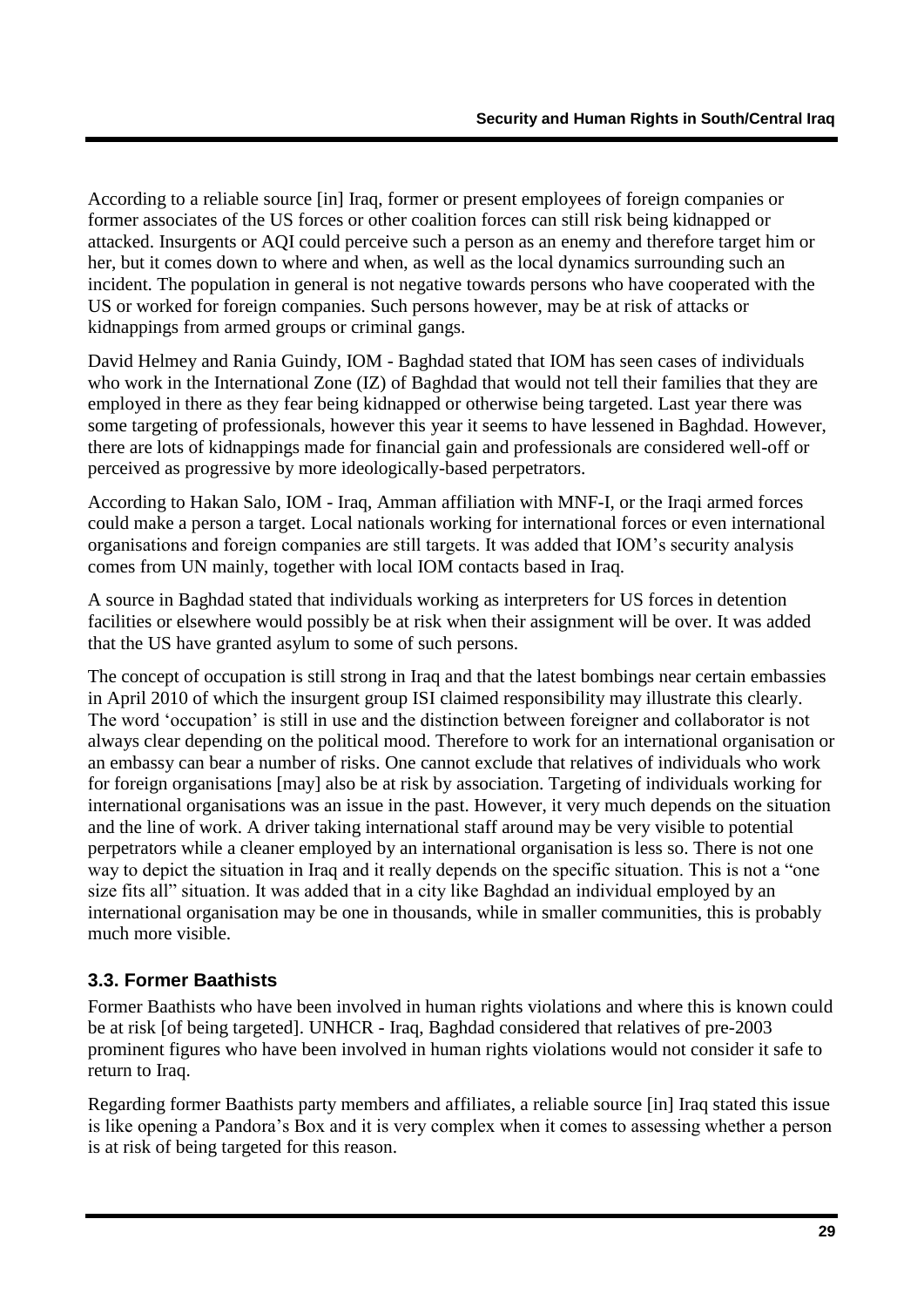According to a reliable source [in] Iraq, a former affiliation to the Baath party could add to a person"s insecurity. However, being targeted solely with reference to former Baathist association is not likely as everyone employed by the previous regime had to be a member of the Baath party. However, a person with more zealous and well-known links to the Baath party may have more difficulty applying for a government position. However, tribal links and the particular situation and context play a determining role on whether this would be the case or not.

Whether or not relatives to persons threatened or attacked due to their professional background or Baathist affiliation may be at risk from armed groups or criminal gangs as well, the source stated that everything is possible. It is impossible to state whether this would be the case or not as it depends on the specific circumstances and context.

In considering the risk to former Baath party members, Christine Fowler and Mohamed El Ghannam, UNDP - Iraq, Amman, considered such risks today to be minimal due to the extensive de-Baathification process Iraq had endured, which had already hit people hard and was now starting to ease. After the fall of the former regime, it had been discussed to which level de-Baathification was required in Iraq and particularly the Shia Sadrists supported a thorough process. Nearly everyone had been affiliated with the Baath party during the Saddam Hussein era. Senior members who were genuinely at risk have either fled abroad, for example to Syria, or had already been dealt with harshly by the government. However, as of today former membership of the Baath party is not a determining factor when it comes to the question of whether or not a person would be targeted. Christine Fowler and Mohamed El Ghannam, UNDP - Iraq, Amman commented that Iraq had become overwhelmed by de-Baathification and ordinary people just wanted the process to end now. There are only few examples of assassinations of former Baath party members and since 2008 this issue has been minimal.

Additionally Christine Fowler and Mohamed El Ghannam, UNDP - Iraq, Amman explained that the Baath party also contained Shiites, Christians and other minorities, not just Sunnis.

Regarding former Baath party members, an international NGO in Amman stated that senior Baath party members are targeted especially in South Iraq and some central parts. However, such a person would need to be well-known to others and other factors such as having occupied a particular exposed position are likely to have influence the risks as well.

It was added that most senior Baath members left Iraq. On the other hand, accusing a person of being a former Baath member remains a favourite accusation. This can be problematic as a person wrongly accused may not be able to rectify such claims before action is taken against him.

David Helmey and Rania Guindy, IOM - Baghdad stated that IOM was not aware of individuals currently being at risk due to association with the former Baath party.

#### <span id="page-31-0"></span>**3.4. Forced recruitment, including recruitment of children**

Concerning forced recruitment to militias UNHCR - Iraq, Baghdad informed that reportedly this may occur, but it is a sensitive topic that is not openly discussed and it is difficult to obtain reliable information about it.

Kent Paulusson, UNDP - Iraq, Amman stated that he has not heard of forced recruitment taking place in Iraq at present.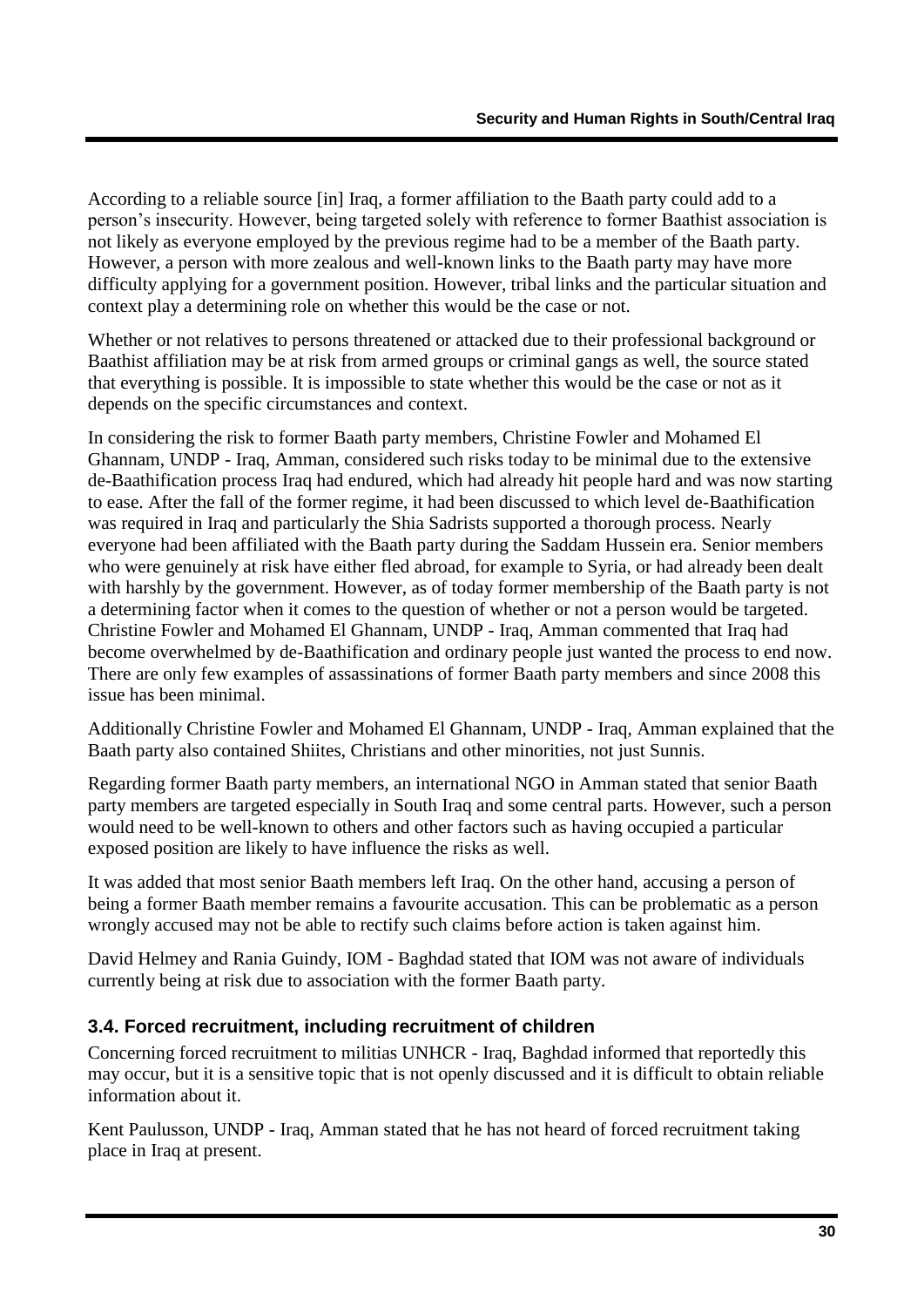Concerning forced recruitment of persons by armed groups, an international NGO in Amman does not have enough information from the field to claim that it is widespread. There are some reports that children have been recruited by armed groups, however these are not cases of forced recruitment. Armed groups are rather exploiting weaknesses among certain vulnerable groups and thereby manipulating the most vulnerable into joining groups.

A reliable source [in] Iraq stated that persons claiming to have been or fear being forcefully recruited into armed groups cannot expect that the police can provide protection. Recent reports have shown that AQI is forcefully recruiting children in the area of Kirkuk. Children are forced to drive vehicles full of explosions or pose as suicide bombers and referred to by AQI as "Birds of Paradise'. Children particularly vulnerable to forced recruitment are orphans. The delegation was advised to consult United Nations Children"s Fund - Iraq (UNICEF - Iraq) in Amman on the issue of forced recruitment of children.

Adults could face threats of forced recruitment as armed groups still have the ability to control certain areas and impose fear and coercion. Local dynamics play a key role in determining the likelihood of such a threat as well as a person's origin, background and the context as well as timing. Others may have been pressured into an armed group. The extent of forced recruitment and pressure is probably less than earlier on a general level.

However, it is important to take into consideration the concept of decision-making in a post-conflict environment like Iraq. The mental space for individual thought, as well as the notion of privacy, is very different from other stable environments. Factors such as group affiliation, age, gender, timing and context all play a role in restricting space for individual thought and consent. The more educated a person is, the more likely he or she is to be able to make own decisions. It is difficult to state whether or not a person under threat from forced recruitment would be able to seek protection from the police as militias and/or armed groups may still infiltrate police forces.

Seamus Mac Roibin, Child Protection Specialist, UNICEF - Iraq, Amman, stated that UNICEF believes that there are instances of children being forcefully recruited by armed groups in Iraq, however that information of this occurring is difficult to verify. UNICEF is planning to establish a project in three of the worst-affected governorates to do assessments on whether or not this is occurring and if so, respond to the issue by creating a program for reintegration of children that have been affected by forceful recruitment. UNICEF is additionally facilitating the establishment of the Mechanism for Monitoring, Reporting and Responding (MMRR) to grave child rights violations in armed conflict where recruitment and the use of children in armed forces and groups are one of the focus areas.

According to UNICEF, children are being recruited and used by armed groups in the ongoing violence. UNICEF calls on all recruitment and use of children in armed groups in Iraq to stop immediately. Most armed groups have been using children, including AQI. The new Iraqi Army does not recruit children. For security and operational reasons, UNICEF can not mention names of armed groups possible involved in recruitment activity.

UNICEF stated that children have been significantly used in armed groups since the 1990s in Iraq and that they have been especially vulnerable to use by armed groups since the proliferation of militias and armed groups after 2003.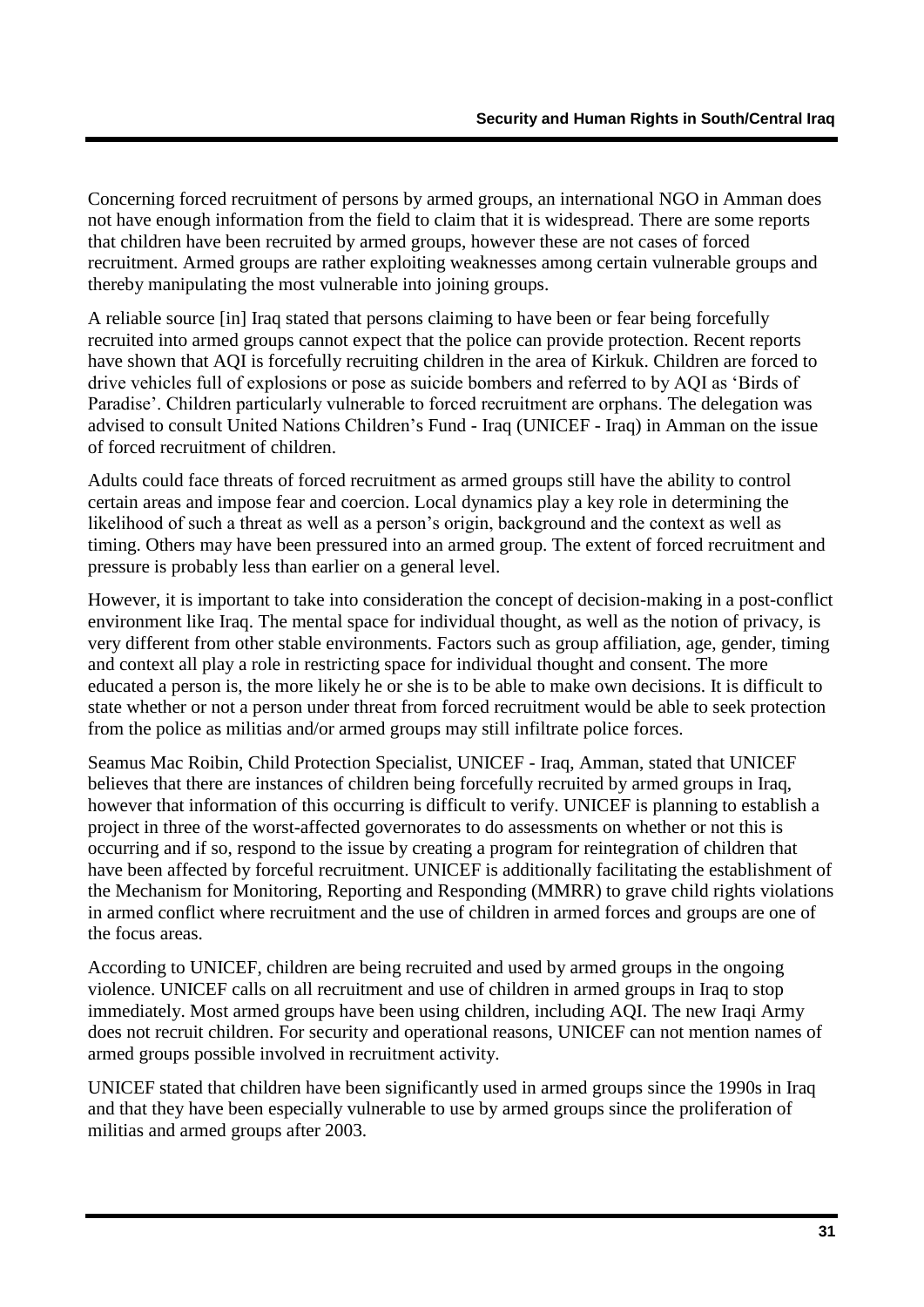UNICEF stated that it has no confirmation that the group "Birds of Paradise" is recruiting children for AQI but is extremely concerned of reports of any group supporting the recruitment and use of children by armed groups. UNICEF has received some verified and many unverified reports that hundreds of children are being used by various armed groups. Getting exact numbers of children in armed groups is challenging due to insecurity, fear of reprisals, present monitoring capacity as well as the fact that such information is concealed by armed groups.

According to UNICEF, children are being used to carry out tasks to support the objectives of armed groups and added that children attract less suspicion when carrying out actions. Many children are vulnerable to being used by an armed group due to the poverty and destitution which has been exacerbated by the conflict.

Because of cultural perceptions of age in Iraq children are expected to play adult roles as early as the age of 14 which could mean starting to become involved with armed groups. Generally, children can be easily manipulated, have less understanding of the consequences of their actions, do as they are told, and are loyal to the armed group.

Concerning functions children are carrying out for armed groups, UNICEF stated that children have been used to plant explosive devices such as roadside bombs, to transport explosives and equipment, to man checkpoints, as scouts, lookouts, and spies, and as suicide bombers. Some children are being tricked or coerced into carrying out functions for armed groups.

UNICEF has received reports of children being trained by various armed groups. It is likely that girls involved with armed groups are being sexually abused; after which, they are stigmatized, seen as spoiled, and often become expendable.

Regarding how children are being recruited, UNICEF stated that it has unconfirmed reports that children have been recruited from detention centers. Some children join armed groups voluntarily due to the prestige associated with being part of an armed group. Other children join for economic reasons to earn income to support their families. Girls that have been sexually abused are particularly vulnerable to being used by armed groups. UNICEF is concerned that media, particularly some television channels/programs, are being used to encourage children to join the cause of armed groups.

UNICEF informed that with its partners, it is conducting awareness and training at the community level on how families and communities can prevent children from being recruited and used by armed groups. It has established and is expanding a monitoring and reporting mechanism on all grave child rights violations including use of children by armed groups, killing and maiming of children, rape and other grave sexual violence, abductions, attacks on schools and hospitals, and the denial of humanitarian access to children. UNICEF is also planning reintegration assistance including life skills, psychosocial support, and vocational training to children who have been separated or escaped from armed groups.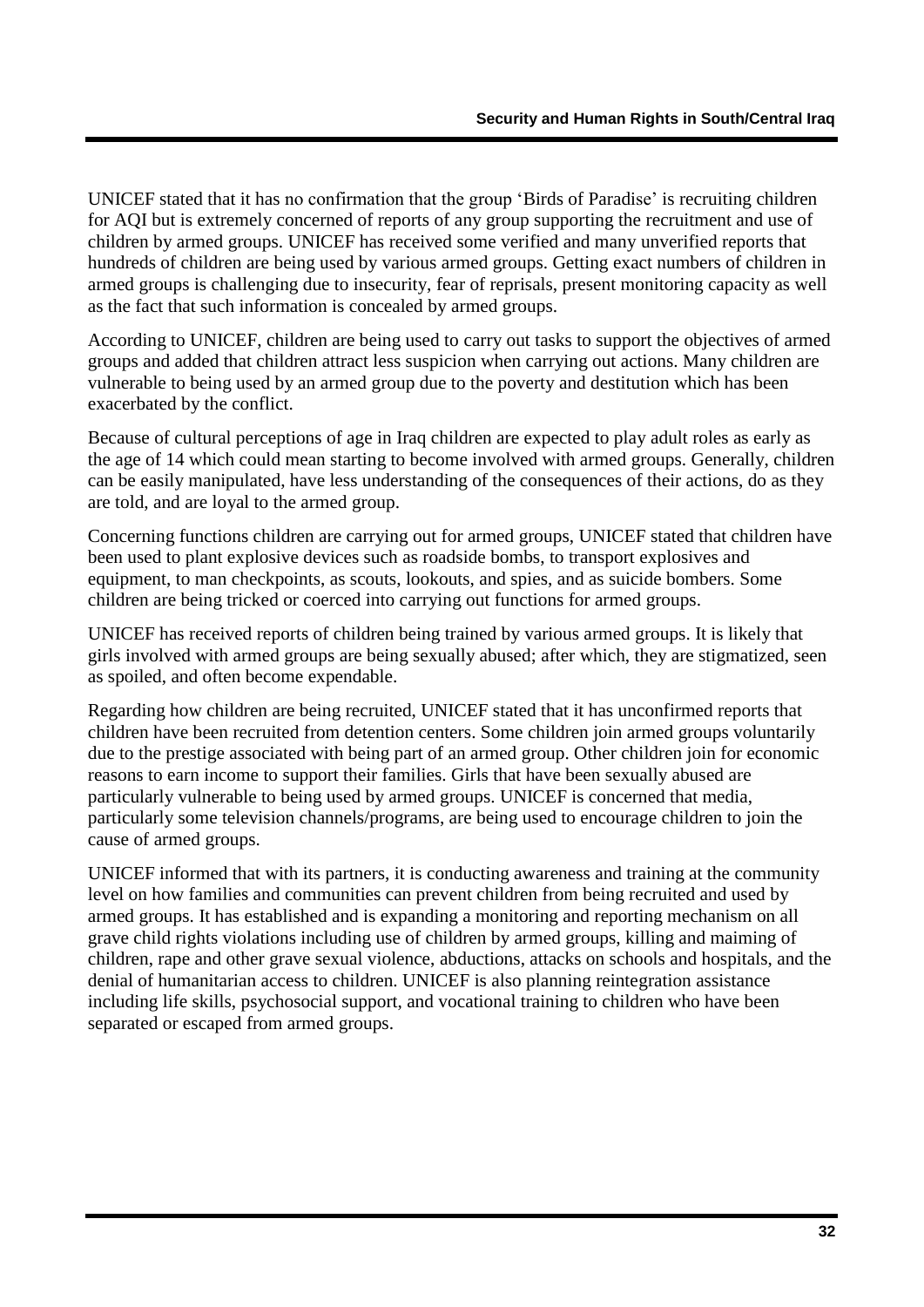## <span id="page-34-0"></span>**4. Availability of protection from authorities against non-state actors**

A reliable source [in] Iraq stated that Iraqis in S/C Iraq cannot turn to the authorities for protection from non-state actors. There is little real police activity in Iraq when it comes to protecting people making claims. A person can file a case, however very little investigation would be made into the case. The police are ill-trained and ill-equipped to take on such duties and efforts are especially needed to strengthen police capacity to this end. Structurally, the police are still "miles away" from being able to address reports that are filed.

It must be considered in the current situation in Iraq that crime also plays a major part in the volatile security situation. Gangs are looking to make money any way possible. It is fundamental to realize that in the current situation, the Iraqi authorities are unable to provide protection to its citizens and seeking the state's protection really isn't an option.

A source in Baghdad did not consider that a person in a situation where he or she has been threatened could seek the protection of the police. It was added that the threat could emanate from the police itself. If a person faces threats from private persons he or she is not likely to be able to find protection from the police. In many places in S/C Iraq, the police forces are tribally-based making it difficult for a person to file a complaint if he or she does not belong to the local tribes. Many Iraqis today believe that the best protection is to be discreet rather than make a case out of some dispute or conflict. The number of cases filed is minimal due to the fact that many conflicts and disputes are solved through traditional systems. If this is not an option, many flee their places of origin and settle elsewhere which is also reflected by the current demographics of Iraq. Reference was made to Anbar governorate which some years back was a patchwork of different ethnic groups, however today is largely Sunni populated.

David Helmey and Rania Guindy, IOM - Baghdad stated that Iraqis have little confidence in the Iraqi Security Forces.

### <span id="page-34-1"></span>**4.1. Persons threatened by militias**

On the question of whether a court would address cases involving those in fear of armed groups and criminal gangs, Christine Fowler and Mohamed El Ghannam, UNDP - Iraq, Amman explained that most judges would look at such cases. If a case is referred to a court, it is its obligation to address it.

### <span id="page-34-2"></span>**4.2. Persons involved in private disputes**

UNHCR - Iraq, Baghdad informed that disputes over property are significant and despite legislation decree on the restitution of property ownership as well as compensation, it remains a significant issue. Issues related to property are closely linked to sectarian fighting and/or to blood feuds, and therefore it is difficult to isolate such a dispute to being a private issue alone. Disputes of this sort must be considered case by case as a lot of dimensions can be involved. A person is free to file a case in Iraqi law courts, but there may be practical obstacles in doing so.

Concerning private disputes, an international NGO in Amman made reference to a staff member who bought a car from a relative. Prior to buying it, the relative had had an accident without resolving the conflict that arose from the accident. As a result, the new owner was confronted by the person affected by the accident and forced to pay a hefty amount of money, so-called blood money,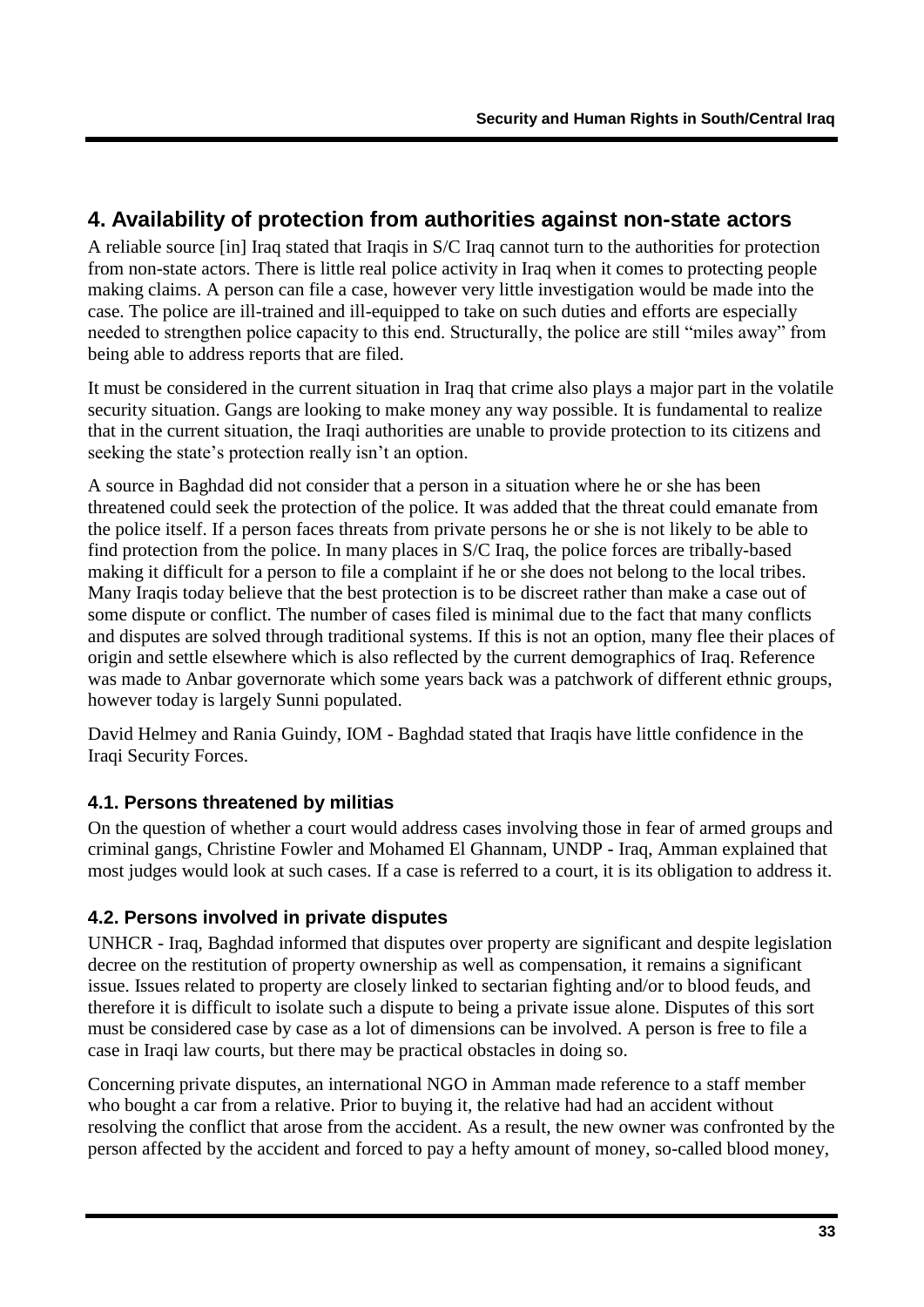even though he himself had not been involved in the accident. In such a case, the police would not get involved, as people would resort customary tribal means of settling matters. Additionally, it is not likely that persons affected in such situations, would seek the assistance of the police or courts. It was added that if wrongly accused, going to the police or courts is not a solution. The perception is generally that this sort of recourse is not effective. According to the international NGO, Iraqis in many ways are right in this assumption and customary law is still being applied. A person with a cousin in the intelligence forces might go to him for assistance, however, any action the cousin might take, will be on his own behalf and not as an acting officer.

Concerning the option to seek protection in private disputes for example, a reliable source [in] Iraq stated that there is no clear pattern. In Iraq there is an element of tribal justice which people make use of.

However, it was stated that what is clear is that the administration of justice is far from ideal and that there are real structural deficiencies in the courts system. There are projects involving the building of pilot courts to address the issues.

#### <span id="page-35-0"></span>**4.3. Women at risk of honour crimes**

A reliable source [in] Iraq explained that the police forces are tribally-based, however when it comes to issues related to honour crimes especially, there are efforts to try and break with how such cases are typically dealt with. On the other hand, there is a lot of tolerance towards the concept of honour and a widespread understanding in society of the male responsibility in preserving a family's honour.

However, due to advocacy, training and exposure of the issue of honour from a human rights perspective, a progressive attitude among police officers is materializing that honour crimes should not be tolerated. The change is slow and it is difficult to say that the issue is not as widespread as earlier. Positive steps have been taking in establishing directorates to address violence against women and the European Union Integrated Rule of Law Mission (EUJUST LEX) has been involved in training police in Iraq on how to handle reports related to honour crimes and women.

Women are however still in a fragile position and if a woman were to leave the country because of fear of becoming victim of an honour crime, she would probably not be able to return to her family. There are shelters in which women are protected and should a woman seek the assistance of the police, she is likely to be referred to a shelter. However, some of these women are vulnerable and can risk being trafficked and ultimately be arrested by the police for charges of prostitution. Reports are stating that this is taking place among some IDP women in Erbil, but it is likely that it"s occurring all over Iraq. There are a number of Iraqi refugee women that have become victims of trafficking in Damascus and now make a living from prostitution there.

Concerning forced marriage, the reliable source in Iraq further explained that it uses the term with regard to marriages of girls under the age of 16 years. Girls or young women, who have run away from "forced marriage" or an arranged marriage, are likely to face more difficulties in rural areas. In rural areas, a girl or woman going against her family is considered a person who isn"t doing as she should, and she could risk becoming a victim of an honour crime.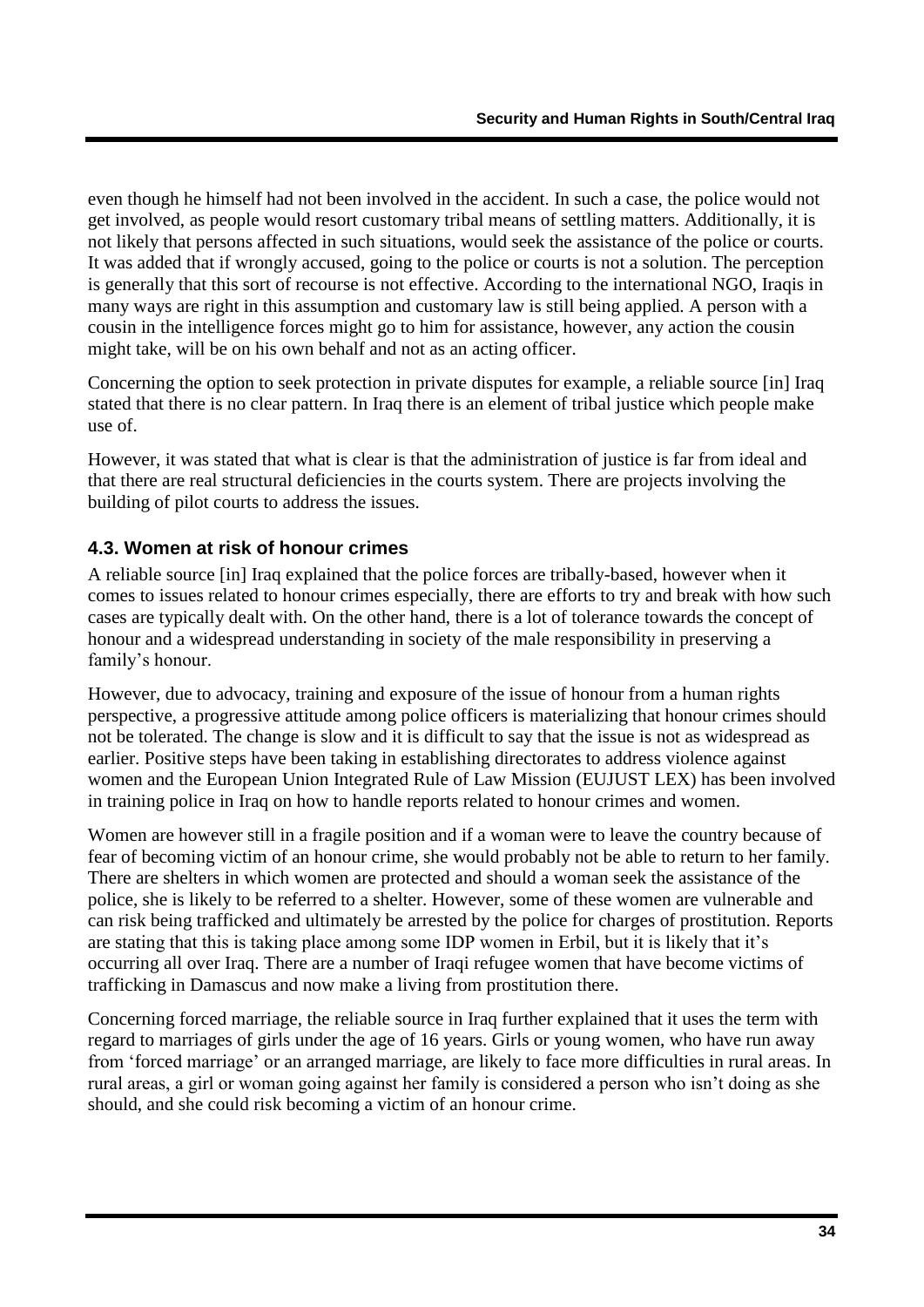## <span id="page-36-0"></span>**5. Protection and tribal network**

A source in Baghdad considered it difficult to find an Iraqi without a tribal network. In terms of return if an individual is returning after many years abroad, it may be hard to track one"s tribal network again. However, it depends on one"s family, its position and strength and how many remain in Iraq.

According to an international NGO in Amman, the whole tribal system has undergone some change since 2003. As opposed to earlier, the tribal structure has become more and more decentralized, pointing to the fact that self-proclaimed tribal leaders have emerged in different areas. The structure or framework of tribal society is currently more fragmented than ever before.

Regarding protection, it was stated that the question of whether or not this is available to a person very much depends on his or her tribal or political network. This relates to all above-mentioned categories of persons. According to the international NGO"s own security procedures for its local staff in a situation of conflict, the police would not necessarily be the first instance one should contact. Concerning the security or police forces, it is hard to know "who is who" and the make-up of the forces, even for locals.

When asked about threats against persons of certain professions, e.g. judges, doctors or journalists, the international NGO explained that such a person is better protected in case of threats if he or she is linked to a tribe or political network. The most vulnerable persons when it comes to security are those who are independent of links, i.e. those without a tribal and/or political network.

Instead of turning to the police, persons under threat have the alternative to turn to tribes and/or political parties. It was underlined that tribes and political parties do not make up two entities and lots of intersections exist among the two. A person under threat would be best off seeking both options for protection if possible. It is impossible to give an overall illustration of this phenomenon and there is no overarching rule with regard to the relationship between tribes and political parties and protection mechanisms. Throughout Iraq, there are different mechanisms of checks and balances between the political system and the tribes, and this arrangement is fluid and prone to change.

Generally, customary tribal law is well-accepted and it is likely for persons to seek out settlements through tribal mechanisms. This is partly due to the fact that the vacuum after the fall of the former regime in 2003 was filled by militias and tribal arrangements.

Christine Fowler and Mohamed El Ghannam, UNDP - Iraq, Amman explained that the court system operates at every level of society. However, Iraq is a tribal society and people are very proud of their tribes. Tribal influence is in the "mind and soul" of Iraqis and most Iraqis would refer to their tribe when stating their last name. However, it was emphasized that the Iraqi justice system enjoys credibility among a large proportion of ordinary Iraqis. Up to 70% of all Iraqis have confidence in the judicial process.

Issues which could be considered at a tribal level would include family law, divorce, marriage and disputes between families of the same tribe. Where the issue is between two tribes or more or the grievance was more problematic to resolve, often such disputes would be resolved by the courts. It was added that when more than one tribe is involved, a conflict may be harder to solve. In such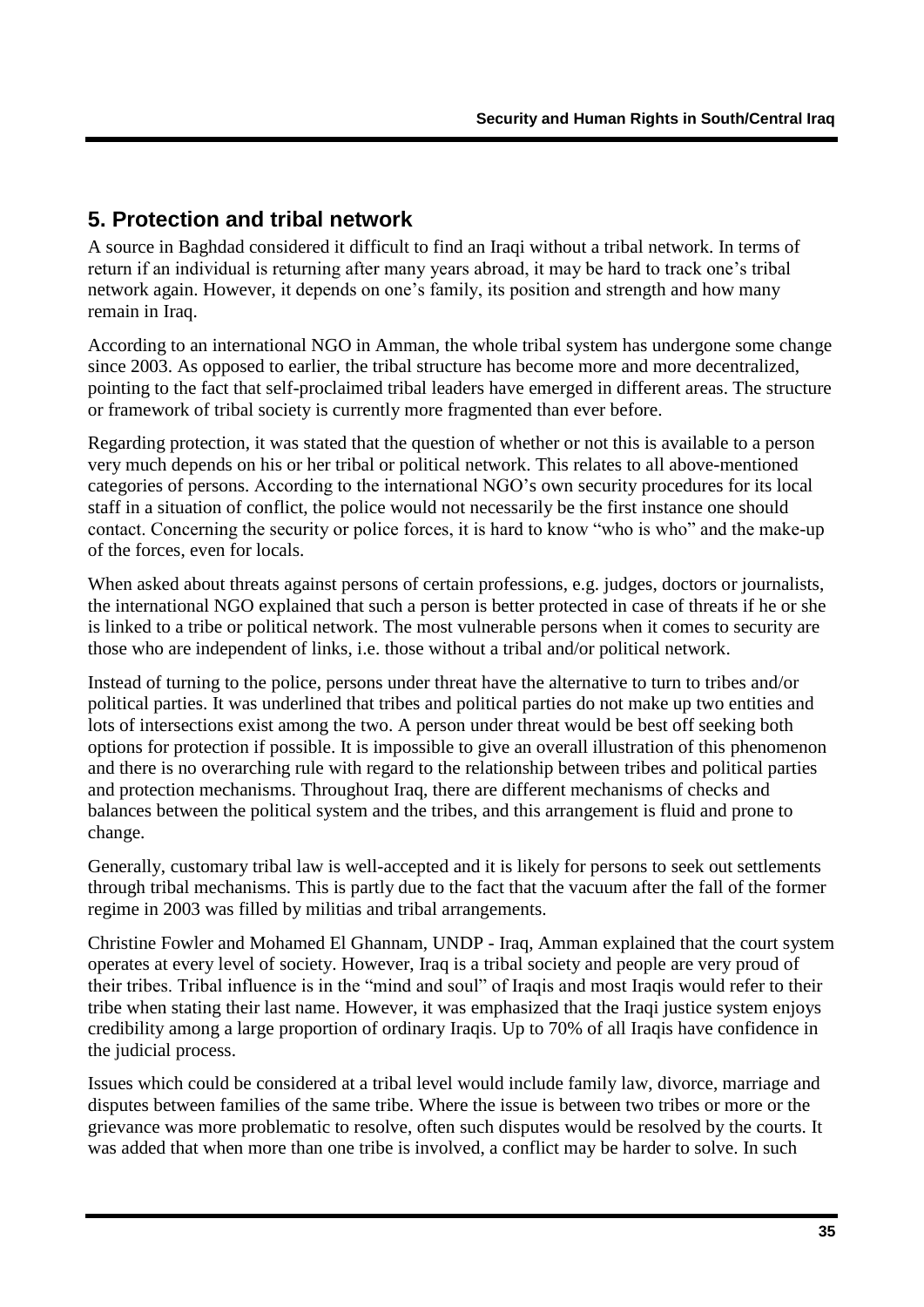cases, one of the tribes involved is likely to approach the court in order to settle the dispute. However, it was stressed that this assessment was largely anecdotal and added that it also depends on the level of conflict. It was added that UNDP does not have any data on which cases actually reach the courts. Additionally, in some cases, a settlement of a dispute within a tribe would be considered legal.

Sylvia A. Fletcher and Mohamed El Ghannam, UNDP - Iraq, Amman stated that it is not possible to conclude overall that the first recourse for an individual would be to turn to tribal mechanisms in order to seek protection or assistance. Tribes are active in cases related to civil matters and when e.g. two parties involved in a private dispute are from the same tribe, it is more likely that the case would be settled through the tribe. However, in criminal cases a person is more likely to turn to the courts while tribal mechanisms are more likely to handle matters of a more civil nature. Criminal cases should be reported to the courts through the police.

It was added that the Iraqi constitution in effect enables informal institutions to some extent by recognizing the role of tribal non-formal institutions and thereby creating a duality of rights.

The implementation of verdicts that are made is another issue to be addressed. Implementation should be carried out through law enforcement, and this is not effective as it should be. While verdicts coming from tribal leaders may be more effectively implemented on the ground as these verdicts are based on agreement between the tribes, this may not be the case with court decisions/verdicts and the police's inability to implement verdicts makes up a weak link of the justice system.

Sylvia A. Fletcher and Mohamed El Ghannam, UNDP - Iraq, Amman did not consider it likely that an individual would turn to the courts for protection after having sought settlement of a dispute or conflict through tribal mechanisms. When a matter is settled through informal institutions as the tribe, both parties have agreed to the agreement that is made. Therefore turning to the courts after tribal settlement is not likely to happen. Often before coming to a settlement, a financial bond or other bond is made between families or tribes involved to guarantee overcoming a conflict and adhering to a concluding settlement. It cannot be excluded that persons have gone to the courts after going through the informal mechanisms, however it was considered that only a very small percentage are likely to seek recourse through official channels afterward tribal settlement. It was added that Iraq is a tribal society and that this characterizes even the cities. Most persons would refer to their tribes in their surnames, including prominent Iraqis and political leaders.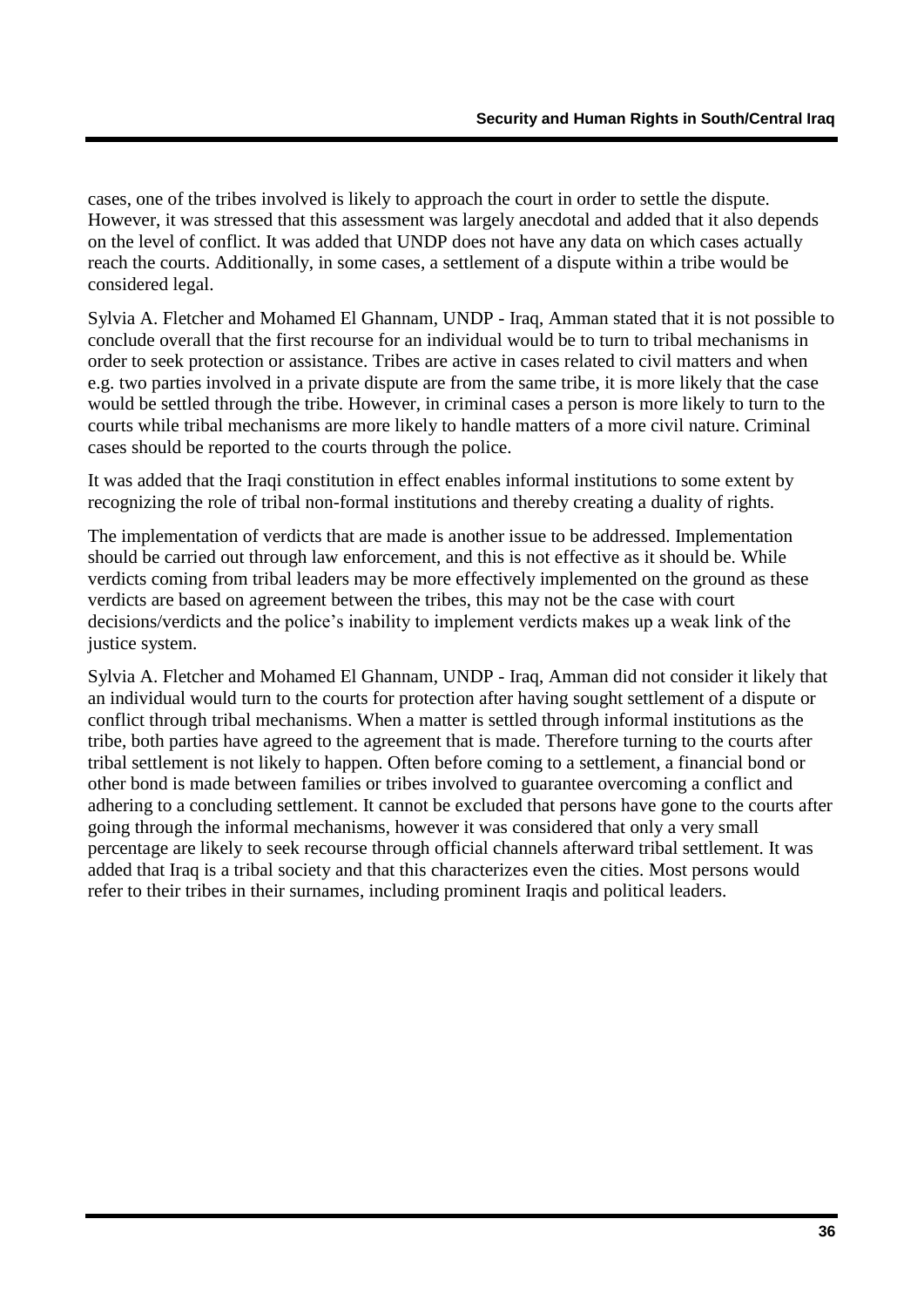## <span id="page-38-0"></span>**6. Civil society organisations and protection**

Fyras Mawazani, NCCI, Amman, stated the NCCI in Iraq was created in 2003 to exchange information on security and to co-ordinate activities among NGOs based in Iraq. The head office for the NCCI is based in Geneva, with offices in Amman, Baghdad and Basra.

NCCI"s three main objectives as a platform for NGOs includes providing a humanitarian platform for information sharing and collection on the human rights and security situation in Iraq to all its members as well as others, advocacy on issues related to Iraq, including advocacy on the NGO law adopted in late January 2010, advocacy and lobbying on returnee conditions and finally, capacity building of civil society in Iraq.

Fyras Mawazani, NCCI, Amman demonstrated to the delegation a web-based platform tool accessible to its members, which provides information on the humanitarian and human rights/security situation in Iraq. Information uploaded on the platform is provided by a network of 24 local partners with whom it co-ordinates activities in Iraq.

NCCI produces trend analysis on various indicators including the security situation. This analysis is based on survey returns provided by its network of NGOs in Iraq.

Through its 24 local partners, NCCI is provided with a mapping of what NGOs are covering in Iraq and NCCI has an insight into how NGOs on a local level are working. NCCI is preparing an analysis on protection and human rights in Iraq based on information obtained through its 24 local partners.

An international NGO in Amman stated that there are many human rights NGOs within Iraq but most of them are focusing on humanitarian assistance and not on human rights issues.

When asked whether there are any civil society organisations that could be of assistance to persons under threat from government, a reliable source [in] Iraq stated that the credibility of NGOs in Iraq is one to consider. The divisions in Iraq along political, ethnic and/or religious lines are also reflected in civil society and currently it is difficult to find NGOs working outside this "map" of Iraq. Civil society is highly politicized and it is difficult to find an NGO without political alignment. It is also important to consider that the development of civil society is still embryonic.

Additionally, NGOs are dependent on fund-raising and with most NGOs it is hard to establish what objective the NGOs are actually working towards. It was added that it is possible to find some highly motivated and organized NGOs and efforts are made at working to establish general criteria for possible cooperation with civil society organisations.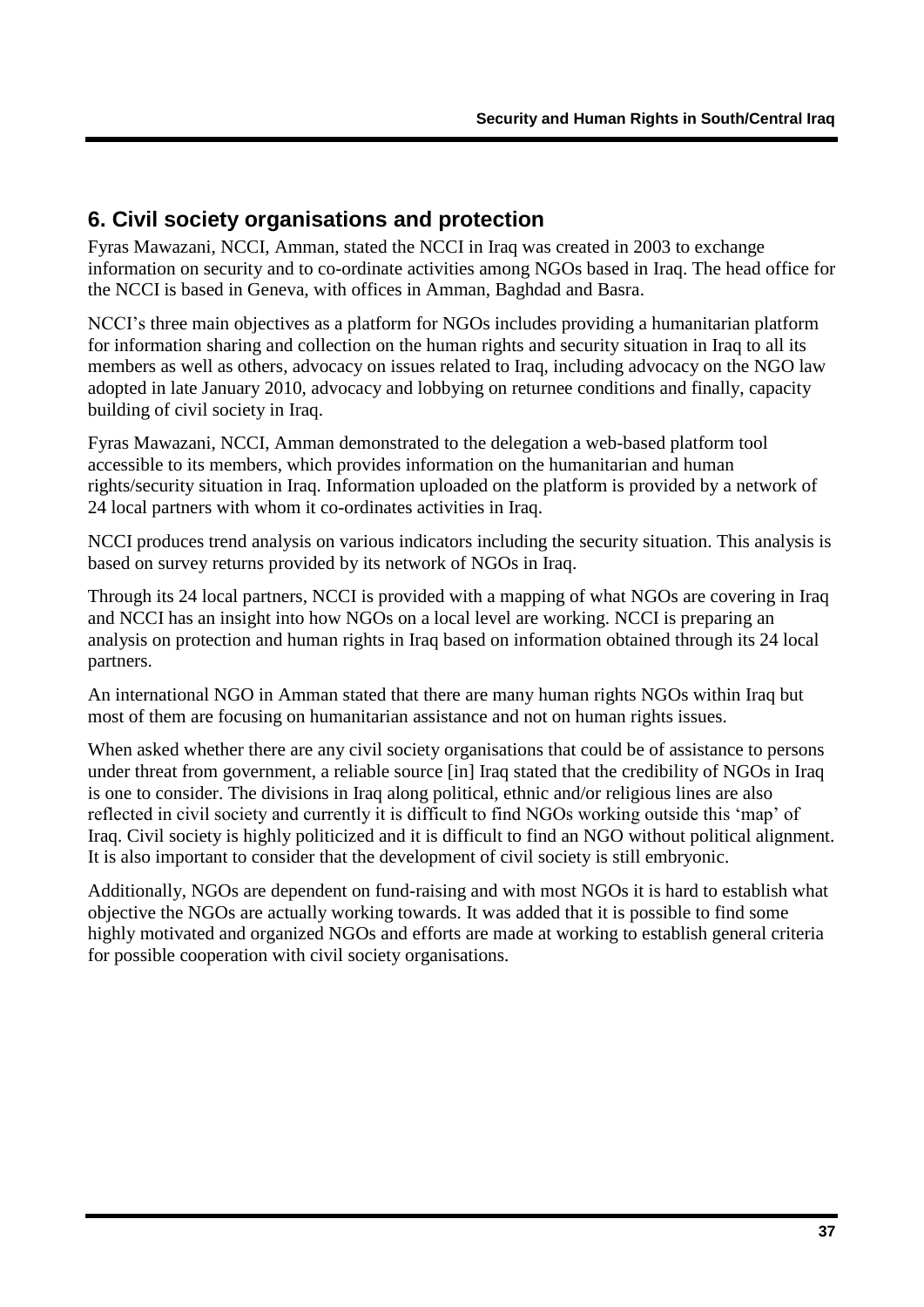## <span id="page-39-0"></span>**7. The judiciary and law enforcement**

Sylvia A. Fletcher and Mohamed El Ghannam, UNDP - Iraq, Amman stated that UNDP can provide only very general information on the progress in Iraq and efforts that are being made towards a more predictable and robust climate of governance and rule of law. UNDP is not on the ground specifically in Iraq and does not collect its own data, therefore tracking particular issues related to governance and rule of law can be difficult.

Concerning fair trail, rule of law and protection by law enforcement forces, UNDP also referred the delegation to consult with UNHCR and IOM in Amman, as well as in Baghdad, that would be more capable in light of their mandate, to provide more specific information regarding protection needs of Iraqis, also in relation to issues of rule of law. Among other things, UNHCR and IOM have the responsibility to gather information on IDPs and their protection needs. UNDP is currently involved in capacity development of the government and the Iraqi state as well as the relationship between the state and its citizens.

The context of the systematic erosion of mechanisms and basic rights over a period of 30 years and effects of being a war economy and appliance of war politics must be considered when looking at the situation Iraq is in with regard to rule of law and governance. War in itself is harmful to processes of rule of law and governance, and even countries with very strong civil societies with many checks and balances and watchdog systems, experience extreme abuses of civil liberties in periods of war. In a country like Iraq, which has been fundamentally at war for a good period of 30 years, the situation is particularly acute.

Additionally, the occupation has polarized groups as well as introduced new polarizations in the country. This is a climate where institutions for rule of law and institutions of protection have been disintegrated. The government institutions, including the police and the military have been dismantled, and put together in an irregular manner without a lot of safeguards and even with persons from outside Iraq. This process has adversely affected Iraq and created conditions for insecurity and irregularities. Thus today an individual Iraqi will find it difficult to determine where to anchor one"s rights and to protect oneself.

UNDP is currently primarily working on the modernization of the judiciary and providing technical assistance to areas of law drafting. Displacement in Iraq has led to massive legal work, including cases regarding ownership of property, transfer of residence and issues related to documentation as the system broke down during the war. Additionally, when caseloads are related to displacement, they are often complex, particularly as many include an overlay of sectarianism. It was added that it is hard to know whether this is related to sectarianism or purely a matter of property related issues/disputes.

Concerning the rule of law in Iraq, a source in Baghdad stated that the level of corruption is still very high in Iraq. The tribal component that characterizes Iraq makes it difficult for individuals without tribal links to knock on the door of the police who may be tribally-based. The source considered that the judiciary is eager to be independent and that there is plenty of goodwill. However, even as a judge or a public prosecutor, one is faced with the local realities, i.e. the local community which impact the system and in some cases families have successfully put pressure on a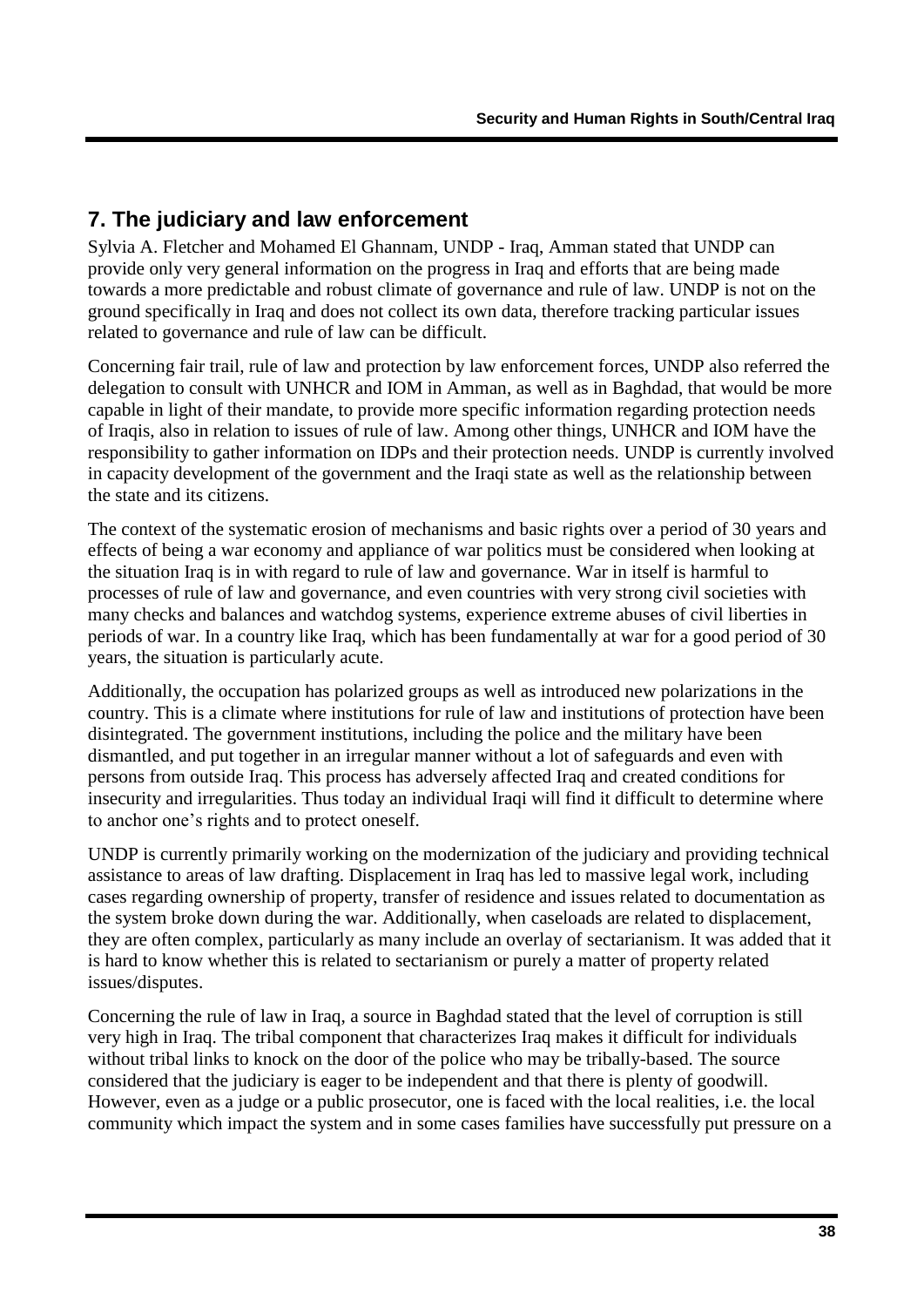judge in order to draw out a court case. While there is plenty of goodwill and judicial reform under way, Iraq still has a ways to go before one can speak of actual access to fair trial.

#### <span id="page-40-0"></span>**7.1. The judiciary**

A reliable source [in] Iraq explained that there is no evidence of corruption in the courts system as such. However, one must consider that the traditional position of judges and the rather weak legal framework in Iraq. Criminal procedures and codes are particularly lacking. Furthermore, policies of going after "terrorists" and the attitudes of judges add to an inefficient and unjust system. Basically, persons on trial are not given access to their basic rights and the utmost reliance on confessions in making judgements is problematic. There is a need to shift from the French Code Napoleon system, i.e. a confessional, inquisitor based system to an evidence-based system in order to ensure a more just system. Efforts are made towards addressing this, including the education of judges and establishment of forensic institutes. When asked if the involvement of different countries in developing the courts system and law enforcement in different parts of Iraq is problematic, it was stated that the principles that need to be addressed are particularly universal guarantees, and therefore it is not really an issue that different countries are involved in the process. It was added that the issue is rather whether or not implementation is actually taking place and thereby changing a deficient system.

Sylvia A. Fletcher and Mohamed El Ghannam, UNDP - Iraq, Amman stated that with regards to development of rule of law. UNDP tries to identify the good elements within Iraq and champion them. The judiciary makes up one of the better institutions in Iraq and has always had a proud tradition based on strong principles. During Saddam Hussein"s regime, there was not a great deal of intervention with regards to the judiciary and in general, justices were enabled to act as justices. The judiciary remained largely independent with the exception of cases being of particular interest to the regime. However concerning ordinary court cases, a fair trial could be expected.

As of today UNDP could not be certain that the independence of the judiciary is the case for all of Iraq, i.e. throughout all governorates. There will always have been extreme cases, however, as a general rule UNDP - Iraq has been informed by different sources that the judiciary is one of the institutions that has been allowed to function largely independently. It was added that Iraqis have always had an extremely proud tradition for fair justice.

UNDP is focused on the modernization of the judiciary to enable it to manage the current huge caseload of court cases that exists in Iraq. Currently, the system cannot cope with a sizeable caseload, which has suffered a serious backlog since 2003, and modernization will first of all increase productivity of the qualified people in place. Secondly, UNDP is focused on bringing the judiciary into the  $21<sup>st</sup>$  century and establishing shared norms of human rights practices. Finally, efforts are made towards cleaning out effects of influences of bad practices that exist caused by forty years of Baathist regime rule.

The Judicial Training Institute (JTI) is a statutory body and has always been there. However since 2003, it has been in crisis. With regard to accreditation, there has not been a relaxation of standards. There is a high standard for admission to the institute and there are no plans to slacken standards. A general problem for all of Iraq is that the country has suffered from intellectuals having fled, both due to sectarian violence as well as the escalation of violence in general. Certain professionals, especially law professors, have been targeted. It was added that the curriculum of the JTI has not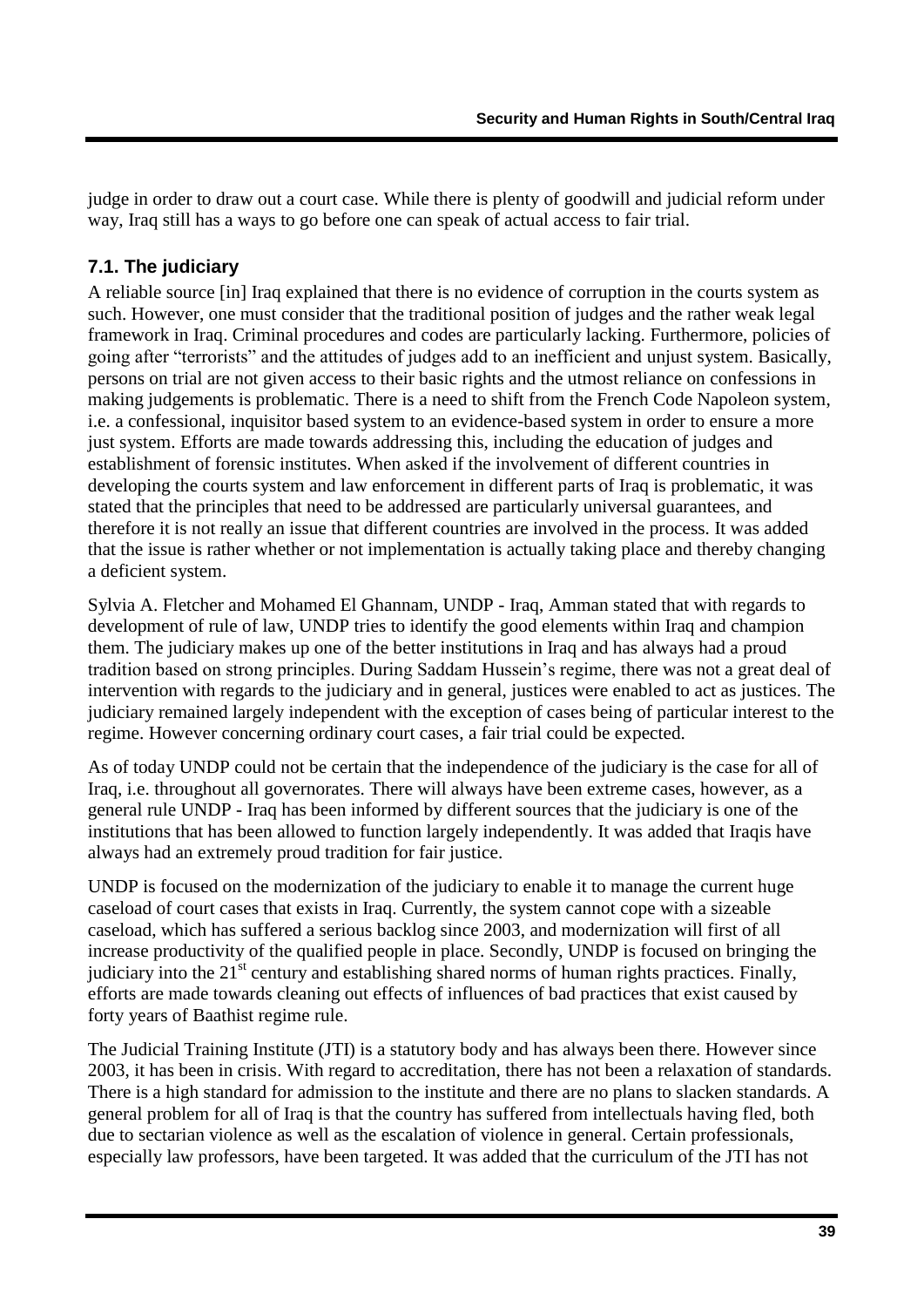been revised for thirty years and the fact that all studies are purely theoretical is a point of weakness.

Christine Fowler and Mohamed El Ghannam, UNDP - Iraq, Amman stated that there are three projects currently being implemented in Iraq which relate to rule of law, and that these are funded by the European Commission (EC), Spain and Germany. The Rule of Law programme focuses on the development of judicial organisations of Iraq including the HJC and the Ministry of Justice, focusing on judicial training, the penitentiary system as well as a juvenile justice program. It was added that currently there are efforts towards establishing a new judicial institute.

The agency [UNDP] does not currently carry out much work in the field of law enforcement, although there were some small projects on law enforcement in Basra, funded by Japan which includes the building of two police stations, as well as work related to establishing mechanisms of oversight on law enforcement, which is still being implemented.

Presently, there are no overall human rights programmes for the judiciary. However, some human rights training for the judiciary has been implemented concerning the application of international human rights standards in Iraq. This training has been undertaken by UNDP Rule of Law programme, UNAMI HRO and the Iraqi Ministry of Human Rights. Currently the initial step in establishing an Iraqi National Human Rights Commission has been taken forward by a collaboration of agencies, including UNDP. UNDP - Iraq is taking the first step with UNAMI HRO in the kick-off of the project. It was stated that the establishment of NHRC would mark the start of a "decisive step and a historical moment in Iraqi history". This work had been postponed recently, in light of [2010] elections, but it is expected that the establishment of a NHRC would take place in 2010.

In considering the availability of information on judiciary in Iraq, Christine Fowler and Mohamed El Ghannam, UNDP - Iraq, Amman stated it is not easy to find information on the matter, and commented that the judiciary had suffered three decades of non-development and neglect. It was emphasized that the judiciary is a sensitive issue in Iraq. Additionally, the judicial branch has experienced ongoing problems with the executive, i.e. the government. However, the judiciary in Iraq holds a high level of credibility among ordinary Iraqi citizens. The judiciary system in Iraq is the institution of highest credibility in Iraq and the least corrupted of all state institutions.

The judiciary and the regular courts had suffered due to the establishment of "irregular courts" and the verdicts that came from those courts. Both media and interference from occupying powers have shaken the courts system and additionally, non-development and degradation of services have impacted the credibility of the institution.

One of the few good decisions made by the Coalition Provisional Authority (CPA) after the fall of the former regime was the issuance of an order in 2003 that separated the judicial system from the Ministry of Justice and gave it its own independent administration under the HJC. The judiciary was as a result removed from interference from the executives, i.e. from the government, and provided with its own budget.

The independence of the courts is of crucial importance and the judiciary has remained independent from 2003 until now. However, there are some tensions between the HJC and Ministry of Justice, citing an example of disputes over judicial training arrangements which were finally settled through a compromise. This involved retaining the JTI under the Ministry of Justice as opposed to the HJC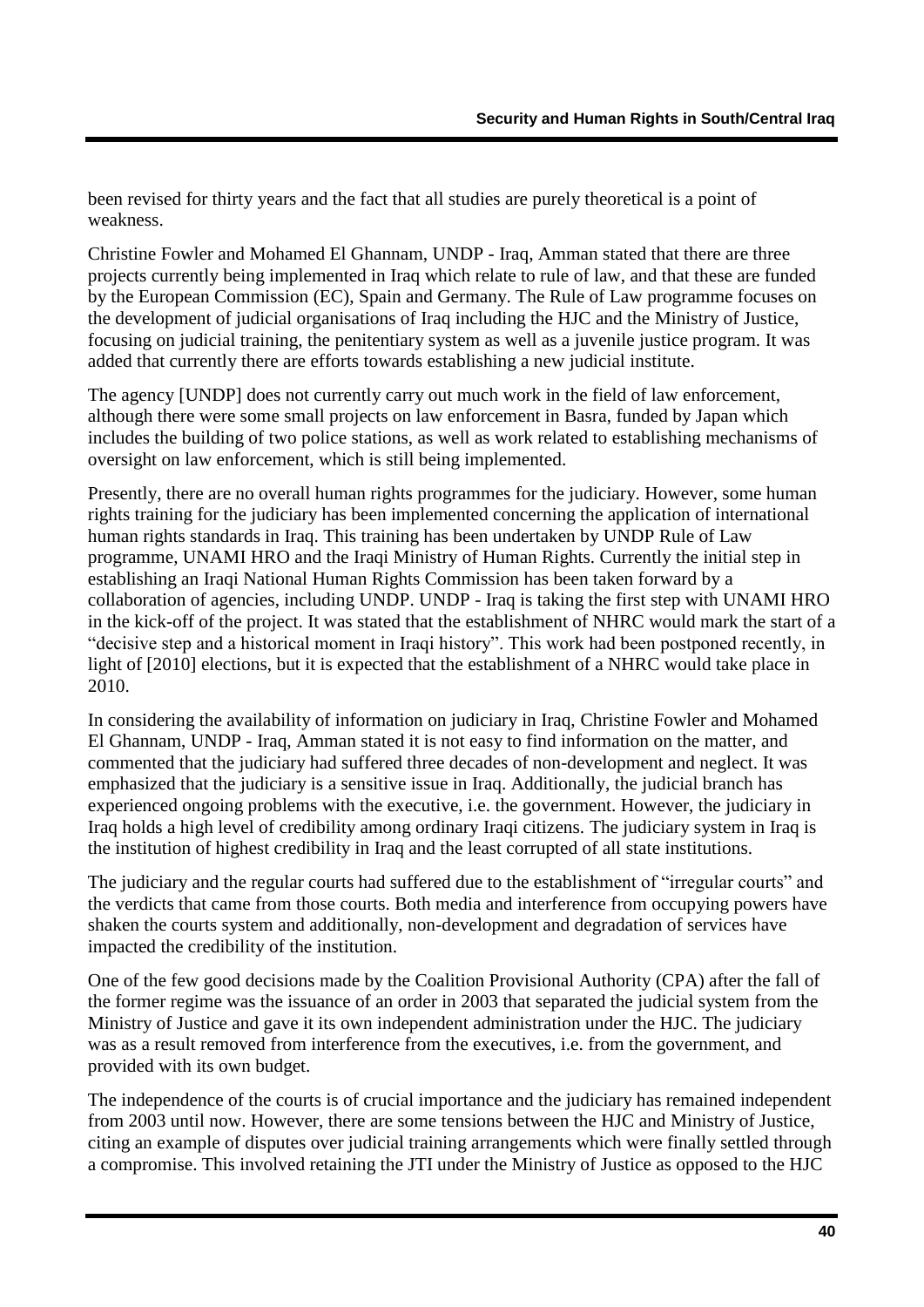with reference to the fact that candidates were not yet judges and therefore remained under the Ministry.

On the question of whether there were sufficient judges in Iraq, Christine Fowler and Mohamed El Ghannam, UNDP - Iraq, Amman explained that there was always a need, although the problem was mainly finding suitable candidates. Acceptance of applications to the JTI would be approximately 100 per year from over 1,300 applications. Admission is a key factor, as someone could not become a judge without graduating from the JTI.

In the KRI a separate judicial training institute had also been established. One of the reasons was that in 2009 not a single Kurd had been accepted into the JTI based in Baghdad. As training in the JTI is a requirement for becoming a judge, the KRG authorities favoured the establishment of their own training institute.

The HJC has commenced the establishment of their own judicial development institute dedicated to continuous education of the judiciary which is supported by the US. UNDP is currently working on drafting some of the civil law curricula while the US is offering [support] with regard to logistics, teaching mechanisms and criminal law curricula. Parts of the curricula dealing with commercial law are being reviewed by the US as well while UNDP is focusing on areas of the curricula related to civil law.

The judicial system in Iraq is strongly influenced by the French system and Napoleonic codes. Additionally, there are influences from the Egyptian judicial codes in the Iraqi system where elements of Sharia law are incorporated.

The Chief Justice of Iraq is the head of the HJC, and the HJC is composed of around 20 members who are responsible for the affairs of the Iraqi judiciary.

The Chief Justice runs the entire affairs of the HJC and applies what could be termed a "micromanagement' approach. The Chief Justice is a man with several positions within the system. Consequently, in order to implement programs directed at the judiciary, UNDP must go through the Chief Justice.

Christine Fowler and Mohamed El Ghannam, UNDP - Iraq, Amman also commented that the US trusts the Chief Justice, which had further consolidated his position. The Chief Justice enjoys a high level of credibility, and the personal influence of the Chief Justice is a desirable "force" behind the judiciary that kept the judicial branch out of political affairs and helped maintain its integrity. On the one hand it could be perceived as negative that the judiciary is so dependent on the Chief Justice, however on the other hand he has been successful in shielding the judiciary from interference from other powers. It was added that the Chief Justice had succeeded in keeping the de-Baathification process away from the judiciary, a process which had been detrimental to important institutions like the police and army.

Christine Fowler and Mohamed El Ghannam, UNDP - Iraq, Amman explained that UNDP does not have insight regarding whether or not court decisions are enforced, however that research is being done on the matter. Enforcement of judgments ranks under the Ministry of Justice and the practical enforcement is likely to be carried out through the cooperation with the police. There is however possible risk of corruption or other factors influencing the imposing of decisions. There may also be instances where a tribal leader may have "issued his own verdict" which then is implemented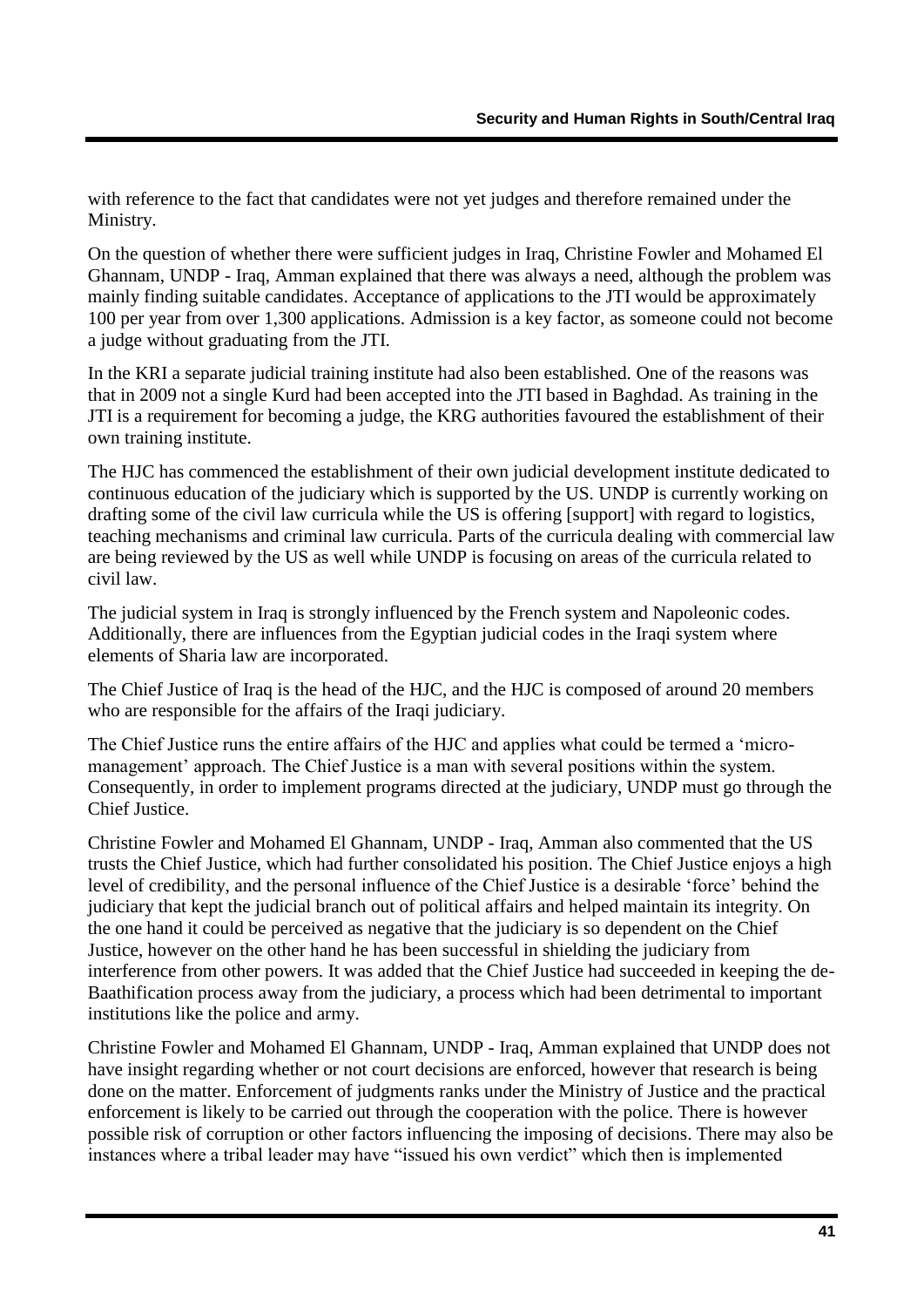locally. It was added that tribal verdicts are being implemented quickly and to a much larger degree than court verdicts. Generally, persons who risk unjust treatment in a customary law setting are children and women. Issues of domestic violence are, for example, not put before the courts as it is generally accepted in society that such cases sort under the tribal domain. It was added that in the Iraqi code there is an article that essentially allows for an Iraqi husband to a certain extent to beat his wife.

However, when it comes to most other crimes, it was explained that they are dealt with in regular courts, although some are also being solved through tribal mechanisms. Particularly crimes involving fraud, e.g. of public finances and embezzlement, are being dealt with through regular courts and verdicts are seen as being upheld to a certain extent.

### <span id="page-43-0"></span>**7.2. Law enforcement**

Concerning access to protection and justice, Sylvia A. Fletcher and Mohamed El Ghannam, UNDP - Iraq, Amman questioned whether an imperfectly performing system would be able to guarantee protection and fair trial. At present the judiciary is completely overwhelmed and whether or not this adds to a specific asylum claim must be based on the specific context of any particular case.

Sylvia A. Fletcher and Mohamed El Ghannam, UNDP – Iraq, Amman stated that they did not have qualified information concerning law enforcement and police forces as UNDP is not working actively with the police. However, they informed that non-scientific surveys that have been made recently illustrate that the police is one of the institutions that Iraqis have the least confidence in. Reference was made to an incident only a few days ago [in early March 2010], where police officers from two different squads deliberately shot at each other. There are indications of certain officers manipulating the situation. In ranging levels of confidence in institutions, Iraqis have most confidence in the judiciary, followed by the army and much further down the list is the police.

Concerning fair trial, it was explained that the police answers to the Ministry of Interior while the judiciary answers to the HJC. This system of checks and balances is the best antidote to abuses and may be good for a system, however on the other hand, it also makes it hard to build a case and prosecute, e.g. in cases related to financial fraud.

On the subject of law enforcement, Christine Fowler and Mohamed El Ghannam, UNDP - Iraq, Amman explained that this is a "tricky issue". UNDP have limited knowledge on the subject and suggested that the delegation should consult with UNAMI HRO. However, one of the biggest mistakes affecting law enforcement had been the dismantling by the occupation forces of the police and army, which had led to sectarian and political influences. The re-establishment of the police forces has not been built on the best established grounds. Police forces were formed applying a random approach and was affected by sectarian influences. Reference was made to how the Islamic Supreme Council had disarmed its own militia, the Badr militia, and assimilated it into the new police force. Consequently, the police have been drawn along sectarian lines. In most areas of S/C Iraq, the composition of police forces is Shia-dominated except in the Sunni-dominated areas like parts of Mosul (Ninewa), and the governorates of Anbar and Diyala.

The police forces have been previously accused of torture, and there is significant evidence that torture has been practiced by some of these forces. Additionally, impunity for executives is there for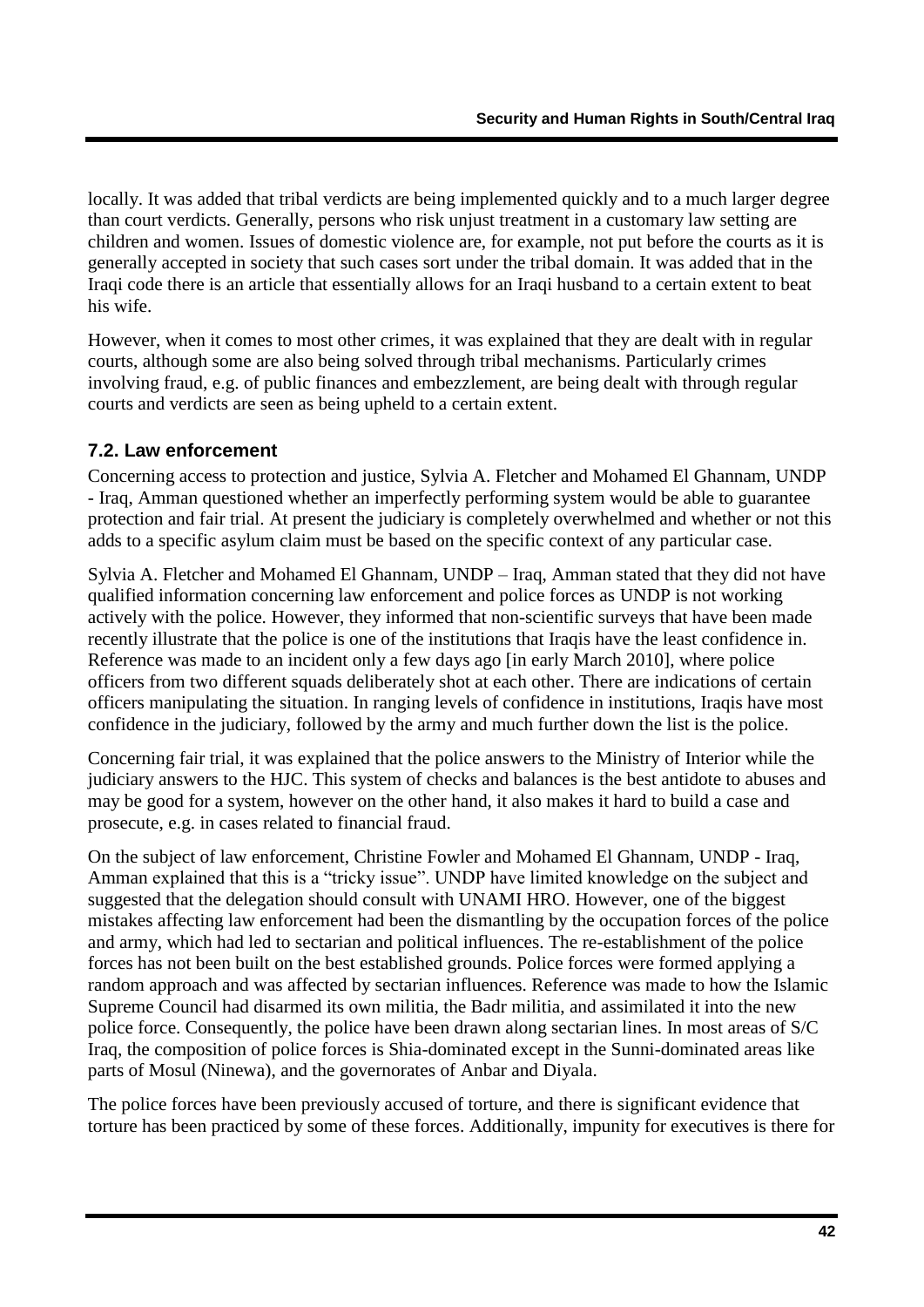everyone and an example was given of the previous Minister of Interior who had been accused of the use of torture and subsequently was moved to the Ministry of Finance.

UNDP also covers a programme pillar focusing on anti-corruption measures, concentrating on training and capacity building. A main impediment in anti-corruption efforts has been that the criminal procedures code did not allow senior positions, at Director-General level and above, to be referred to the courts without the sanction of the Prime Minister. However, this hindrance has been removed in 2009 and there were now cases of high level corruption being taken forward through the court system. Christine Fowler and Mohamed El Ghannam, UNDP - Iraq, Amman considered this to be an important step in its anti-corruption work.

Christine Fowler and Mohamed El Ghannam, UNDP - Iraq, Amman confirmed that an anticorruption strategy had been drafted by the Iraqi stakeholders in coordination with UNDP and UNODC. However, it will not be released prior to the 2010 elections as this is a sensitive period in Iraq.

Mainly the European Union (EU) is tasked for activities concerning law enforcement. The EUJUST LEX programme has an office in Baghdad, mainly offering logistical support to the police, judiciary and penitentiary program. A point of criticism has been that, at earlier stage, most of their training in this respect had taken place outside of Iraq. The US also plays a major role in capacity building.

Sylvia A. Fletcher and Mohamed El Ghannam, UNDP - Iraq, Amman explained that international occupation for a country that has been steeped in its own traditions is extremely traumatic. At the moment, Iraq is still so close to a time when systems did not function, underlining that 2003 marks a watershed and that occupation essentially is only ending this year. Even though improvements have taken place, formally Iraq is still occupied up to the present time. The transition is still going on and law enforcement is possibly the weakest link.

A situation in which a person is not treated fairly, there are very few instances that one could argue that a person would have a recourse. With regard to police reporting, there are efforts aimed towards strengthening records-keeping. Monitoring of police should be done very locally and thereby monitoring the follow-up of claims being made by individuals. UN is working on a proposal regarding claims made concerning gender-based violence. It was added that especially the UK have been involved in capacity-building of the police in South Iraq. Additionally, the US, Japan and Italy as well as EUJUST LEX have been engaged in efforts towards this end in other areas of Iraq.

Kent Paulusson, UNDP - Iraq, Amman stated that he had worked with Iraq during the period 1999- 2001 and 2003 until today. UNDP - Iraq currently has a pilot-project in Basra aimed at implementing watchdog mechanisms and enhancing a community-based approach concerning law enforcement. However, UNDP - Iraq is not focused on capacity-building of law enforcement in general, and therefore does not have the general picture of the situation in Iraq concerning this matter. There are indications of abuse of authorities in Iraq, and in [general] it appears that many are depending on tribal affiliations and tribal structures for protection. Law enforcement may be affected by the tribal influence. It appears that the tribal influence is strong in Iraq as control over tribes is weak due to an environment of tribal fragmentation. In opting to turn to the police for protection, a person might have to consider what individual tribe the force is based on and who a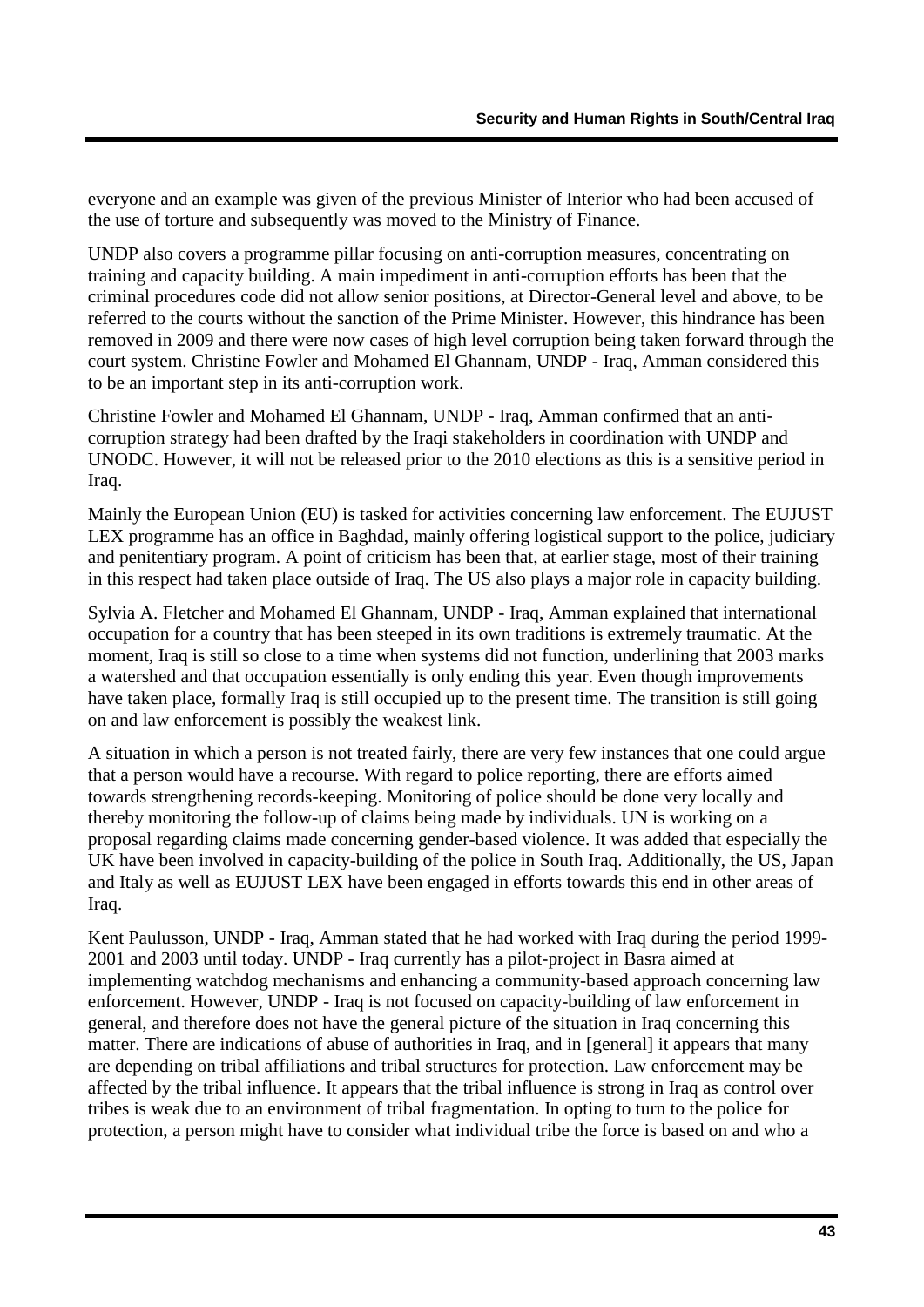person meets upon approaching the police. Tribal, as well as political affiliation, may affect how a person could expect to be assisted by the police.

A reliable source [in] Iraq explained that Iraq has seen a fragmentation of tribal cohesion since the downfall of the previous regime. Tribally-established police forces are created in different areas and these police forces are – almost without exception – based on tribal affiliation. Recruitment of police officers takes place on a tribal base.

Concerning recruitment to the police forces, Kent Paulusson, UNDP - Iraq, Amman stated that recruitment of police forces is closely connected to the tribal composition of an area. Persons in need of protection in many cases may depend on their tribe. It was added that Iraq in some ways has similarities to a feudal society where allegiances and tribal affiliations play a big role.

It is very easy to falsify documents in Iraq, either to one"s advantage or disadvantage. It was added that in general, ordinary people are afraid of the police and there is a sense that police can be influenced. The status of the police in Iraq at the present stage is that with assistance from external partners such as the UK and others, it can be improved.

Kent Paulusson, UNDP - Iraq, Amman referred to a project in Basra that is currently attempting to address issues related to law enforcement by implementing a system of community-policing thereby enhancing the local community"s trust in the police. The project is only just beginning, however hopefully the project will lead to wider interest within the Iraqi Ministry of Interior and donors to broaden such efforts. With the current state of law enforcement in Iraq, it would be fairly easy to improve it considerably. There is a need to enhance police forces abilities and to work towards their role being servicing the population instead as it is often perceived as a threat. The dismantling of the forces in 2003 has been detrimental to the system, as has an environment of extensive abuses of the past. There are indications that applying abuses is continuous today, and some do so for personal gains.

Finally, it was stated that infiltration of police forces by militias or other armed groups is likely to remain a problem for Iraq for some time to come.

### <span id="page-45-0"></span>**7.3. Access to fair trial**

A reliable source [in] Iraq stated that generally it is not likely that persons have access to fair trial even in cases involving private disputes. There is no evidence that tribes are actively interfering in courts, however civil courts may be susceptible to bribes or out of fear to be biased in relation to local tribes. However, it is quite evident that there is an absolute lack of fair trial in criminal proceedings, particularly in cases regarding "terrorism".

Persons involved in private disputes could in some cases have access to a fair trial, however it is difficult to break with how trials are conducted regardless of whether it may be in a civil or a criminal courts context. When asked if Iraqis have access to an independent judiciary, the source explained that in terms of interference from e.g. tribes in the work of the judiciary, this might occur less in urban areas as opposed to smaller towns and rural areas.

In considering access to fair trial, Christine Fowler and Mohamed El Ghannam, UNDP - Iraq, Amman clarified that it was important not to generalise when it comes to the judicial system. It was stated that there is an important difference between the "regular" and "irregular" courts and that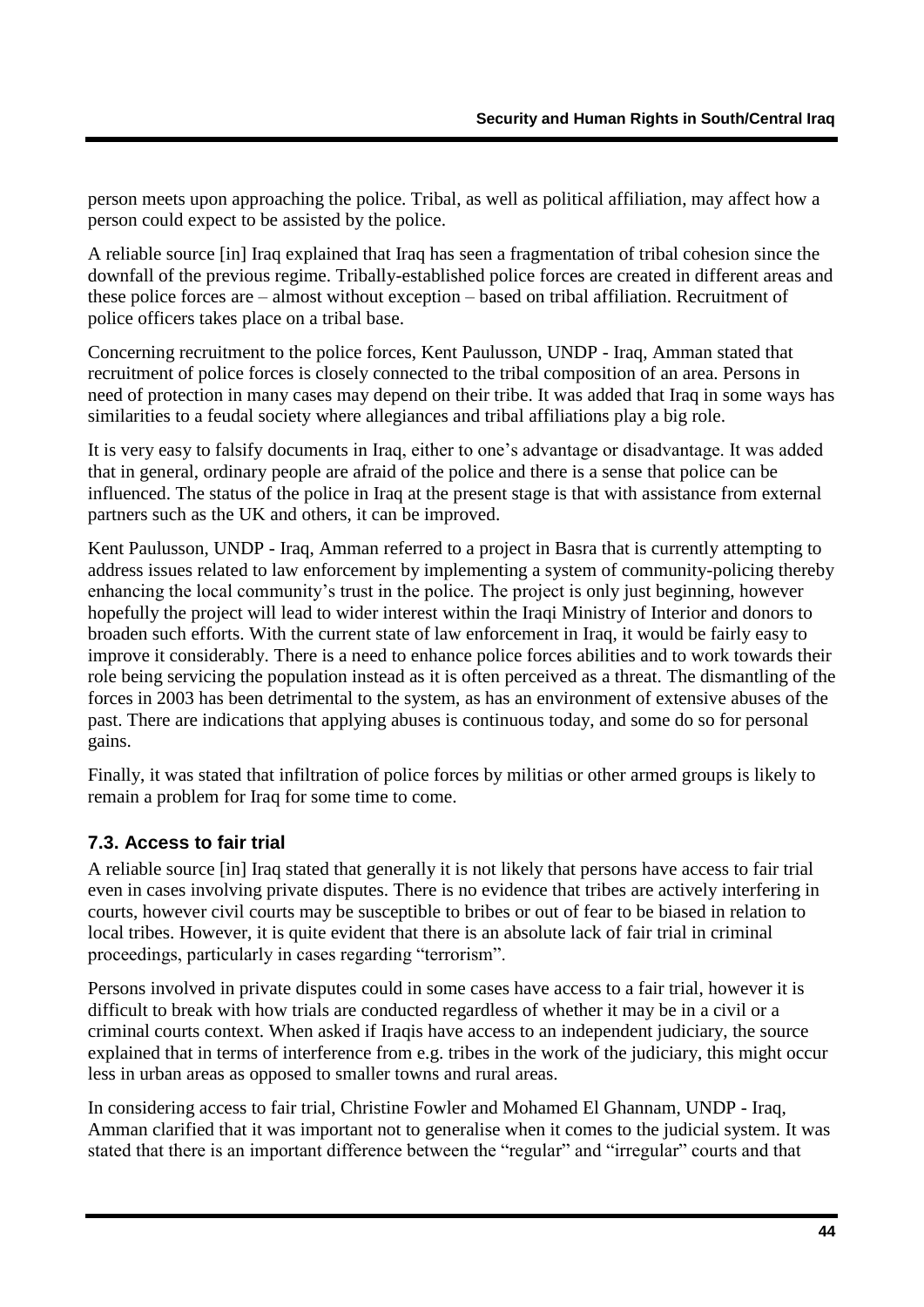when it comes to regular disputes, the regular courts were considered more credible and they enjoy a higher level of credibility by Iraqi citizens. Iraqis get a fair trial when their cases are reviewed before civil and regular criminal courts. However, when the raised accusations are within terroristic activities, then the Central Criminal Court of Iraq (CCCI) is in charge. Fair trial rights are not up to the international standards within these courts.

However in relation to those trials which have adjudicated terrorists, there have been so many irregular courts set up, for example by the Ministry of Interior and Ministry of Defence. This together with violations of human rights in pre-trial detention facilities, which are overseen by a number of different Ministries, has been problematic. It was added that the intelligence forces also have their own detention facilities.

Most human rights violations are committed in pre-trial detentions. Pre-trial detention is by far the gravest period of detention. The main penitentiary system is under the Ministry of Justice that implements the verdicts from the regular courts. The regular prisons enjoy far better conditions than other detention centres under other institutions. UNDP visits to detention facilities in Iraq have shown that regular prisons are far better in respecting human rights and providing a higher standard of custodial care.

Mohamed El Ghannam, UNDP - Iraq, Amman explained that he had personally visited many regular as well as irregular prisons in Iraq and commented that regular prisons were far better for respecting human rights and providing a higher standard of custodial care.

According to Christine Fowler and Mohamed El Ghannam, UNDP - Iraq, Amman, pre-trial access to justice was not as good as it should be and that this was one of the main problems the international community needed to address. Access to lawyers is allowed according to the law, but implementation is different and in some respects this is considered a formality in which a defence lawyer will simply be appointed so that his presence could be noted by the court. It was added that it happens now and then that the lawyer of a detainee does not even have access to visit his client. Additionally, the period of time under which someone can be detained is not respected as it should and the system suffers from a backlog of applications to extend detentions which furthermore are not properly scrutinised by judges. Many detainees may not have seen a judge for several months or even years. It also occurs quite often that an extension of the detention period is taking place without the detainee being presented to a judge. However, it was reiterated that most human rights violations do happen in irregular courts systems.

There are no witness protection programmes in Iraq. An individual filing a case cannot file one anonymously. There may be regional variations and filing a case in Baghdad may be safer as the city is multi-ethnic and multi-sectarian and not dominated by one religious group, tribe, political party or sect. In other more homogenous areas, there may be more uncertainty as to one"s insecurity or risk of involvement from tribes. In Baghdad and Basra, tribes are likely to have a minimal affect as these areas are in a sense more "cosmopolitan" as opposed to other areas where tribal affiliations and power have a greater influence. Baghdad, however, could be much more insecure in the sense that there are many political targets in the city, such as ministries and government institutions and police forces and that that in itself is a risk to consider.

There has been some legal aid centres established throughout Iraq and [these] are assisting Iraqis with regard to how to file a case and creating access to the courts systems for Iraqis. However, legal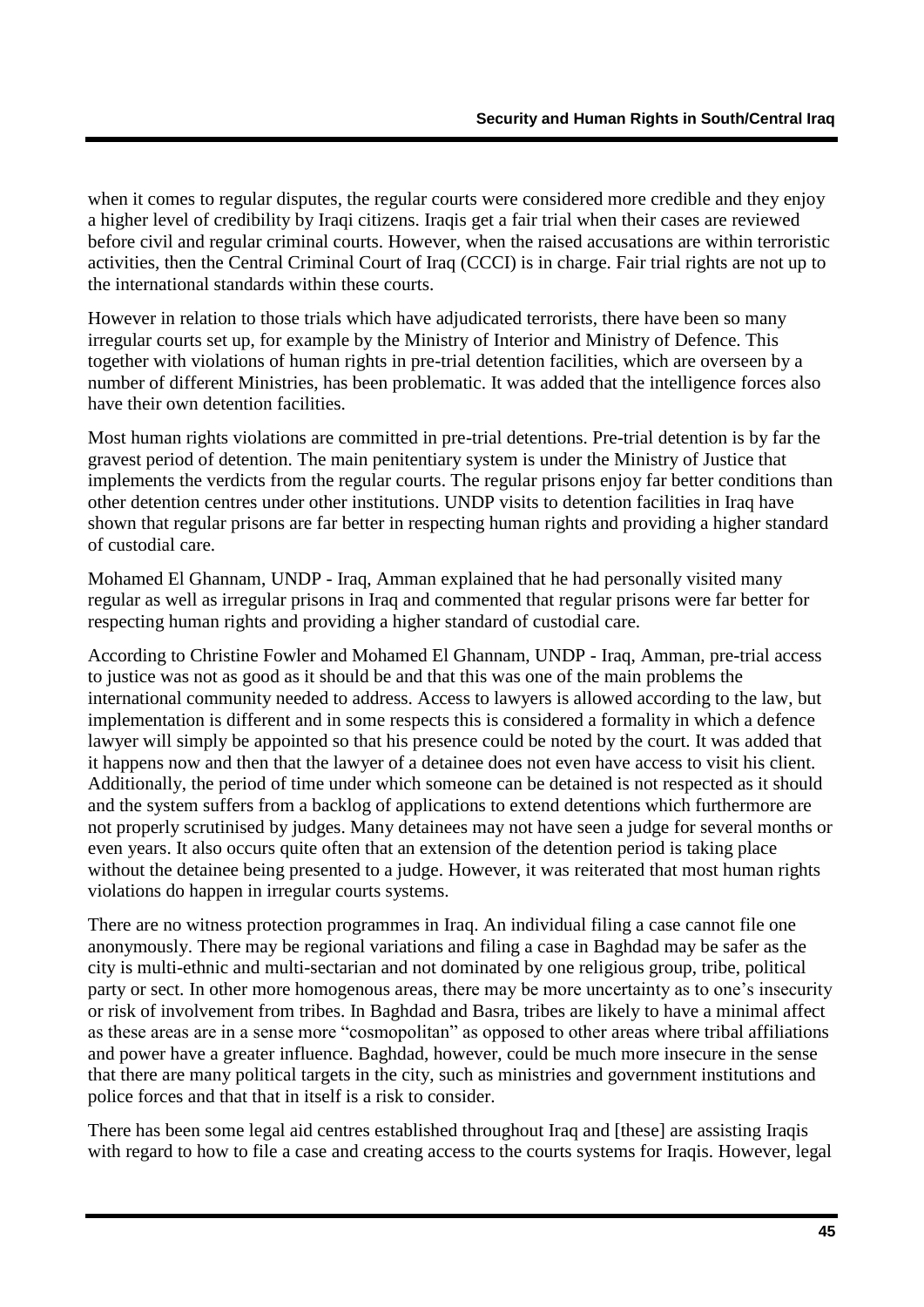aid centres have particular mandates and it varies which matters the different centres focus on, e.g. property rights, documentation issues, gender etc.

#### <span id="page-47-0"></span>**7.3.1. Persons suspected of terrorism or insurgent activities**

A reliable source [in] Iraq stated that monitoring of criminal courts in Baghdad has shown that persons accused of terrorism do not have access to a fair trial. Monitoring revealed that a detainee would only upon arrival to the court have a lawyer appointed to him, however without getting the chance to speak with the lawyer. Detainees were not made aware of their rights and a court case would typically take from 20 to 30 minutes. No witnesses were brought forth and there were no statements or presentation of evidence. These court cases are solely confession-based and it is more likely than not that confessions come about through duress in detention. The same procedures continue today.

The MNF-I is now slowly handing over persons detained by them on suspicion of terrorist activities to the Iraqi authorities. However, at the moment a small number high profile suspects are still held by MNF-I. The source could not confirm that the MNF-I hold hundreds or even thousands of detainees suspected of terrorism.

On the subject of those suspected of involvement in terrorist activities, Christine Fowler and Mohamed El Ghannam, UNDP - Iraq, Amman confirmed that there had been reports of individuals being detained for long periods on the basis of allegations, hear-say or anonymous testimonies with pre-trial detention periods lasting months or possibly years. There are examples of courts accepting anonymous testimonies and persons being detained only on this basis. A person suspected for terrorist activities, and having been in detention for so long, would have his reputation tarnished. Following a person"s release, he/she would most likely be treated with suspicion by the authorities and he/she may be faced with problems in finding employment in the public sector. It was added that in Iraqi society, rumours could be very effective in this regard, and detention could harm a person in many respects.

It was confirmed that minors are also detained on grounds of suspicion of terrorist activities, e.g. for passing information for terrorists or involvement in suicide attacks. Some children are held in detention facilities with adults. It was suggested that the delegation consult with UNICEF - Iraq on this issue as UNICEF has a child protection specialist, and added that UNICEF also has a project on juvenile justice in Iraq.

#### <span id="page-47-1"></span>**7.3.2. False accusations**

A reliable source [in] Iraq considered that false accusations against persons, e.g. that a person is a former Baath member could happen. This used to be a typical accusation however incidents are likely to be lower now. However, in connection with the 2010 elections, Iraq has witnessed a renewal of the Baathist factor.

Sylvia A. Fletcher and Mohamed El Ghannam, UNDP - Iraq, Amman stated that the issue of false accusations is one of the most challenging areas. Alleging or making false accusations is so easy and in an environment like Iraq, the potential for false accusations is huge, particularly among persons under stress. Additionally, the Iraqi tradition of confessional justice, i.e. not evidence based makes individuals more vulnerable to false accusations or allegations. However on the positive side,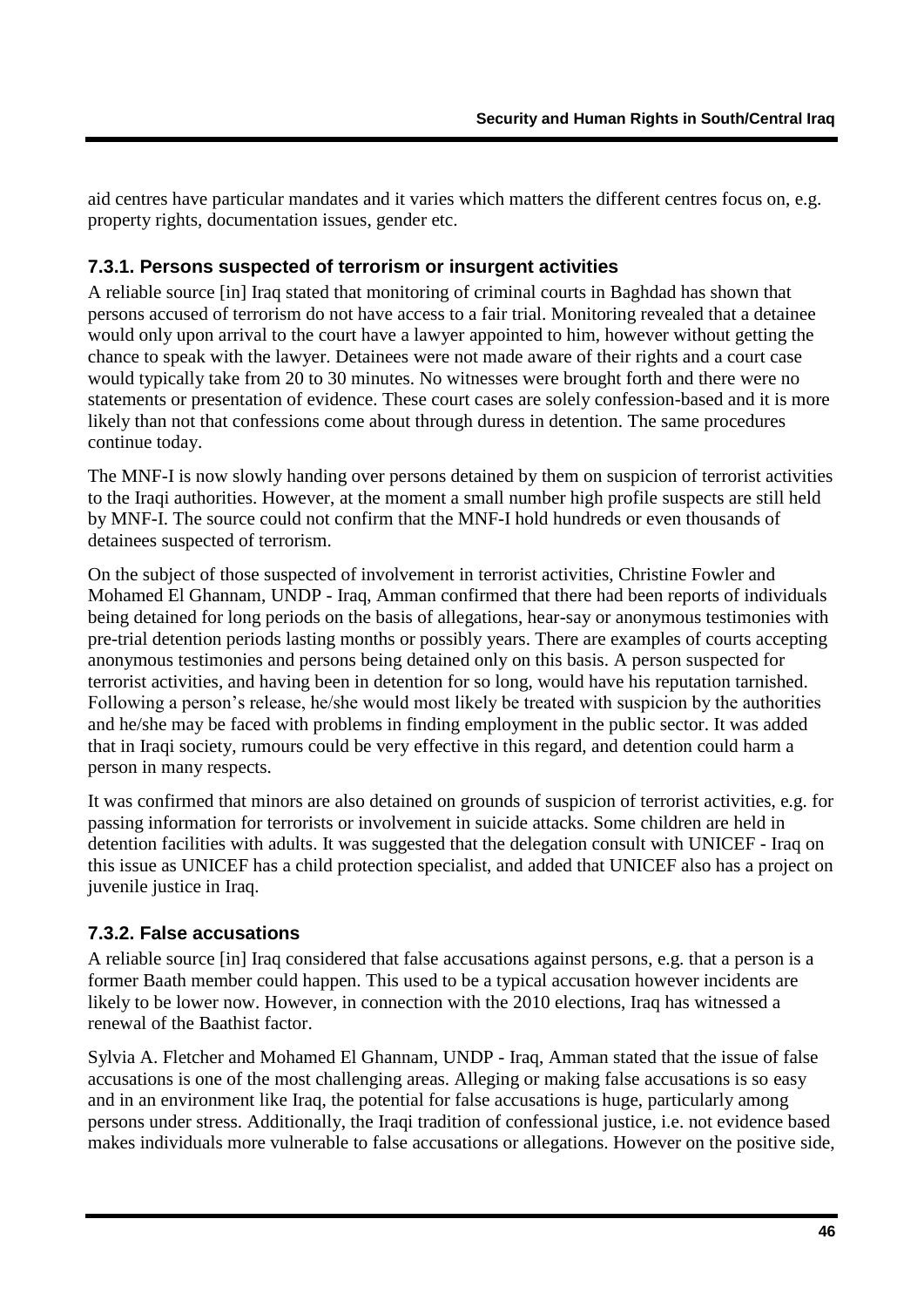by and large, Iraqis are extremely honourable and lying and cheating the system is not widespread among Iraqis. There are sociologists, e.g. a sociologist from University of Baghdad, Dr. Adnan, who asserts that according to Bedouin culture that has influenced Iraqi society and that there is a high code of honour within tribes however, dishonourable acts outside one"s tribe could be accepted if in the interest of one"s tribe and for protecting one"s own tribe. However, such assertions should be mediated with the fact that for many years, Iraq has had very strict and disciplined non-sectarian institutions under Saddam Hussein's regime.

Concerning whether or not individuals would seek protection from the police in relation to false accusations, Sylvia A. Fletcher and Mohamed El Ghannam, UNDP - Iraq, Amman explained that individuals are approaching the police rather than their tribe first, but that there are different factors to consider, e.g. if this is happening in an urban or semi-urban environment. In urban areas Sylvia A. Fletcher and Mohamed El Ghannam, UNDP - Iraq, Amman did not consider that an individual would approach his or her tribe before approaching the police, however it is difficult to ascertain that this is the situation. Approaching informal institutions is a recourse that is used.

A source in Baghdad explained that popular accusations include having sheltered insurgents or having supported them or held weapons at home or having been affiliated with the former Baath party. An accusation of having cooperated with the government by providing information, or cooperation with the US forces or the MNF-I can also trigger a sense of revenge in a local community or threats from insurgent groups. Therefore false allegations can imply targeting at both the hands of the government as well as the local community or insurgents in a given area.

Acts of revenge are high. To denounce or to express a fake allegation against someone is common practice. What consequently can happen to this person at the hands of the GoI is a serious issue. If one wants to get rid of a neighbour, it is easy to spread a rumour that he or she is an insurgent and the chance of this person getting arrested is considerable. To denounce a person in order to have him or her arrested is still a common practice as a means of seeking retribution.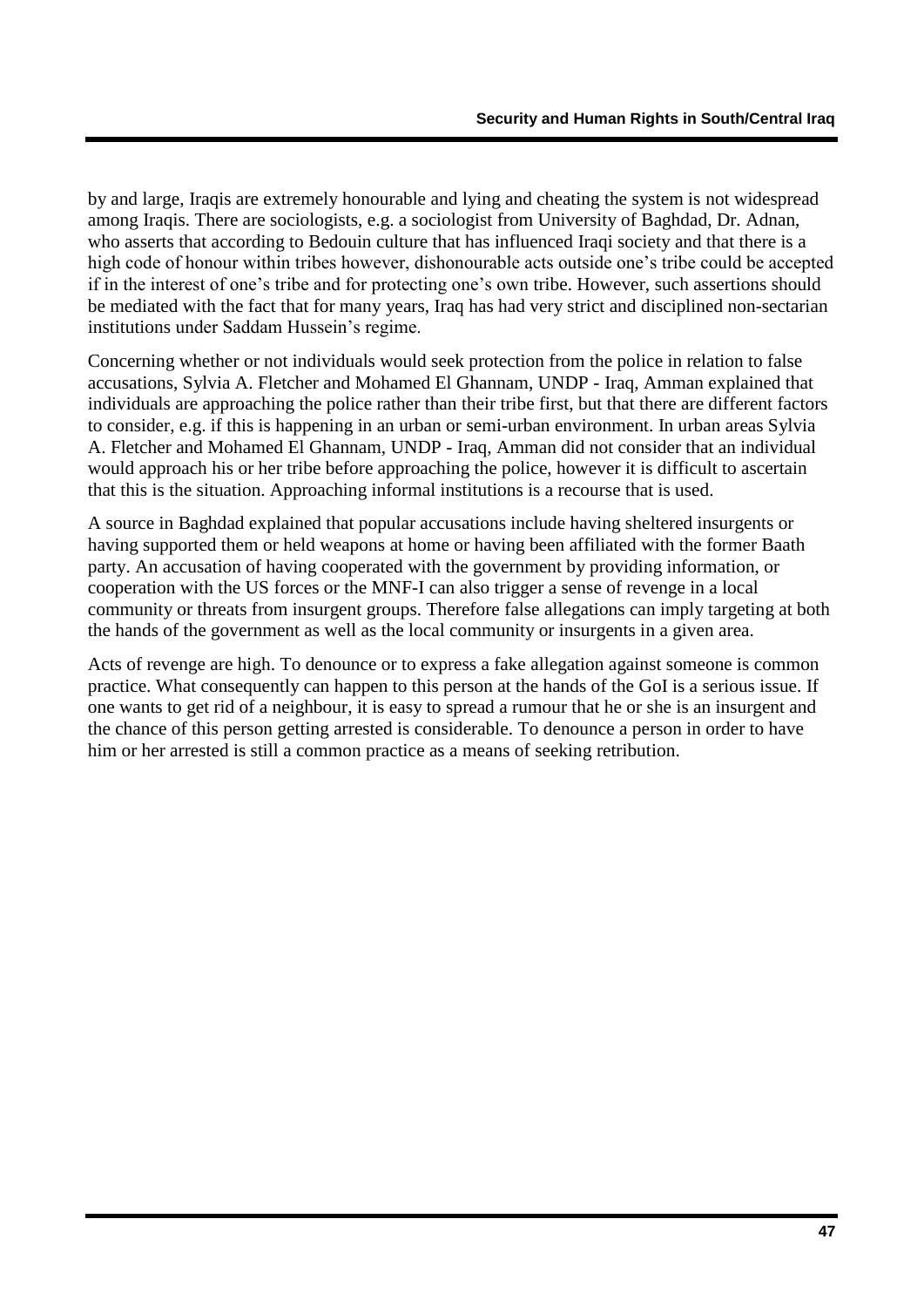## <span id="page-49-0"></span>**8. Internal Flight Alternative in S/C Iraq**

Concerning internal flight alternative (IFA), UNHCR - Iraq, Baghdad stated that stateless people are particularly at risk as they cannot move without documents and access their rights, including food rations through PDS system. In the current situation many people are moving and staying with relatives which itself leads to overcrowding and a number of social issues. Politically there is reluctance to see the changing of the demographics of Iraq and this is a challenge in identifying and implementing sustainable solutions for IDPs.

Officially according to Iraqi law, any Iraqi is free to move throughout Iraq and settle where he or she wishes. However, on a practical level this is not the case, particularly for persons wishing to relocate from the disputed border areas to KRI. The situation varies from place to place, however the concerns of changing demographics and resistance towards this is a major impediment when it comes to implementing sustainable and durable solutions for internally displaced in Iraq.

UNHCR - Iraq regularly reviews its return advisory and eligibility guidelines to reflect the current situation in Iraq, and expects to update them during coming months. The agency has close cooperation with UNAMI HRO.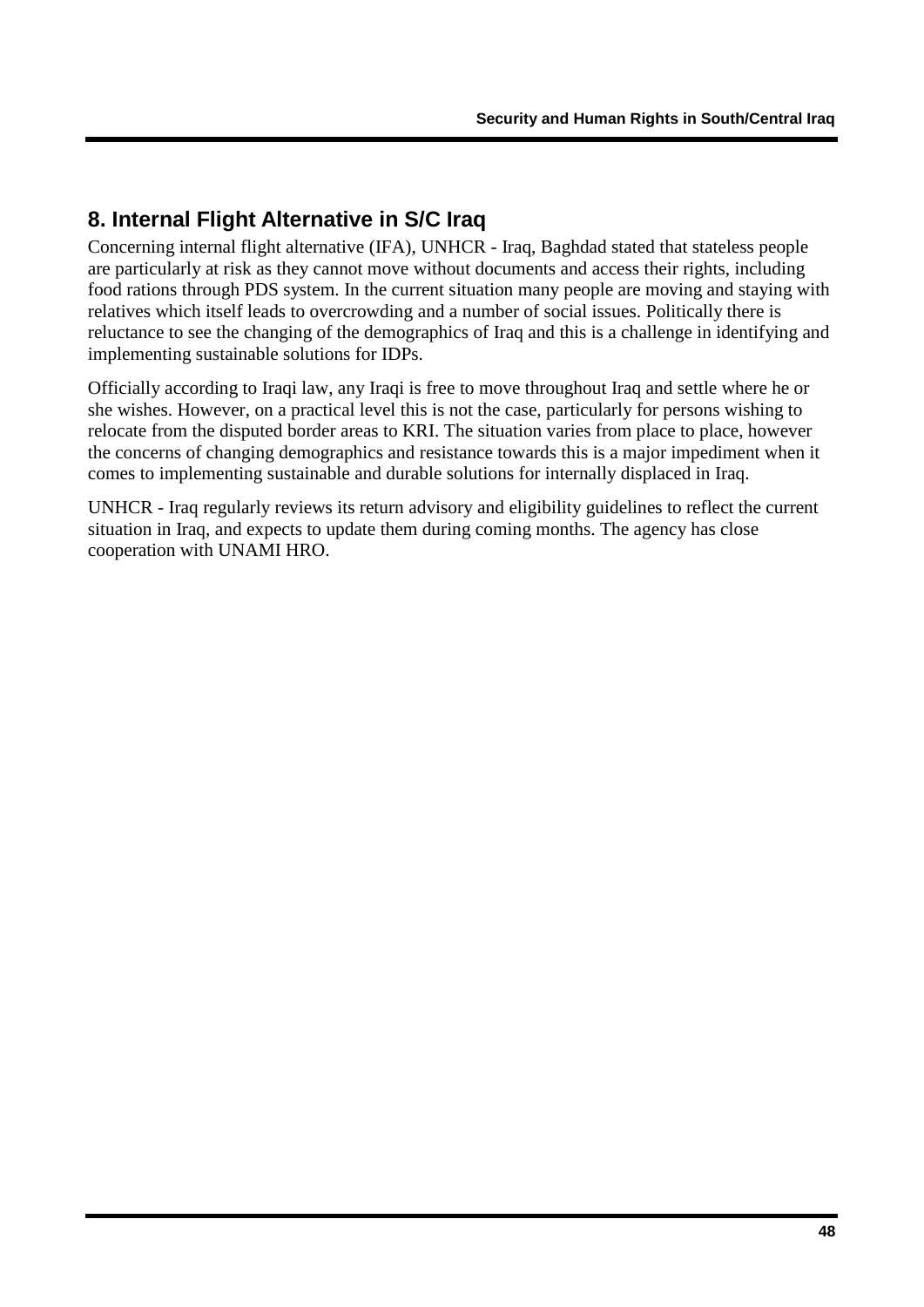## <span id="page-50-0"></span>**Individuals and organisations consulted**

A reliable source [in] Iraq.

A source in Baghdad.

A UN source [in Baghdad].

An international NGO in Amman.

Christine Fowler, Project Manager, Rule of Law & Judicial Reform, UNDP - Iraq, Amman.

David Helmey, Operations Officer, IOM - Baghdad, Baghdad.

Francine Pickup, Head, Inter-Agency Information and Analysis Unit (IAU), Strategic Planning Advisor, Office of the Deputy Special Representative of the Secretary-General and Resident and Humanitarian Coordinator (ODSRSG RC/HC), Amman.

Fyras Mawazani, Executive Director, NGO Coordination Committee for Iraq (NCCI), Amman.

Hakan Salo, Regional Security Advisor, IOM - Iraq, Amman.

Kent Paulusson, Senior Mine Action Advisor, UNDP - Iraq, Amman.

Liana Paris, IDP Monitoring Project Officer, IOM - Iraq, Amman.

Mohamed El Ghannam, Senior Programme Advisor, Rule of Law & Judicial Reform, UNDP - Iraq, Amman.

Nicola Graviano, Programme Manager, IOM - Iraq, Amman.

Rania Guindy, International Caseworker, Overseas Processing Entity, IOM - Baghdad, Baghdad.

Seamus Mac Roibin, Child Protection Specialist, UNICEF - Iraq, Amman.

Sylvia A. Fletcher, Governance Team Leader, UNDP-Iraq, Amman.

UNHCR - Iraq, Baghdad.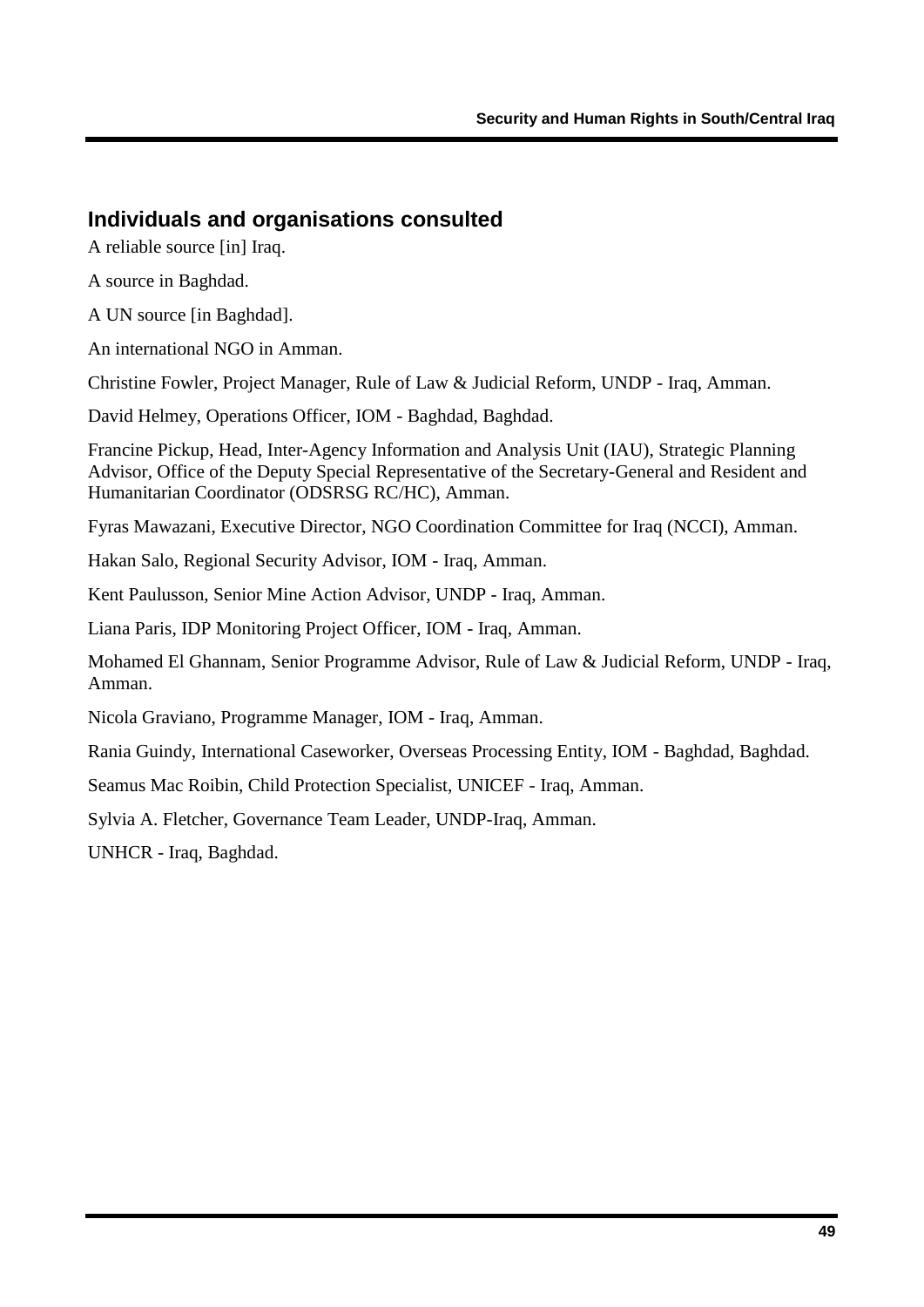### <span id="page-51-0"></span>**Abbreviations**

- AOG Armed Opposition Group
- AQI Al Qaeda Iraq
- AVRR Assisted Voluntary Return and Reintegration
- BDM Bureau of Displacement and Migration
- CCCI Central Criminal Court of Iraq
- COIS Country of Origin Information Service
- CPA Coalition Provisional Authority
- DIB Disputed Internal Boundary
- DIS Danish Immigration Service
- EC European Commission
- EU European Union
- EUJUST LEX European Union Integrated Rule of Law Mission
- GoI Government of Iraq
- HJC Higher Judicial Council
- IAU Inter-Agency Information and Analysis Unit
- IDP Internally Displaced Person
- IFA Internal Flight Alternative
- ILO International Labour Organisation
- INGO International Non-Governmental Organisation
- IOM International Organization for Migration
- ISI Islamic State of Iraq
- IZ International Zone
- JTI Judicial Training Institute
- KDP Kurdistan Democratic Party
- KRG Kurdistan Regional Government
- KRI Kurdistan Region of Iraq
- MMRR Mechanism for Monitoring, Reporting and Responding
- MNF-I Multi National Forces Iraq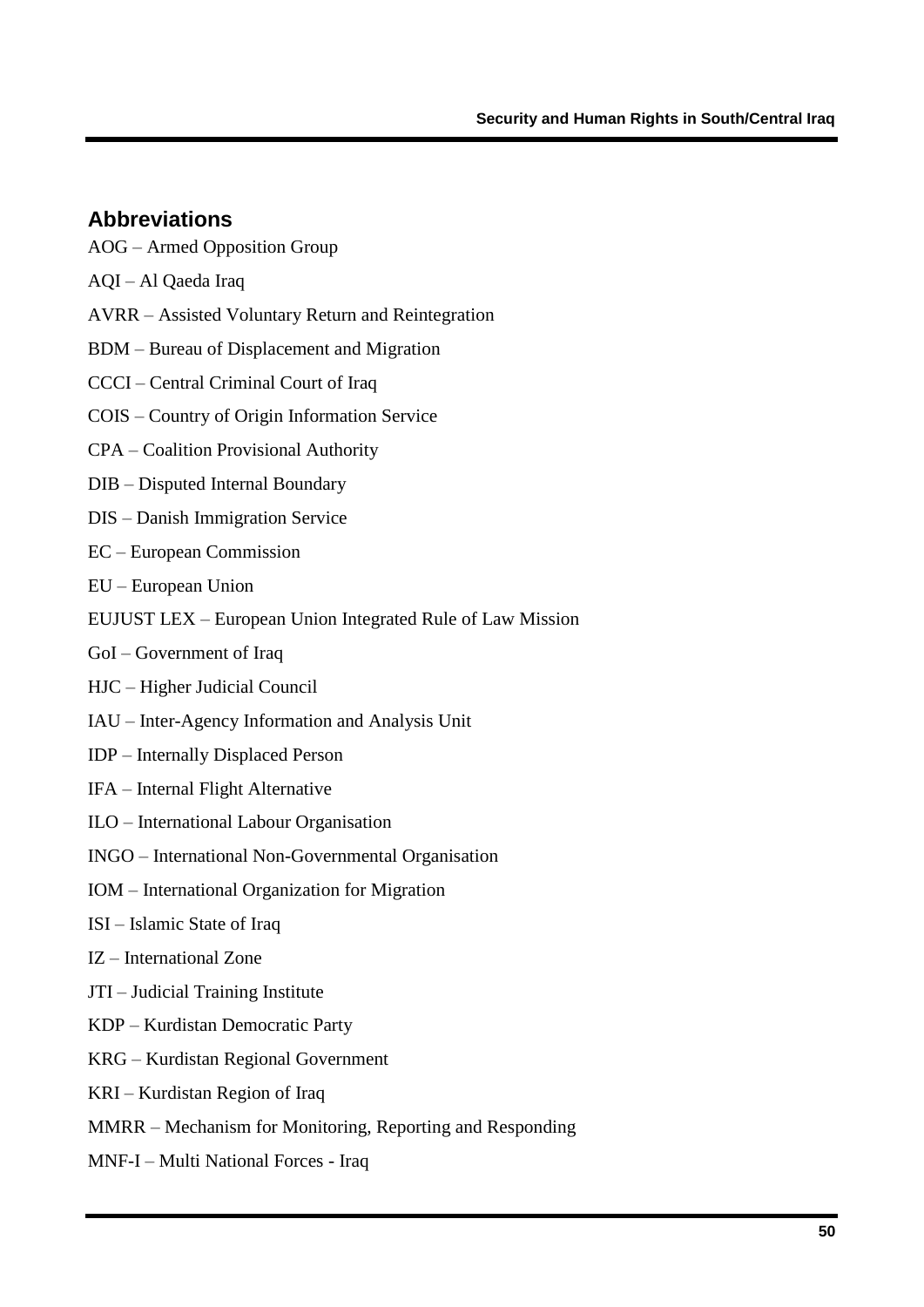- MoDM Ministry of Displacement and Migration
- NCCI NGO Coordinating Committee for Iraq
- NGO Non-Governmental Organisation
- OCHA Office for the Coordination of Humanitarian Affairs

ODSRSG RC/HC – Office of the Deputy Special Representative of the Secretary-General and Resident and Humanitarian Coordinator

- PAC Protection and Assistance Center
- PDS Public Distribution System
- PUK Patriotic Union of Kurdistan
- S/C Iraq South/Central Iraq
- SG Secretary-General
- SSI Security Section Iraq
- UK United Kingdom
- UN United Nations
- HRO Human Rights Office
- UNAMI United Nations Assistance Mission for Iraq
- UNODC United Nations Office on Drugs and Crime
- UNDP United Nations Development Programme
- UNDSS United Nations Department for Safety and Security
- UNHCR United Nations High Commissioner for Refugees
- UNICEF United Nations Children"s Fund
- US United States
- USF I United States Forces Iraq